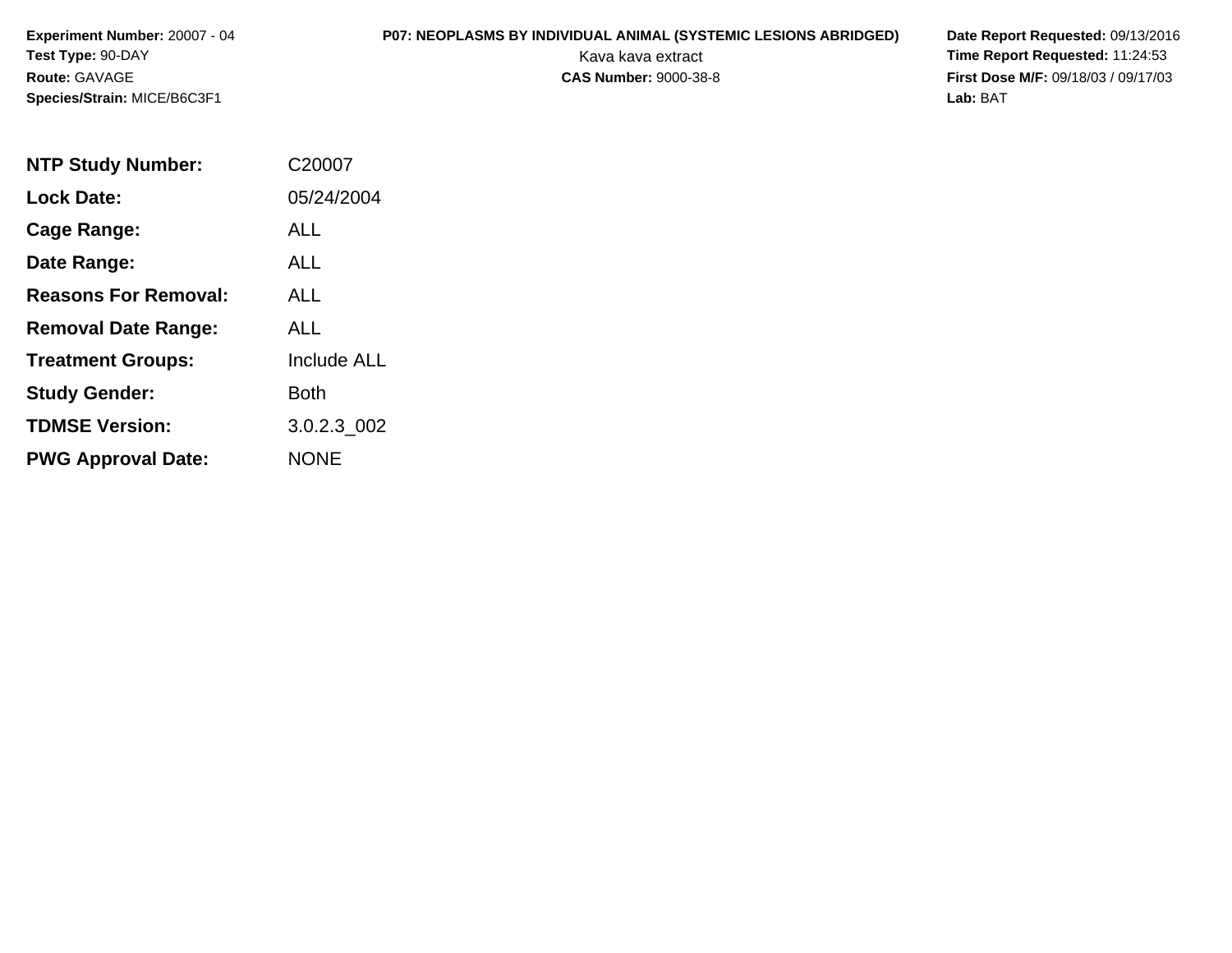# **P07: NEOPLASMS BY INDIVIDUAL ANIMAL (SYSTEMIC LESIONS ABRIDGED) Date Report Requested:** 09/13/2016

| <b>B6C3F1 MICE MALE</b>                                                         | DAY ON TEST                                                                     | $\begin{smallmatrix}0\0\0\end{smallmatrix}$<br>$\frac{9}{3}$                   | $_{\rm 0}^{\rm 0}$<br>$\frac{9}{3}$                                                       | 0<br>$\pmb{0}$<br>$\frac{9}{3}$            | $\begin{smallmatrix} 0\\0 \end{smallmatrix}$<br>$\frac{9}{3}$          | 0<br>$\overline{0}$<br>$\frac{9}{3}$                 | $\pmb{0}$<br>$\overline{0}$<br>$\frac{9}{3}$                      | 0<br>$\overline{0}$<br>$\boldsymbol{9}$<br>$\overline{3}$      | $\mathbf 0$<br>$\overline{0}$<br>$\boldsymbol{9}$<br>$\overline{3}$ | $\mathbf 0$<br>$\overline{0}$<br>$\frac{9}{3}$              | $\mathbf 0$<br>$\mathbf 0$<br>$\frac{9}{3}$                                      |                                                                                               |
|---------------------------------------------------------------------------------|---------------------------------------------------------------------------------|--------------------------------------------------------------------------------|-------------------------------------------------------------------------------------------|--------------------------------------------|------------------------------------------------------------------------|------------------------------------------------------|-------------------------------------------------------------------|----------------------------------------------------------------|---------------------------------------------------------------------|-------------------------------------------------------------|----------------------------------------------------------------------------------|-----------------------------------------------------------------------------------------------|
| 0 G/KG                                                                          | <b>ANIMAL ID</b>                                                                | $\pmb{0}$<br>$\mathbf 0$<br>$\ddot{\mathbf{0}}$<br>$\pmb{0}$<br>$\overline{1}$ | $\mathbf 0$<br>$\mathbf 0$<br>$\mathbf 0$<br>$\begin{smallmatrix} 0\\2 \end{smallmatrix}$ | 0<br>0<br>0<br>$\pmb{0}$<br>$\overline{3}$ | $\pmb{0}$<br>$\mathbf 0$<br>$\pmb{0}$<br>$\mathbf 0$<br>$\overline{4}$ | 0<br>$\mathbf 0$<br>$\pmb{0}$<br>0<br>$\overline{5}$ | $\pmb{0}$<br>$\mathsf{O}\xspace$<br>$\mathbf 0$<br>$\pmb{0}$<br>6 | 0<br>$\mathbf 0$<br>$\mathbf 0$<br>$\pmb{0}$<br>$\overline{7}$ | $\Omega$<br>$\Omega$<br>$\mathbf 0$<br>$\mathbf 0$<br>$\,8\,$       | $\mathsf{O}\xspace$<br>0<br>$\pmb{0}$<br>$\pmb{0}$<br>$9\,$ | $\mathbf 0$<br>$\mathbf 0$<br>$\mathbf 0$<br>$\mathbf{1}$<br>$\mathsf{O}\xspace$ | * TOTALS                                                                                      |
| <b>ALIMENTARY SYSTEM</b>                                                        |                                                                                 |                                                                                |                                                                                           |                                            |                                                                        |                                                      |                                                                   |                                                                |                                                                     |                                                             |                                                                                  |                                                                                               |
| Esophagus                                                                       |                                                                                 |                                                                                |                                                                                           |                                            |                                                                        |                                                      |                                                                   |                                                                |                                                                     |                                                             | $\overline{1}$                                                                   | 10                                                                                            |
| Gallbladder                                                                     |                                                                                 |                                                                                |                                                                                           |                                            |                                                                        |                                                      |                                                                   |                                                                |                                                                     |                                                             | $\overline{ }$                                                                   | 10                                                                                            |
| Intestine Large, Cecum                                                          |                                                                                 |                                                                                |                                                                                           |                                            |                                                                        |                                                      |                                                                   |                                                                |                                                                     |                                                             | $\ddot{}$                                                                        | 10                                                                                            |
| Intestine Large, Colon                                                          |                                                                                 |                                                                                |                                                                                           |                                            |                                                                        |                                                      |                                                                   |                                                                |                                                                     |                                                             | $\ddot{}$                                                                        | 10                                                                                            |
| Intestine Large, Rectum                                                         |                                                                                 |                                                                                |                                                                                           |                                            |                                                                        |                                                      |                                                                   |                                                                |                                                                     |                                                             | $\ddot{}$                                                                        | 10                                                                                            |
| Intestine Small, Duodenum                                                       |                                                                                 |                                                                                |                                                                                           |                                            |                                                                        |                                                      |                                                                   |                                                                |                                                                     |                                                             | $\pm$                                                                            | 10                                                                                            |
| Intestine Small, Ileum                                                          |                                                                                 |                                                                                |                                                                                           |                                            |                                                                        |                                                      |                                                                   |                                                                |                                                                     | $\div$                                                      | $+$                                                                              | 10                                                                                            |
| Intestine Small, Jejunum                                                        |                                                                                 |                                                                                |                                                                                           |                                            |                                                                        |                                                      |                                                                   |                                                                |                                                                     |                                                             | $\overline{+}$                                                                   | 10                                                                                            |
| Liver                                                                           |                                                                                 |                                                                                |                                                                                           |                                            |                                                                        |                                                      |                                                                   |                                                                |                                                                     |                                                             | $\overline{1}$                                                                   | 10                                                                                            |
| Pancreas                                                                        |                                                                                 |                                                                                |                                                                                           |                                            |                                                                        |                                                      |                                                                   |                                                                |                                                                     | ÷                                                           | $\overline{+}$                                                                   | 10                                                                                            |
| <b>Salivary Glands</b>                                                          |                                                                                 |                                                                                |                                                                                           |                                            |                                                                        |                                                      |                                                                   |                                                                |                                                                     |                                                             | $\overline{+}$                                                                   | 10                                                                                            |
| Stomach, Forestomach                                                            |                                                                                 |                                                                                |                                                                                           |                                            |                                                                        |                                                      |                                                                   |                                                                |                                                                     |                                                             | $\overline{+}$                                                                   | 10                                                                                            |
| Stomach, Glandular                                                              |                                                                                 |                                                                                |                                                                                           |                                            |                                                                        |                                                      |                                                                   |                                                                |                                                                     |                                                             | $\ddot{}$                                                                        | 10                                                                                            |
| <b>CARDIOVASCULAR SYSTEM</b>                                                    |                                                                                 |                                                                                |                                                                                           |                                            |                                                                        |                                                      |                                                                   |                                                                |                                                                     |                                                             |                                                                                  |                                                                                               |
| <b>Blood Vessel</b>                                                             |                                                                                 |                                                                                |                                                                                           |                                            |                                                                        |                                                      |                                                                   |                                                                |                                                                     |                                                             | $^{+}$                                                                           | 10                                                                                            |
| +  Tissue examined microscopically<br>X Lesion present<br>I Insufficient tissue | *  Total animals with tissue examined microscopically; Total animals with tumor |                                                                                |                                                                                           |                                            |                                                                        |                                                      |                                                                   |                                                                |                                                                     |                                                             |                                                                                  | M  Missing tissue<br>A  Autolysis precludes evaluation<br>BLANK  Not examined microscopically |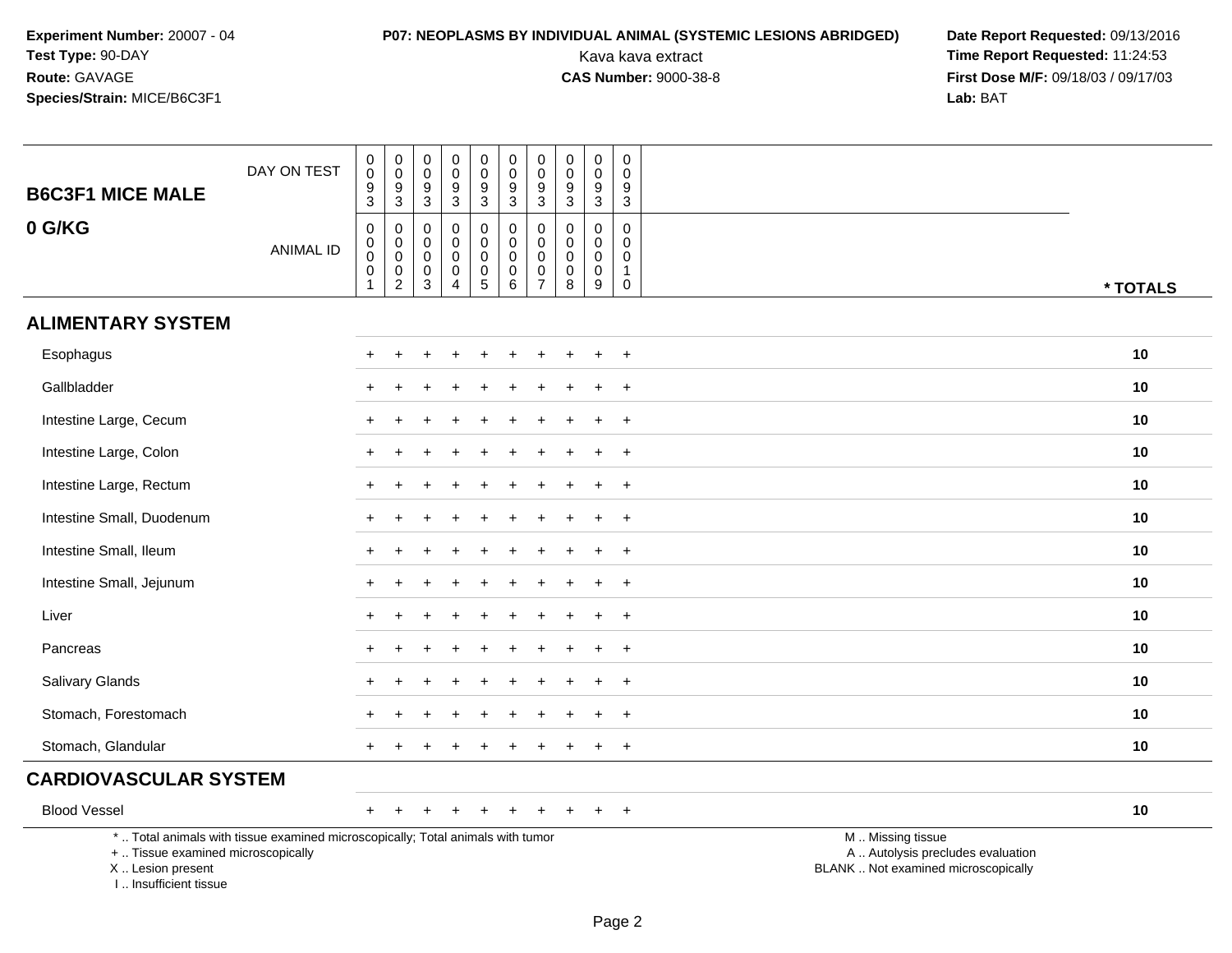# **P07: NEOPLASMS BY INDIVIDUAL ANIMAL (SYSTEMIC LESIONS ABRIDGED) Date Report Requested:** 09/13/2016

Kava kava extract **Time Report Requested:** 11:24:53<br>**CAS Number:** 9000-38-8 **Time Report Requested:** 11:24:53 **First Dose M/F:** 09/18/03 / 09/17/03<br>**Lab:** BAT **Lab:** BAT

| <b>B6C3F1 MICE MALE</b><br>0 G/KG | DAY ON TEST | 0<br>$\boldsymbol{0}$<br>9<br>3<br>0             | $_{\rm 0}^{\rm 0}$<br>$\boldsymbol{9}$<br>$\mathbf{3}$                   | $_{\rm 0}^{\rm 0}$<br>$\boldsymbol{9}$<br>$\mathbf{3}$<br>0 | $_{\rm 0}^{\rm 0}$<br>$\boldsymbol{9}$<br>3<br>0 | $\pmb{0}$<br>$\pmb{0}$<br>$\boldsymbol{9}$<br>$\mathbf{3}$<br>$\pmb{0}$    | $\begin{smallmatrix} 0\\0 \end{smallmatrix}$<br>$\boldsymbol{9}$<br>3<br>$\pmb{0}$ | $\pmb{0}$<br>$\pmb{0}$<br>9<br>3      | $_{\rm 0}^{\rm 0}$<br>$\boldsymbol{9}$<br>$\mathbf 3$<br>0 | $\pmb{0}$<br>$\mathbf 0$<br>$\boldsymbol{9}$<br>3<br>0 | $\pmb{0}$<br>0<br>$\boldsymbol{9}$<br>$\sqrt{3}$<br>0 |                |
|-----------------------------------|-------------|--------------------------------------------------|--------------------------------------------------------------------------|-------------------------------------------------------------|--------------------------------------------------|----------------------------------------------------------------------------|------------------------------------------------------------------------------------|---------------------------------------|------------------------------------------------------------|--------------------------------------------------------|-------------------------------------------------------|----------------|
|                                   | ANIMAL ID   | $\begin{smallmatrix}0\0\0\end{smallmatrix}$<br>0 | 0<br>$\mathsf{O}\xspace$<br>$\begin{smallmatrix} 0\\2 \end{smallmatrix}$ | $_{\rm 0}^{\rm 0}$<br>$_{3}^{\rm 0}$                        | $\pmb{0}$<br>0<br>$\pmb{0}$<br>4                 | $\begin{smallmatrix}0\\0\end{smallmatrix}$<br>$\pmb{0}$<br>$5\phantom{.0}$ | $_{\rm 0}^{\rm 0}$<br>$\pmb{0}$<br>$6\phantom{a}$                                  | 0<br>$\pmb{0}$<br>0<br>$\overline{ }$ | $_{\rm 0}^{\rm 0}$<br>$\pmb{0}$<br>8                       | $\mathbf 0$<br>$\pmb{0}$<br>0<br>9                     | 0<br>0<br>0                                           | * TOTALS       |
| Heart                             |             | $+$                                              | $\ddot{}$                                                                |                                                             | $\div$                                           |                                                                            |                                                                                    | ÷                                     |                                                            | $\ddot{}$                                              | $+$                                                   | 10             |
| <b>ENDOCRINE SYSTEM</b>           |             |                                                  |                                                                          |                                                             |                                                  |                                                                            |                                                                                    |                                       |                                                            |                                                        |                                                       |                |
| <b>Adrenal Cortex</b>             |             | $+$                                              |                                                                          |                                                             | $\ddot{}$                                        | $+$                                                                        | $+$                                                                                | $+$                                   | $\ddot{}$                                                  | $+$                                                    | $+$                                                   | 10             |
| Adrenal Medulla                   |             | $\pm$                                            |                                                                          |                                                             | $\div$                                           | $+$                                                                        | $+$                                                                                | $+$                                   | $+$                                                        | $+$                                                    | $+$                                                   | 10             |
| Islets, Pancreatic                |             |                                                  |                                                                          |                                                             | $\ddot{}$                                        |                                                                            | $+$                                                                                | ÷.                                    | $\pm$                                                      | $\pm$                                                  | $+$                                                   | 10             |
| Parathyroid Gland                 |             | M                                                | $+$                                                                      | м                                                           | $+$                                              | $+$                                                                        | $+$                                                                                | $+$                                   | M                                                          | $+$ $+$                                                |                                                       | $\overline{7}$ |
| <b>Pituitary Gland</b>            |             | $+$                                              |                                                                          |                                                             | $\ddot{}$                                        |                                                                            |                                                                                    |                                       |                                                            | $\div$                                                 | $+$                                                   | 10             |
| <b>Thyroid Gland</b>              |             | $+$                                              |                                                                          |                                                             | $\div$                                           |                                                                            |                                                                                    |                                       |                                                            | $\pm$                                                  | $+$                                                   | 10             |

### **GENERAL BODY SYSTEM**

NONE

#### **GENITAL SYSTEM**

| Epididymis             |  | + + + + + + + + + + |  |  |  |          | 10 |
|------------------------|--|---------------------|--|--|--|----------|----|
| <b>Preputial Gland</b> |  | + + + + + + + + + + |  |  |  |          | 10 |
| Prostate               |  | + + + + + + + + + + |  |  |  |          | 10 |
| <b>Seminal Vesicle</b> |  | + + + + + + + + + + |  |  |  |          | 10 |
| <b>Testes</b>          |  | + + + + + + + + + + |  |  |  |          | 10 |
|                        |  |                     |  |  |  | $\cdots$ |    |

\* .. Total animals with tissue examined microscopically; Total animals with tumor

+ .. Tissue examined microscopically

X .. Lesion present

I .. Insufficient tissue

M .. Missing tissue

y the contract of the contract of the contract of the contract of the contract of the contract of the contract of  $A$ . Autolysis precludes evaluation

Lesion present BLANK .. Not examined microscopically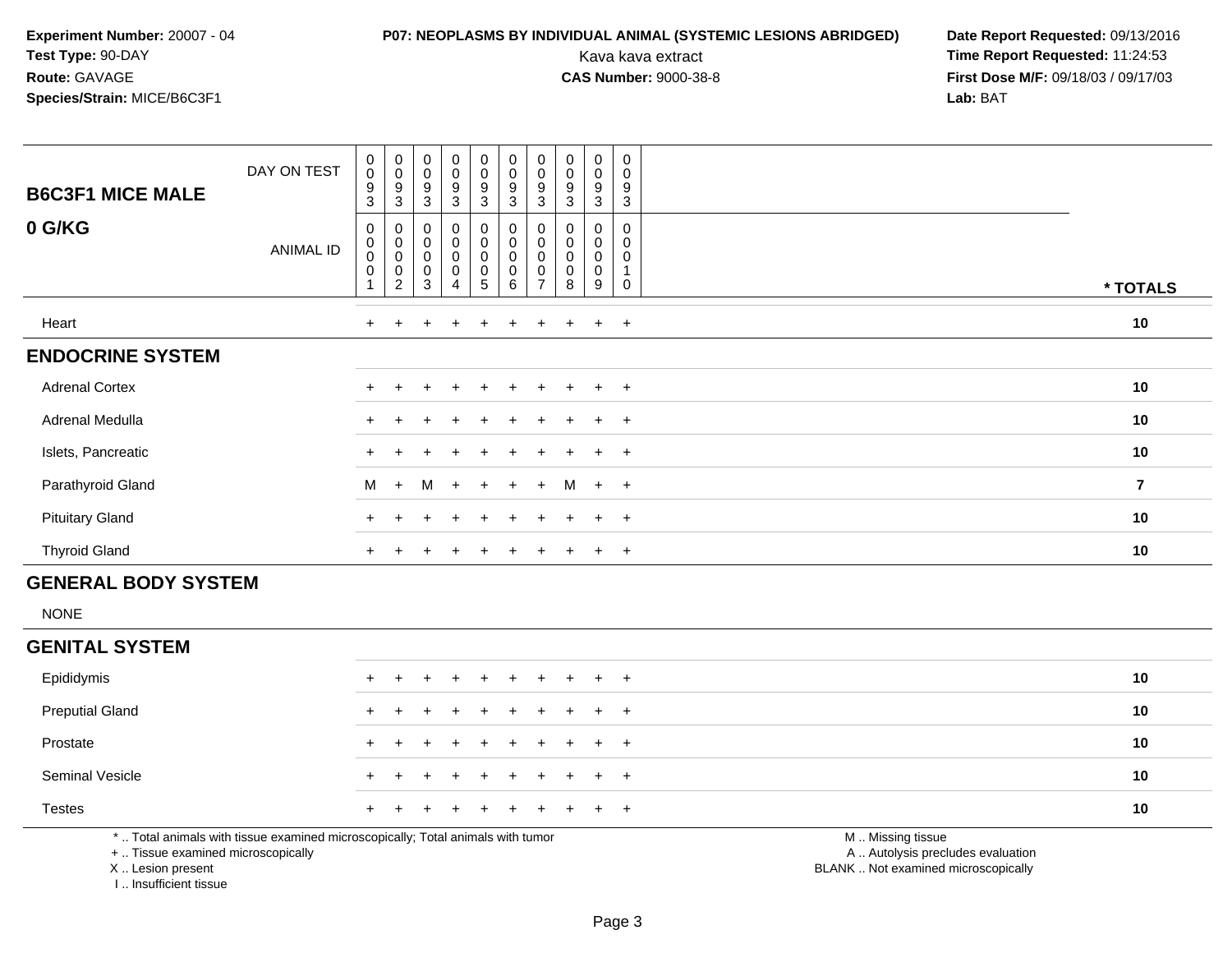# **P07: NEOPLASMS BY INDIVIDUAL ANIMAL (SYSTEMIC LESIONS ABRIDGED) Date Report Requested:** 09/13/2016

| <b>B6C3F1 MICE MALE</b>                                                          | DAY ON TEST                                                                     | $\pmb{0}$<br>$\pmb{0}$<br>9<br>$\mathfrak{S}$                                 | $\pmb{0}$<br>$\pmb{0}$<br>9<br>3           | 0<br>$\mathbf 0$<br>9<br>3                | $\pmb{0}$<br>$\pmb{0}$<br>$\frac{9}{3}$                                        | $\pmb{0}$<br>$\mathbf 0$<br>$\boldsymbol{9}$<br>$\mathsf 3$                | $\pmb{0}$<br>$\mathbf 0$<br>9<br>$\mathbf{3}$       | $\pmb{0}$<br>$\mathbf 0$<br>9<br>$\mathbf{3}$          | 0<br>$\mathsf 0$<br>$\frac{9}{3}$                           | $\pmb{0}$<br>$\mathbf 0$<br>9<br>$\mathbf{3}$       | $\pmb{0}$<br>$\mathbf 0$<br>9<br>3                                  |                                                                                               |          |
|----------------------------------------------------------------------------------|---------------------------------------------------------------------------------|-------------------------------------------------------------------------------|--------------------------------------------|-------------------------------------------|--------------------------------------------------------------------------------|----------------------------------------------------------------------------|-----------------------------------------------------|--------------------------------------------------------|-------------------------------------------------------------|-----------------------------------------------------|---------------------------------------------------------------------|-----------------------------------------------------------------------------------------------|----------|
| 0 G/KG                                                                           | <b>ANIMAL ID</b>                                                                | $\mathbf 0$<br>$\boldsymbol{0}$<br>$\mathbf 0$<br>$\mathbf 0$<br>$\mathbf{1}$ | 0<br>0<br>$\pmb{0}$<br>0<br>$\overline{c}$ | 0<br>$\mathbf 0$<br>$\mathbf 0$<br>0<br>3 | $\mathbf 0$<br>$\mathbf 0$<br>$\pmb{0}$<br>$\pmb{0}$<br>$\boldsymbol{\Lambda}$ | $\mathbf 0$<br>$\mathbf 0$<br>$\mathbf 0$<br>$\mathbf 0$<br>$\overline{5}$ | $\mathbf 0$<br>$\mathbf 0$<br>$\mathbf 0$<br>0<br>6 | 0<br>$\mathbf 0$<br>$\mathbf 0$<br>0<br>$\overline{7}$ | $\mathbf 0$<br>$\mathbf 0$<br>$\pmb{0}$<br>$\mathbf 0$<br>8 | $\mathbf 0$<br>0<br>$\mathbf 0$<br>$\mathbf 0$<br>9 | $\mathbf 0$<br>$\Omega$<br>0<br>$\mathbf{1}$<br>$\mathsf{O}\xspace$ |                                                                                               | * TOTALS |
| <b>HEMATOPOIETIC SYSTEM</b>                                                      |                                                                                 |                                                                               |                                            |                                           |                                                                                |                                                                            |                                                     |                                                        |                                                             |                                                     |                                                                     |                                                                                               |          |
| <b>Bone Marrow</b>                                                               |                                                                                 | $\pm$                                                                         | $\ddot{}$                                  | ÷                                         | $\ddot{}$                                                                      | $\ddot{}$                                                                  | $\ddot{}$                                           | $\ddot{}$                                              |                                                             | $\ddot{}$                                           | $+$                                                                 |                                                                                               | 10       |
| Lymph Node, Mandibular                                                           |                                                                                 |                                                                               |                                            |                                           |                                                                                |                                                                            |                                                     |                                                        |                                                             |                                                     | $\ddot{}$                                                           |                                                                                               | 10       |
| Lymph Node, Mesenteric                                                           |                                                                                 |                                                                               |                                            |                                           |                                                                                |                                                                            |                                                     |                                                        |                                                             |                                                     | $+$                                                                 |                                                                                               | 10       |
| Spleen                                                                           |                                                                                 |                                                                               |                                            |                                           |                                                                                |                                                                            |                                                     |                                                        |                                                             | $\ddot{}$                                           | $+$                                                                 |                                                                                               | 10       |
| Thymus                                                                           |                                                                                 | +                                                                             |                                            |                                           |                                                                                |                                                                            |                                                     |                                                        |                                                             | $\overline{+}$                                      | $\overline{+}$                                                      |                                                                                               | 10       |
| <b>INTEGUMENTARY SYSTEM</b>                                                      |                                                                                 |                                                                               |                                            |                                           |                                                                                |                                                                            |                                                     |                                                        |                                                             |                                                     |                                                                     |                                                                                               |          |
| Mammary Gland                                                                    |                                                                                 | M                                                                             | M                                          | M                                         | M M                                                                            |                                                                            | M                                                   |                                                        | M M M M                                                     |                                                     |                                                                     |                                                                                               | $\bf{0}$ |
| Skin                                                                             |                                                                                 | $+$                                                                           | $\ddot{}$                                  |                                           |                                                                                | ÷                                                                          | $\pm$                                               | $\pm$                                                  | $+$                                                         | $+$                                                 | $+$                                                                 |                                                                                               | 10       |
| <b>MUSCULOSKELETAL SYSTEM</b>                                                    |                                                                                 |                                                                               |                                            |                                           |                                                                                |                                                                            |                                                     |                                                        |                                                             |                                                     |                                                                     |                                                                                               |          |
| Bone                                                                             |                                                                                 |                                                                               |                                            |                                           |                                                                                |                                                                            |                                                     |                                                        |                                                             | $\ddot{}$                                           | $\overline{+}$                                                      |                                                                                               | 10       |
| <b>NERVOUS SYSTEM</b>                                                            |                                                                                 |                                                                               |                                            |                                           |                                                                                |                                                                            |                                                     |                                                        |                                                             |                                                     |                                                                     |                                                                                               |          |
| Brain                                                                            |                                                                                 | $+$                                                                           | $\ddot{}$                                  | $\ddot{}$                                 | $+$                                                                            | $\ddot{}$                                                                  | $\ddot{}$                                           | $\ddot{}$                                              | $\div$                                                      | $+$                                                 | $+$                                                                 |                                                                                               | 10       |
| <b>RESPIRATORY SYSTEM</b>                                                        |                                                                                 |                                                                               |                                            |                                           |                                                                                |                                                                            |                                                     |                                                        |                                                             |                                                     |                                                                     |                                                                                               |          |
| Lung                                                                             |                                                                                 |                                                                               |                                            |                                           |                                                                                |                                                                            |                                                     |                                                        |                                                             | ÷.                                                  | $\ddot{}$                                                           |                                                                                               | 10       |
| Nose                                                                             |                                                                                 |                                                                               |                                            |                                           |                                                                                |                                                                            |                                                     |                                                        |                                                             |                                                     | $\ddot{}$                                                           |                                                                                               | 10       |
| +  Tissue examined microscopically<br>X  Lesion present<br>I Insufficient tissue | *  Total animals with tissue examined microscopically; Total animals with tumor |                                                                               |                                            |                                           |                                                                                |                                                                            |                                                     |                                                        |                                                             |                                                     |                                                                     | M  Missing tissue<br>A  Autolysis precludes evaluation<br>BLANK  Not examined microscopically |          |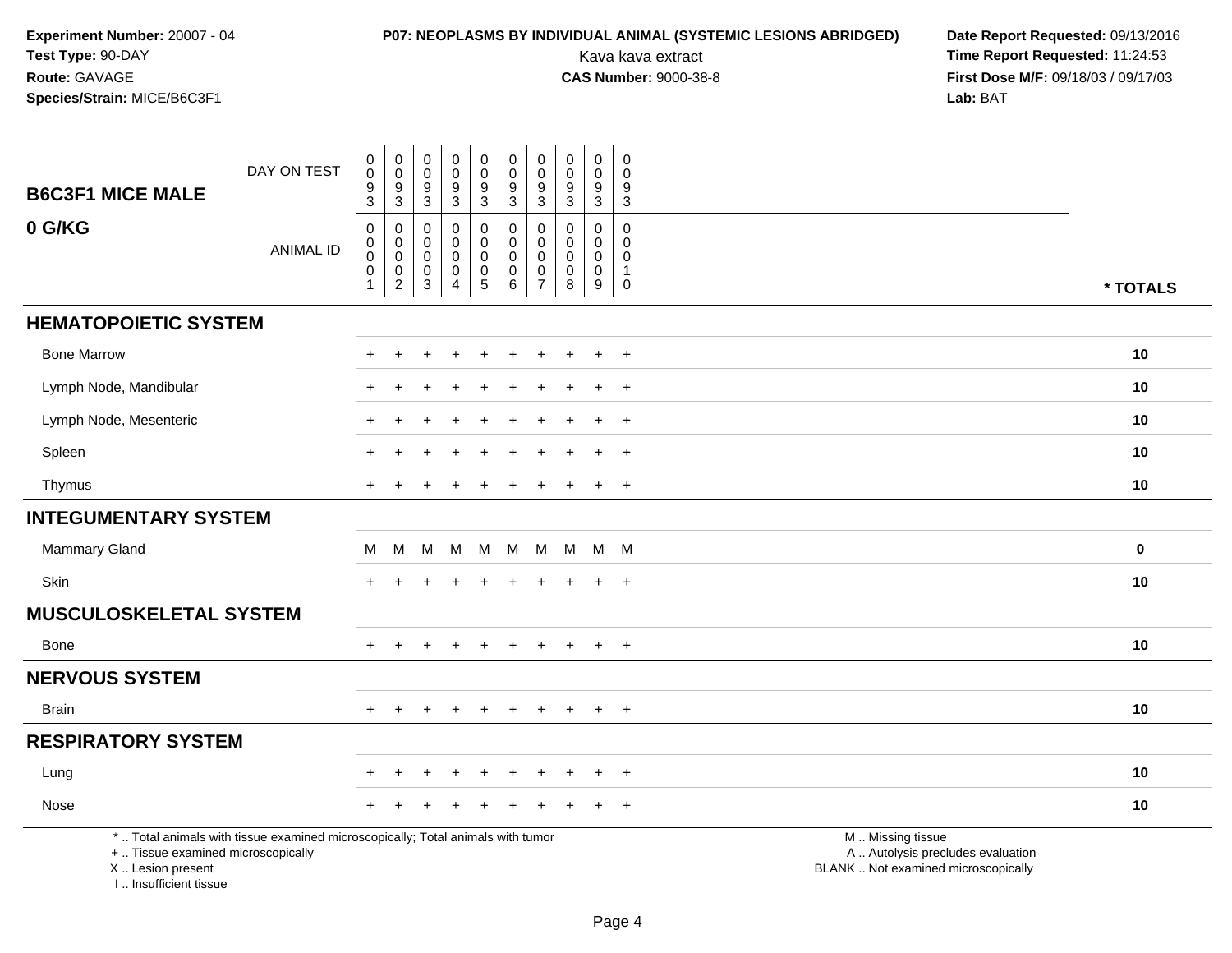# **P07: NEOPLASMS BY INDIVIDUAL ANIMAL (SYSTEMIC LESIONS ABRIDGED) Date Report Requested:** 09/13/2016

Kava kava extract **Time Report Requested:** 11:24:53<br>**CAS Number:** 9000-38-8 **Time Report Requested:** 11:24:53 **First Dose M/F:** 09/18/03 / 09/17/03<br>**Lab:** BAT **Lab:** BAT

| <b>B6C3F1 MICE MALE</b>      | DAY ON TEST | $\begin{smallmatrix}0\0\0\end{smallmatrix}$<br>$\boldsymbol{9}$<br>3 | $\begin{array}{c} 0 \\ 0 \\ 9 \\ 3 \end{array}$               | $\begin{smallmatrix}0\0\0\9\end{smallmatrix}$<br>$\mathbf 3$      | $\begin{matrix} 0 \\ 0 \\ 9 \\ 3 \end{matrix}$       | $\begin{smallmatrix}0\\0\\9\end{smallmatrix}$<br>$\mathbf{3}$   | $\begin{smallmatrix} 0\\0 \end{smallmatrix}$<br>$\boldsymbol{9}$<br>3 | $_{\rm 0}^{\rm 0}$<br>$\boldsymbol{9}$<br>3 | $\begin{smallmatrix}0\0\0\9\end{smallmatrix}$<br>$\mathfrak{Z}$ | $_{\rm 0}^{\rm 0}$<br>$\boldsymbol{9}$<br>$\sqrt{3}$    | 0<br>$\mathsf 0$<br>9<br>3                |          |
|------------------------------|-------------|----------------------------------------------------------------------|---------------------------------------------------------------|-------------------------------------------------------------------|------------------------------------------------------|-----------------------------------------------------------------|-----------------------------------------------------------------------|---------------------------------------------|-----------------------------------------------------------------|---------------------------------------------------------|-------------------------------------------|----------|
| 0 G/KG                       | ANIMAL ID   | 0<br>$\pmb{0}$<br>$\boldsymbol{0}$<br>$\mathbf 0$                    | $\begin{smallmatrix}0\0\0\0\0\end{smallmatrix}$<br>$\sqrt{2}$ | $\begin{smallmatrix}0\\0\\0\end{smallmatrix}$<br>$\mathbf 0$<br>3 | $\begin{smallmatrix}0\0\0\0\0\end{smallmatrix}$<br>4 | $\begin{smallmatrix}0\\0\\0\end{smallmatrix}$<br>$\pmb{0}$<br>5 | 0<br>$\pmb{0}$<br>$\pmb{0}$<br>$\mathbf 0$<br>6                       | 0<br>$\mathbf 0$<br>$\mathbf 0$<br>7        | 0<br>0<br>$\mathsf 0$<br>0<br>8                                 | 0<br>$\ddot{\mathbf{0}}$<br>$\pmb{0}$<br>$\pmb{0}$<br>9 | 0<br>0<br>$\mathbf 0$<br>$\mathbf 1$<br>0 | * TOTALS |
| Trachea                      |             | $+$                                                                  | $+$                                                           | $\pm$                                                             | $+$                                                  | $+$                                                             | $+$                                                                   | $+$                                         | $+$                                                             | $+$                                                     | $+$                                       | 10       |
| <b>SPECIAL SENSES SYSTEM</b> |             |                                                                      |                                                               |                                                                   |                                                      |                                                                 |                                                                       |                                             |                                                                 |                                                         |                                           |          |
| Eye                          |             |                                                                      |                                                               | ÷                                                                 | $+$                                                  | $+$                                                             | $+$                                                                   | $+$                                         | $+$                                                             | $+$                                                     | $+$                                       | 10       |
| Harderian Gland              |             | $\ddot{}$                                                            |                                                               |                                                                   |                                                      |                                                                 |                                                                       |                                             | $+$                                                             | $+$                                                     | $+$                                       | 10       |
| <b>URINARY SYSTEM</b>        |             |                                                                      |                                                               |                                                                   |                                                      |                                                                 |                                                                       |                                             |                                                                 |                                                         |                                           |          |
| Kidney                       |             | $\div$                                                               | +                                                             | $\pm$                                                             | $+$                                                  | $+$                                                             | $\ddot{}$                                                             | $+$                                         | $+$                                                             | $+$                                                     | $+$                                       | 10       |
| <b>Urinary Bladder</b>       |             | $+$                                                                  |                                                               |                                                                   | $\pm$                                                | $\pm$                                                           |                                                                       | $\pm$                                       | $\ddot{}$                                                       | $+$                                                     | $+$                                       | 10       |
| <b>SYSTEMIC LESIONS</b>      |             |                                                                      |                                                               |                                                                   |                                                      |                                                                 |                                                                       |                                             |                                                                 |                                                         |                                           |          |
| Multiple Organ               |             |                                                                      |                                                               |                                                                   |                                                      |                                                                 |                                                                       |                                             | ÷                                                               | $\pm$                                                   | $^{+}$                                    | 10       |

\* .. Total animals with tissue examined microscopically; Total animals with tumor

+ .. Tissue examined microscopically

- X .. Lesion present
- I .. Insufficient tissue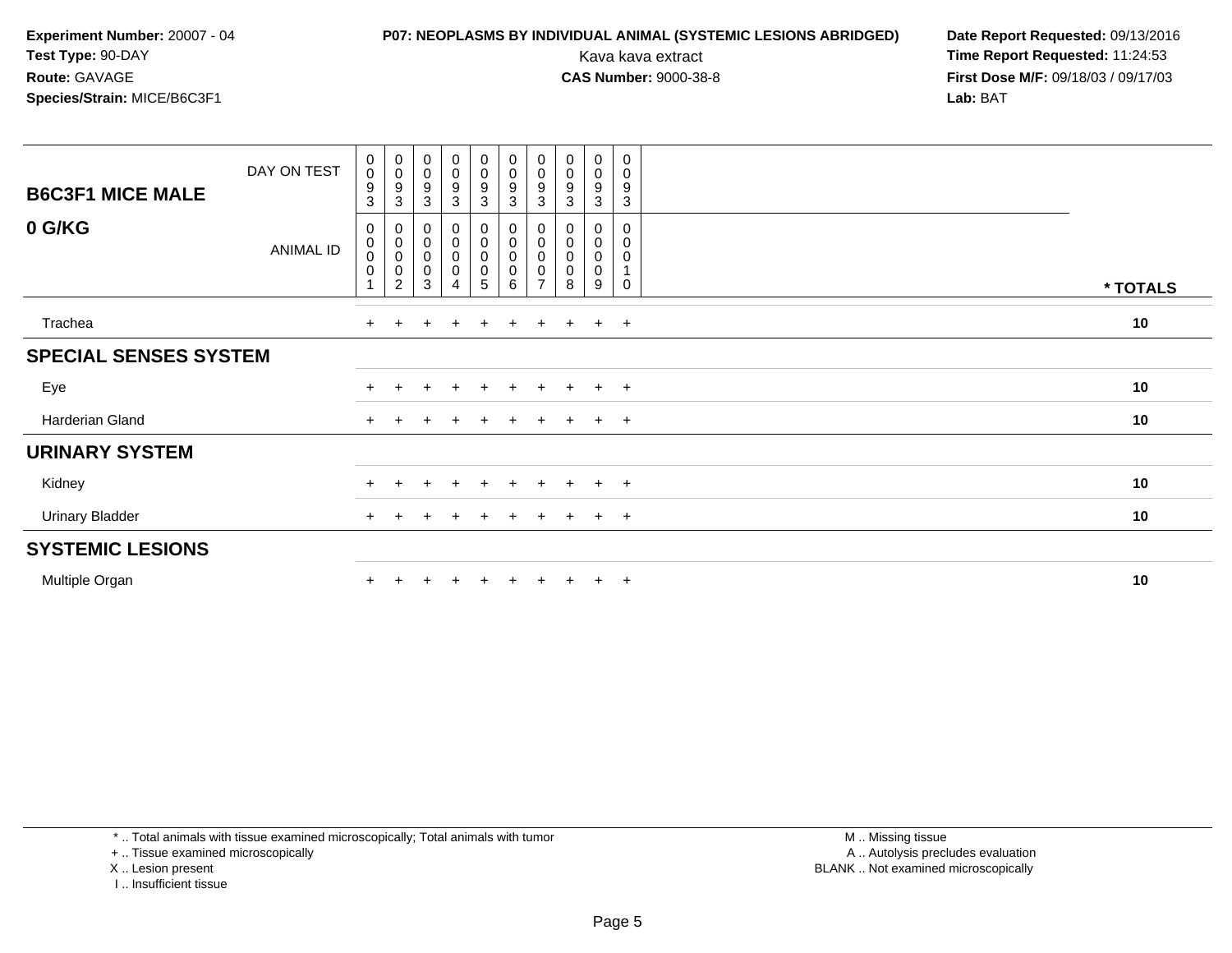# **P07: NEOPLASMS BY INDIVIDUAL ANIMAL (SYSTEMIC LESIONS ABRIDGED) Date Report Requested:** 09/13/2016

Kava kava extract **Time Report Requested:** 11:24:53<br>**CAS Number:** 9000-38-8 **Time Report Requested:** 11:24:53 **First Dose M/F:** 09/18/03 / 09/17/03<br>**Lab:** BAT **Lab:** BAT

| <b>B6C3F1 MICE MALE</b>      | DAY ON TEST      | 0<br>0<br>9                                   | 0<br>$\mathbf 0$<br>$9\,$                                             | 0<br>$\mathbf 0$<br>9                | 0<br>0<br>9                | $\pmb{0}$<br>$\pmb{0}$<br>$\frac{9}{3}$ | 0<br>$\mathbf 0$<br>9                             | $\pmb{0}$<br>$\mathbf 0$<br>9                                                     | 0<br>0<br>9           | $\mathbf 0$<br>0<br>9                          | $\,0\,$<br>0<br>9                                                   |          |
|------------------------------|------------------|-----------------------------------------------|-----------------------------------------------------------------------|--------------------------------------|----------------------------|-----------------------------------------|---------------------------------------------------|-----------------------------------------------------------------------------------|-----------------------|------------------------------------------------|---------------------------------------------------------------------|----------|
| 0.125 G/KG                   | <b>ANIMAL ID</b> | 3<br>0<br>0<br>$\pmb{0}$<br>1<br>$\mathbf{1}$ | $\sqrt{3}$<br>0<br>$\pmb{0}$<br>$\,0\,$<br>$\mathbf{1}$<br>$\sqrt{2}$ | 3<br>0<br>0<br>$\mathbf 0$<br>1<br>3 | 3<br>0<br>0<br>0<br>1<br>4 | 0<br>$\pmb{0}$<br>$\pmb{0}$<br>1<br>5   | 3<br>0<br>0<br>$\mathbf 0$<br>1<br>$6\phantom{1}$ | $\sqrt{3}$<br>0<br>$\mathbf 0$<br>$\mathbf 0$<br>$\overline{1}$<br>$\overline{7}$ | 3<br>0<br>0<br>0<br>8 | 3<br>0<br>$\mathbf 0$<br>$\mathbf 0$<br>1<br>9 | 3<br>0<br>0<br>$\mathbf 0$<br>$\overline{c}$<br>$\mathsf{O}\xspace$ | * TOTALS |
| <b>ALIMENTARY SYSTEM</b>     |                  |                                               |                                                                       |                                      |                            |                                         |                                                   |                                                                                   |                       |                                                |                                                                     |          |
| Liver                        |                  | $+$                                           | $+$                                                                   | $+$                                  | $+$                        | $+$                                     | $+$                                               | $+$                                                                               |                       | $+$ $+$ $+$                                    |                                                                     | 10       |
| <b>CARDIOVASCULAR SYSTEM</b> |                  |                                               |                                                                       |                                      |                            |                                         |                                                   |                                                                                   |                       |                                                |                                                                     |          |
| <b>NONE</b>                  |                  |                                               |                                                                       |                                      |                            |                                         |                                                   |                                                                                   |                       |                                                |                                                                     |          |
| <b>ENDOCRINE SYSTEM</b>      |                  |                                               |                                                                       |                                      |                            |                                         |                                                   |                                                                                   |                       |                                                |                                                                     |          |
| <b>NONE</b>                  |                  |                                               |                                                                       |                                      |                            |                                         |                                                   |                                                                                   |                       |                                                |                                                                     |          |
| <b>GENERAL BODY SYSTEM</b>   |                  |                                               |                                                                       |                                      |                            |                                         |                                                   |                                                                                   |                       |                                                |                                                                     |          |
| <b>NONE</b>                  |                  |                                               |                                                                       |                                      |                            |                                         |                                                   |                                                                                   |                       |                                                |                                                                     |          |
| <b>GENITAL SYSTEM</b>        |                  |                                               |                                                                       |                                      |                            |                                         |                                                   |                                                                                   |                       |                                                |                                                                     |          |
| <b>NONE</b>                  |                  |                                               |                                                                       |                                      |                            |                                         |                                                   |                                                                                   |                       |                                                |                                                                     |          |
| <b>HEMATOPOIETIC SYSTEM</b>  |                  |                                               |                                                                       |                                      |                            |                                         |                                                   |                                                                                   |                       |                                                |                                                                     |          |
| <b>Bone Marrow</b>           |                  | +                                             |                                                                       |                                      |                            | $\overline{+}$                          | $\ddot{}$                                         | $\pm$                                                                             | $\pm$                 | $\pm$                                          | $+$                                                                 | 10       |
| Spleen                       |                  | $^+$                                          |                                                                       |                                      |                            | $\overline{ }$                          | ÷                                                 |                                                                                   | ÷                     | $\pm$                                          | $+$                                                                 | 10       |
| Thymus                       |                  | $+$                                           | $\ddot{}$                                                             | $\ddot{}$                            | $\ddot{}$                  | $\overline{+}$                          | $+$                                               | $+$                                                                               | $+$                   |                                                | $+$ $+$                                                             | 10       |
| <b>INTEGUMENTARY SYSTEM</b>  |                  |                                               |                                                                       |                                      |                            |                                         |                                                   |                                                                                   |                       |                                                |                                                                     |          |

NONE

\* .. Total animals with tissue examined microscopically; Total animals with tumor

+ .. Tissue examined microscopically

X .. Lesion present

I .. Insufficient tissue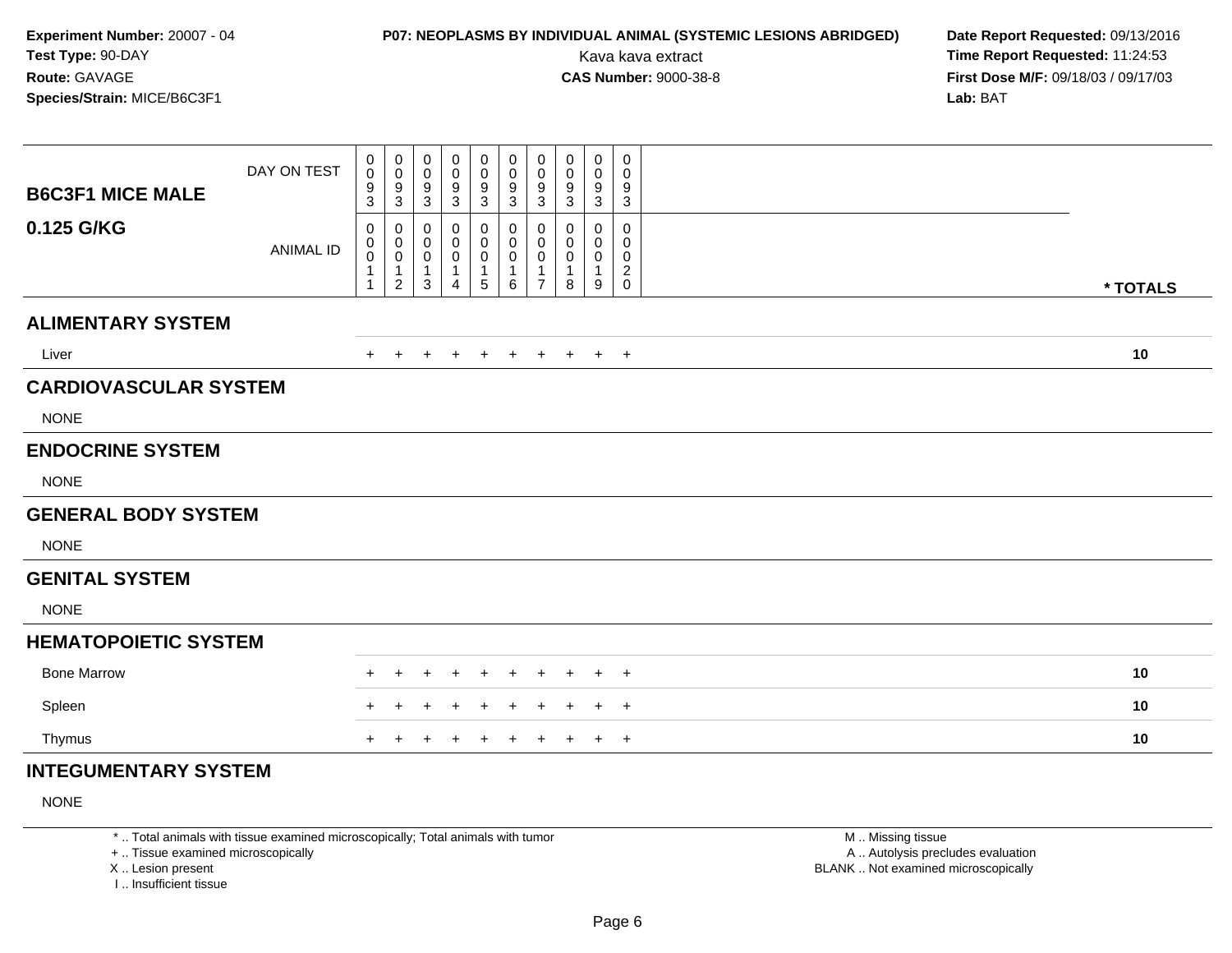# **P07: NEOPLASMS BY INDIVIDUAL ANIMAL (SYSTEMIC LESIONS ABRIDGED) Date Report Requested: 09/13/2016<br>Kava kava extract <b>Time Report Requested:** 11:24:53

Kava kava extract **Time Report Requested:** 11:24:53<br>**CAS Number:** 9000-38-8<br>**Tirst Dose M/F:** 09/18/03 / 09/17/03 **First Dose M/F:** 09/18/03 / 09/17/03<br>**Lab:** BAT **Lab:** BAT

| <b>B6C3F1 MICE MALE</b> | DAY ON TEST      | 0<br>0<br>9<br>$\sim$<br>- J | $\mathbf 0$<br>◡<br>9<br>3   | 0<br>υ<br>9<br><sup>o</sup><br>ັ | 0<br>9<br>- 3 | 0<br>0<br>9<br>3 | 0<br>9<br>◠<br>ບ | 0<br>0<br>-9<br>3                | 0<br>0<br>9<br>ີ<br>◡ | 0<br>0<br>9<br>◡ | 0<br>0<br>9<br>ົ<br>د. |          |
|-------------------------|------------------|------------------------------|------------------------------|----------------------------------|---------------|------------------|------------------|----------------------------------|-----------------------|------------------|------------------------|----------|
| 0.125 G/KG              | <b>ANIMAL ID</b> | 0<br>0<br>0                  | 0<br>U<br>υ<br>2<br><u>_</u> | 0<br>0<br>υ<br>ົ<br>ບ            | 4             | 0<br>0<br>0<br>5 | 0<br>6           | $\overline{0}$<br>$\overline{ }$ | 0<br>0<br>0<br>8      | 0<br>9           | 0<br>0<br>0<br>ົ<br>0  | * TOTALS |

### **MUSCULOSKELETAL SYSTEM**

NONE

#### **NERVOUS SYSTEM**

NONE

### **RESPIRATORY SYSTEM**

NONE

### **SPECIAL SENSES SYSTEM**

NONE

#### **URINARY SYSTEM**

NONE

### **SYSTEMIC LESIONS**

Multiple Organn  $+$ 

<sup>+</sup> <sup>+</sup> <sup>+</sup> <sup>+</sup> <sup>+</sup> <sup>+</sup> <sup>+</sup> <sup>+</sup> <sup>+</sup> **<sup>10</sup>**

\* .. Total animals with tissue examined microscopically; Total animals with tumor

+ .. Tissue examined microscopically

- X .. Lesion present
- I .. Insufficient tissue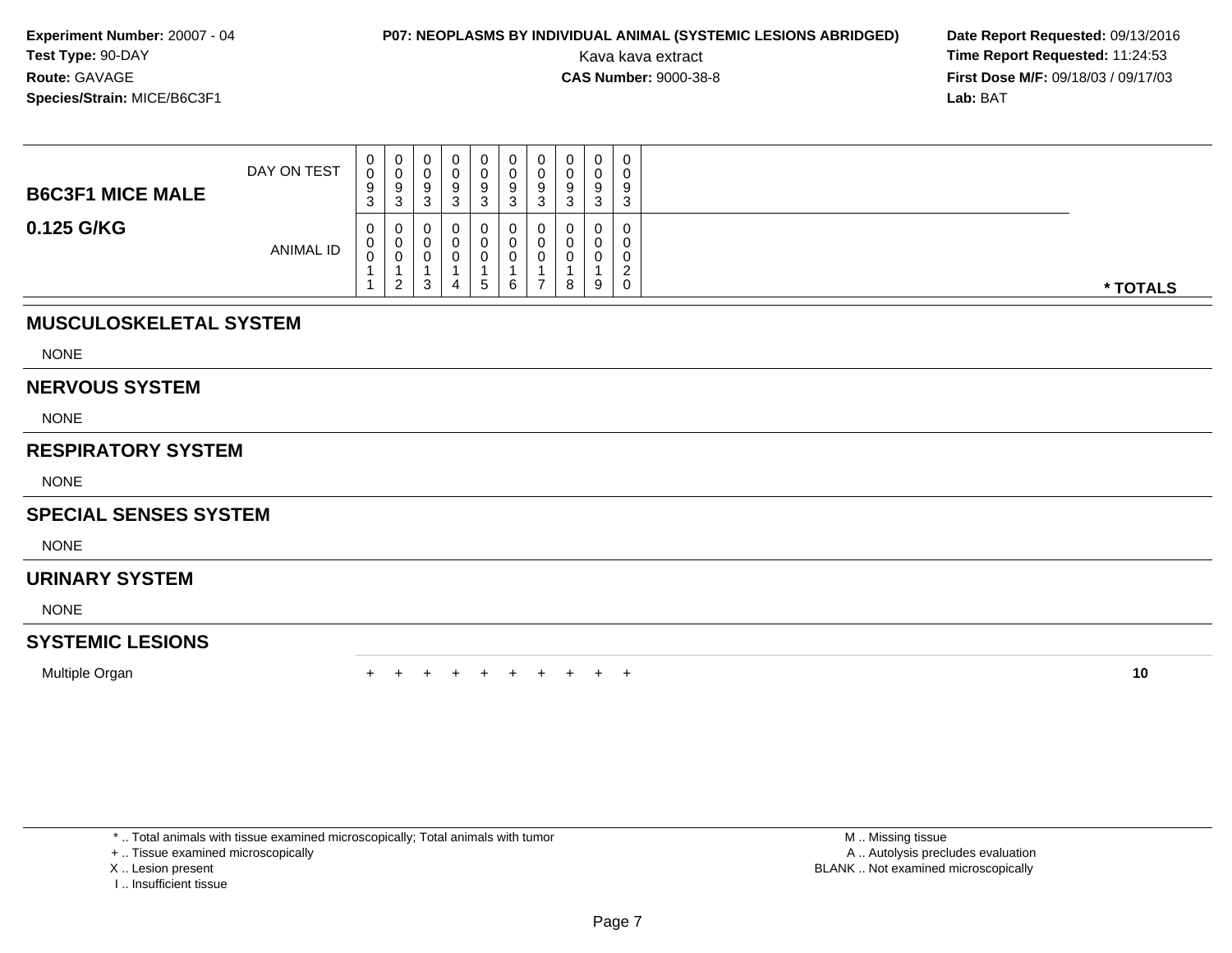# **P07: NEOPLASMS BY INDIVIDUAL ANIMAL (SYSTEMIC LESIONS ABRIDGED) Date Report Requested:** 09/13/2016

Kava kava extract **Time Report Requested:** 11:24:53<br>**CAS Number:** 9000-38-8 **Time Report Requested:** 11:24:53 **First Dose M/F:** 09/18/03 / 09/17/03<br>**Lab:** BAT **Lab:** BAT

| <b>B6C3F1 MICE MALE</b>      | DAY ON TEST      | 0<br>0<br>9                                 | 0<br>0<br>$\boldsymbol{9}$                | 0<br>$\mathbf 0$<br>9                       | $\pmb{0}$<br>0<br>9                                  | $\pmb{0}$<br>0<br>$\boldsymbol{9}$        | $\mathbf 0$<br>0<br>$\boldsymbol{9}$                             | $\boldsymbol{0}$<br>$\boldsymbol{0}$<br>$\boldsymbol{9}$         | 0<br>0<br>9                             | 0<br>0<br>9                               | 0<br>0<br>9                          |          |
|------------------------------|------------------|---------------------------------------------|-------------------------------------------|---------------------------------------------|------------------------------------------------------|-------------------------------------------|------------------------------------------------------------------|------------------------------------------------------------------|-----------------------------------------|-------------------------------------------|--------------------------------------|----------|
| 0.25 G/KG                    | <b>ANIMAL ID</b> | 3<br>0<br>0<br>$\mathbf 0$<br>$\frac{2}{1}$ | 3<br>0<br>0<br>$\pmb{0}$<br>$\frac{2}{2}$ | 3<br>0<br>$\mathbf 0$<br>0<br>$\frac{2}{3}$ | 3<br>0<br>0<br>0<br>$\overline{c}$<br>$\overline{4}$ | 3<br>0<br>0<br>$\pmb{0}$<br>$\frac{2}{5}$ | 3<br>$\mathbf{0}$<br>$\mathbf 0$<br>$\mathbf 0$<br>$\frac{2}{6}$ | $\mathbf{3}$<br>0<br>$\mathbf 0$<br>$\mathbf 0$<br>$\frac{2}{7}$ | 3<br>0<br>0<br>0<br>$\overline{c}$<br>8 | 3<br>0<br>0<br>0<br>$\boldsymbol{2}$<br>9 | 3<br>0<br>0<br>0<br>3<br>$\mathbf 0$ | * TOTALS |
| <b>ALIMENTARY SYSTEM</b>     |                  |                                             |                                           |                                             |                                                      |                                           |                                                                  |                                                                  |                                         |                                           |                                      |          |
| Liver                        |                  | $+$                                         | $+$                                       | $+$                                         | $+$                                                  | $+$                                       | $+$                                                              | $+$                                                              | $+$                                     |                                           | $+$ $+$                              | 10       |
| <b>CARDIOVASCULAR SYSTEM</b> |                  |                                             |                                           |                                             |                                                      |                                           |                                                                  |                                                                  |                                         |                                           |                                      |          |
| <b>NONE</b>                  |                  |                                             |                                           |                                             |                                                      |                                           |                                                                  |                                                                  |                                         |                                           |                                      |          |
| <b>ENDOCRINE SYSTEM</b>      |                  |                                             |                                           |                                             |                                                      |                                           |                                                                  |                                                                  |                                         |                                           |                                      |          |
| <b>NONE</b>                  |                  |                                             |                                           |                                             |                                                      |                                           |                                                                  |                                                                  |                                         |                                           |                                      |          |
| <b>GENERAL BODY SYSTEM</b>   |                  |                                             |                                           |                                             |                                                      |                                           |                                                                  |                                                                  |                                         |                                           |                                      |          |
| <b>NONE</b>                  |                  |                                             |                                           |                                             |                                                      |                                           |                                                                  |                                                                  |                                         |                                           |                                      |          |
| <b>GENITAL SYSTEM</b>        |                  |                                             |                                           |                                             |                                                      |                                           |                                                                  |                                                                  |                                         |                                           |                                      |          |
| <b>NONE</b>                  |                  |                                             |                                           |                                             |                                                      |                                           |                                                                  |                                                                  |                                         |                                           |                                      |          |
| <b>HEMATOPOIETIC SYSTEM</b>  |                  |                                             |                                           |                                             |                                                      |                                           |                                                                  |                                                                  |                                         |                                           |                                      |          |
| <b>Bone Marrow</b>           |                  | +                                           |                                           | ٠                                           | ٠                                                    | $\pm$                                     | $\pm$                                                            | $\pm$                                                            | $\ddot{}$                               | $+$                                       | $+$                                  | 10       |
| Spleen                       |                  | +                                           |                                           | $\pm$                                       |                                                      | $\div$                                    | $\overline{+}$                                                   | $\pm$                                                            | $\ddot{}$                               | $+$                                       | $+$                                  | 10       |
| Thymus                       |                  | $\pm$                                       |                                           |                                             |                                                      |                                           | $\ddot{}$                                                        | $\ddot{}$                                                        | $\pm$                                   | $+$                                       | $+$                                  | 10       |
| <b>INTEGUMENTARY SYSTEM</b>  |                  |                                             |                                           |                                             |                                                      |                                           |                                                                  |                                                                  |                                         |                                           |                                      |          |

NONE

\* .. Total animals with tissue examined microscopically; Total animals with tumor

+ .. Tissue examined microscopically

X .. Lesion present

I .. Insufficient tissue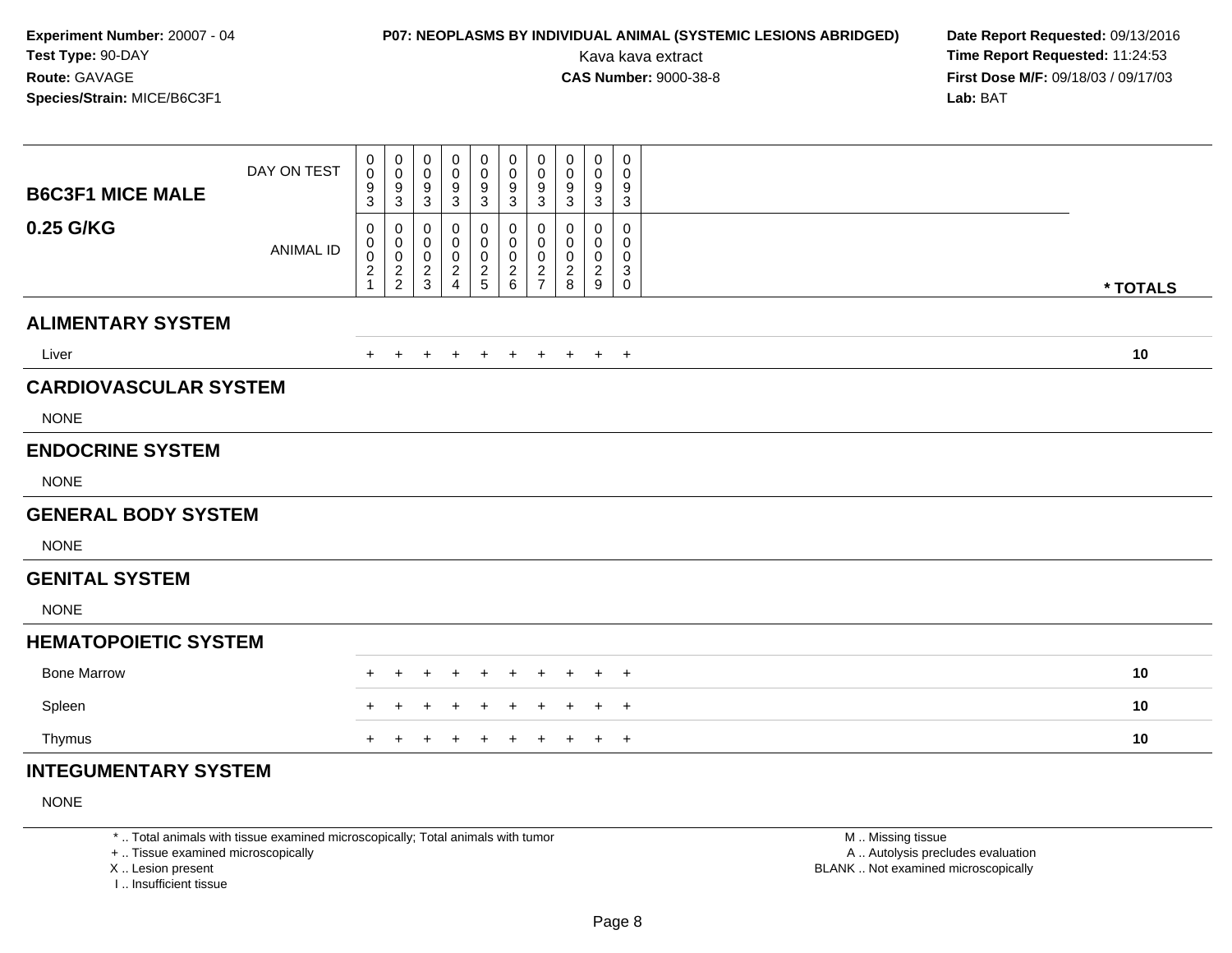# **P07: NEOPLASMS BY INDIVIDUAL ANIMAL (SYSTEMIC LESIONS ABRIDGED) Date Report Requested: 09/13/2016<br>Kava kava extract <b>Time Report Requested:** 11:24:53

Kava kava extract **Time Report Requested:** 11:24:53<br>**CAS Number:** 9000-38-8<br>**Tirst Dose M/F:** 09/18/03 / 09/17/03 **First Dose M/F:** 09/18/03 / 09/17/03<br>**Lab:** BAT **Lab:** BAT

| <b>B6C3F1 MICE MALE</b> | DAY ON TEST      | $\mathbf{0}$<br>0<br>9<br><b>ن</b> | 0<br>U<br>-9<br>3      |  | 0.<br>9<br>3 | 0<br>9<br>3 | U<br>U<br>-9<br>3                 | ີ | 0<br>Ω<br>3   | 0<br>0<br>9<br>3      |          |
|-------------------------|------------------|------------------------------------|------------------------|--|--------------|-------------|-----------------------------------|---|---------------|-----------------------|----------|
| 0.25 G/KG               | <b>ANIMAL ID</b> | 0<br>U<br>◡<br>$\epsilon$          | 0<br>0<br>U<br>c<br>ົາ |  | 0<br>5       | 0<br>ົ<br>6 | U<br>υ<br>υ<br>ി<br>$\rightarrow$ | 8 | $\Omega$<br>9 | 0<br>0<br>0<br>3<br>0 | * TOTALS |

### **MUSCULOSKELETAL SYSTEM**

NONE

#### **NERVOUS SYSTEM**

NONE

### **RESPIRATORY SYSTEM**

NONE

### **SPECIAL SENSES SYSTEM**

NONE

### **URINARY SYSTEM**

NONE

### **SYSTEMIC LESIONS**

Multiple Organn  $+$ 

<sup>+</sup> <sup>+</sup> <sup>+</sup> <sup>+</sup> <sup>+</sup> <sup>+</sup> <sup>+</sup> <sup>+</sup> <sup>+</sup> **<sup>10</sup>**

\* .. Total animals with tissue examined microscopically; Total animals with tumor

+ .. Tissue examined microscopically

- X .. Lesion present
- I .. Insufficient tissue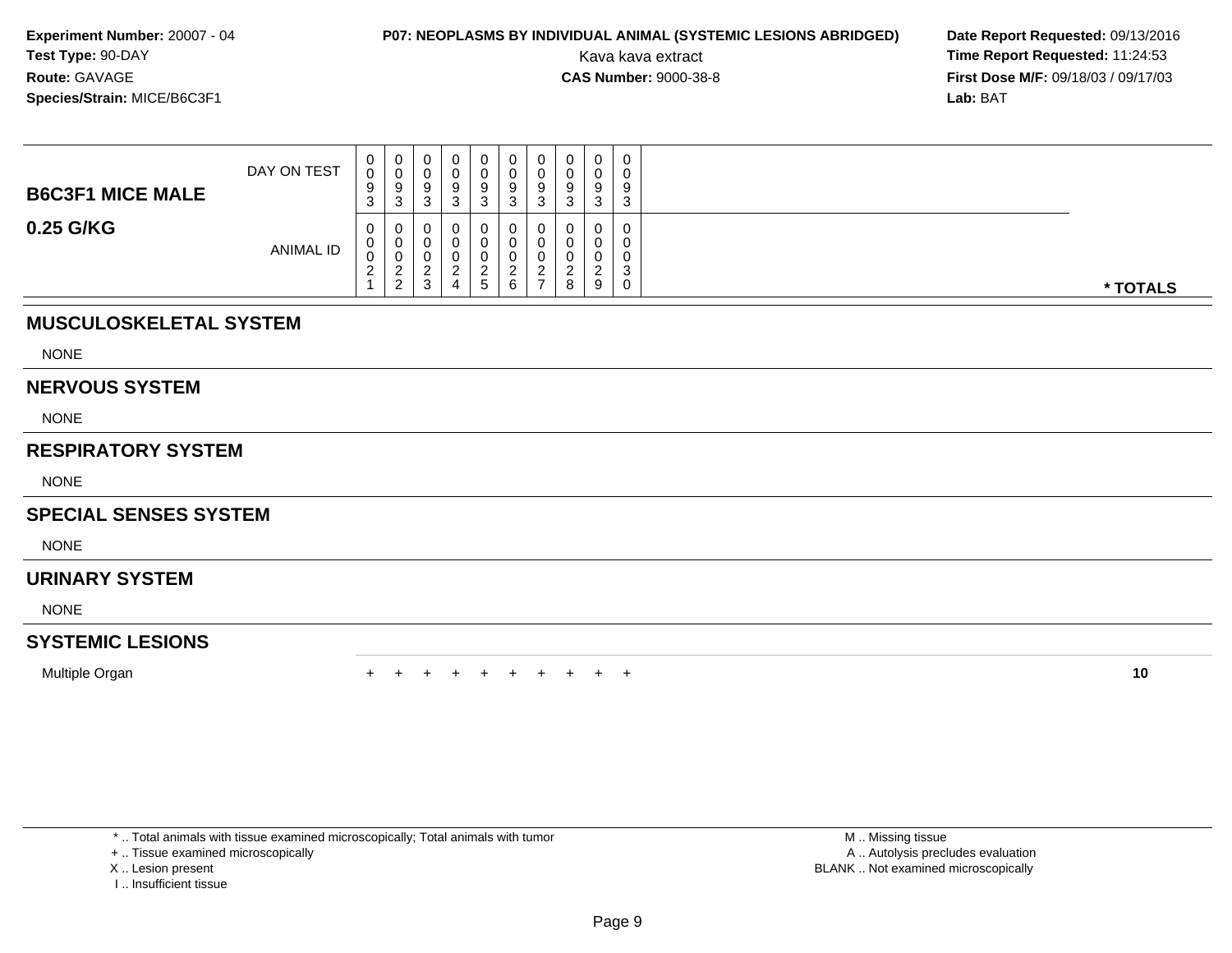# **P07: NEOPLASMS BY INDIVIDUAL ANIMAL (SYSTEMIC LESIONS ABRIDGED) Date Report Requested:** 09/13/2016

Kava kava extract **Time Report Requested:** 11:24:53<br>**CAS Number:** 9000-38-8 **Time Report Requested:** 11:24:53 **First Dose M/F:** 09/18/03 / 09/17/03<br>**Lab:** BAT **Lab:** BAT

| <b>B6C3F1 MICE MALE</b>      | DAY ON TEST      | 0<br>$\mathbf 0$<br>9<br>3               | $\mathbf 0$<br>$\mathbf 0$<br>$\boldsymbol{9}$<br>3                  | $\pmb{0}$<br>$\pmb{0}$<br>9<br>$\mathbf{3}$                                | 0<br>0<br>9<br>$\mathbf{3}$                 | $\mathbf 0$<br>$\pmb{0}$<br>$\boldsymbol{9}$<br>3 | 0<br>$\pmb{0}$<br>$\boldsymbol{9}$<br>$\mathbf{3}$         | $\pmb{0}$<br>$\pmb{0}$<br>9<br>3       | 0<br>0<br>9<br>3             | $\mathbf 0$<br>0<br>9<br>$\mathbf{3}$         | $\mathbf 0$<br>0<br>9<br>$\mathbf{3}$ |          |  |
|------------------------------|------------------|------------------------------------------|----------------------------------------------------------------------|----------------------------------------------------------------------------|---------------------------------------------|---------------------------------------------------|------------------------------------------------------------|----------------------------------------|------------------------------|-----------------------------------------------|---------------------------------------|----------|--|
| 0.5 G/KG                     | <b>ANIMAL ID</b> | 0<br>0<br>$\pmb{0}$<br>3<br>$\mathbf{1}$ | 0<br>0<br>$\mathbf 0$<br>$\ensuremath{\mathsf{3}}$<br>$\overline{2}$ | 0<br>$\mathbf 0$<br>$\pmb{0}$<br>$\ensuremath{\mathsf{3}}$<br>$\mathbf{3}$ | 0<br>0<br>0<br>$\sqrt{3}$<br>$\overline{4}$ | 0<br>0<br>$\pmb{0}$<br>$\frac{3}{5}$              | 0<br>0<br>0<br>$\ensuremath{\mathsf{3}}$<br>$6\phantom{a}$ | 0<br>$\mathbf 0$<br>0<br>$\frac{3}{7}$ | $\Omega$<br>0<br>0<br>3<br>8 | 0<br>0<br>0<br>$\ensuremath{\mathsf{3}}$<br>9 | $\mathbf 0$<br>0<br>0<br>4<br>0       | * TOTALS |  |
| <b>ALIMENTARY SYSTEM</b>     |                  |                                          |                                                                      |                                                                            |                                             |                                                   |                                                            |                                        |                              |                                               |                                       |          |  |
| Liver                        |                  | $+$                                      | $+$                                                                  | $+$                                                                        | $+$                                         | $+$ $+$                                           |                                                            | $+$                                    | + + +                        |                                               |                                       | 10       |  |
| <b>CARDIOVASCULAR SYSTEM</b> |                  |                                          |                                                                      |                                                                            |                                             |                                                   |                                                            |                                        |                              |                                               |                                       |          |  |
| <b>NONE</b>                  |                  |                                          |                                                                      |                                                                            |                                             |                                                   |                                                            |                                        |                              |                                               |                                       |          |  |
| <b>ENDOCRINE SYSTEM</b>      |                  |                                          |                                                                      |                                                                            |                                             |                                                   |                                                            |                                        |                              |                                               |                                       |          |  |
| <b>NONE</b>                  |                  |                                          |                                                                      |                                                                            |                                             |                                                   |                                                            |                                        |                              |                                               |                                       |          |  |
| <b>GENERAL BODY SYSTEM</b>   |                  |                                          |                                                                      |                                                                            |                                             |                                                   |                                                            |                                        |                              |                                               |                                       |          |  |
| <b>NONE</b>                  |                  |                                          |                                                                      |                                                                            |                                             |                                                   |                                                            |                                        |                              |                                               |                                       |          |  |
| <b>GENITAL SYSTEM</b>        |                  |                                          |                                                                      |                                                                            |                                             |                                                   |                                                            |                                        |                              |                                               |                                       |          |  |
| <b>NONE</b>                  |                  |                                          |                                                                      |                                                                            |                                             |                                                   |                                                            |                                        |                              |                                               |                                       |          |  |
| <b>HEMATOPOIETIC SYSTEM</b>  |                  |                                          |                                                                      |                                                                            |                                             |                                                   |                                                            |                                        |                              |                                               |                                       |          |  |
| <b>Bone Marrow</b>           |                  | $+$                                      | $+$                                                                  | $\ddot{}$                                                                  | $+$                                         | $\pm$                                             | $+$                                                        | $+$                                    | $\pm$                        | $+$                                           | $+$                                   | 10       |  |
| Spleen                       |                  |                                          |                                                                      | ÷                                                                          | ÷                                           |                                                   | $\pm$                                                      | $\pm$                                  | $\pm$                        | $+$                                           | $+$                                   | 10       |  |
| Thymus                       |                  | $\pm$                                    | $+$                                                                  | $\pm$                                                                      | $\pm$                                       | $\pm$                                             | $+$                                                        | $+$                                    | $\pm$                        |                                               | $+$ $+$                               | 10       |  |
| <b>INTEGUMENTARY SYSTEM</b>  |                  |                                          |                                                                      |                                                                            |                                             |                                                   |                                                            |                                        |                              |                                               |                                       |          |  |

NONE

\* .. Total animals with tissue examined microscopically; Total animals with tumor

+ .. Tissue examined microscopically

X .. Lesion present

I .. Insufficient tissue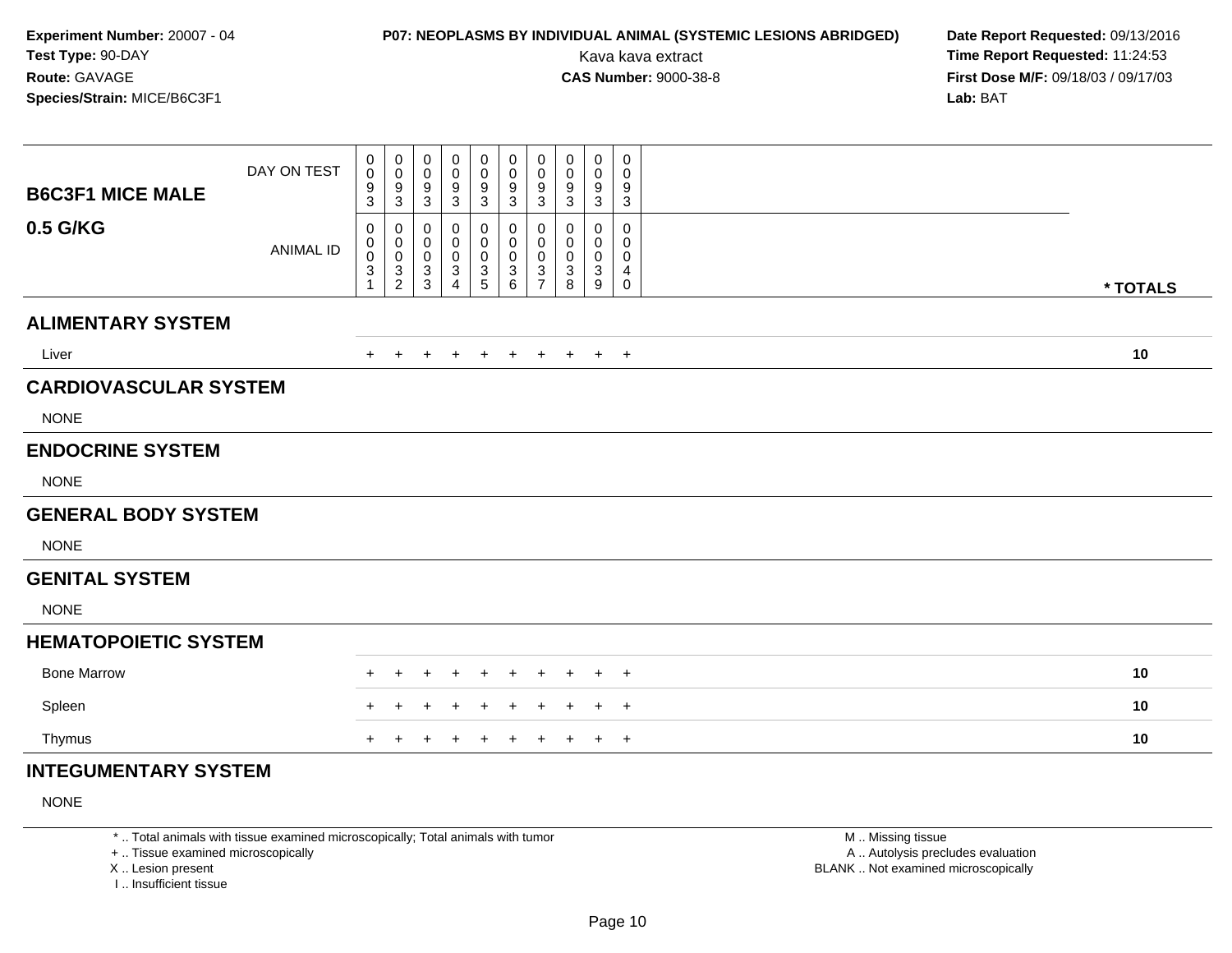# **P07: NEOPLASMS BY INDIVIDUAL ANIMAL (SYSTEMIC LESIONS ABRIDGED) Date Report Requested: 09/13/2016<br>Kava kava extract <b>Time Report Requested:** 11:24:53

Kava kava extract **Time Report Requested:** 11:24:53<br>**CAS Number:** 9000-38-8<br>**Tirst Dose M/F:** 09/18/03 / 09/17/03 **First Dose M/F:** 09/18/03 / 09/17/03<br>**Lab:** BAT **Lab:** BAT

| <b>B6C3F1 MICE MALE</b> | DAY ON TEST      | U<br>U<br>9<br>$\sim$<br><b>ت</b> | 0<br>ັບ<br>9<br>3                 | 0<br>0<br>9<br>◠<br>ູບ          | 0<br>9<br>ت | $\mathbf{0}$<br>0<br>9<br>3 | 0<br>U<br>9<br>2<br>J | 0<br>U<br>9<br>3      | 0<br>v<br>9<br>3           | $\circ$<br>3 | $\sim$<br>C. |          |
|-------------------------|------------------|-----------------------------------|-----------------------------------|---------------------------------|-------------|-----------------------------|-----------------------|-----------------------|----------------------------|--------------|--------------|----------|
| 0.5 G/KG                | <b>ANIMAL ID</b> | 0<br>v<br>J<br>$\sim$<br>ഄ        | U<br>U<br>v<br>3<br>ົ<br><u>_</u> | 0<br>0<br>0<br>ົ<br>◡<br>ົ<br>◡ | ت<br>4      | 0<br>0<br>3<br>$\mathbf b$  | 0<br>っ<br>J<br>6      | 0<br>0<br>0<br>3<br>- | 0<br>U<br>U<br>ີ<br>◡<br>8 | $\sim$<br>9  |              | * TOTALS |

### **MUSCULOSKELETAL SYSTEM**

NONE

#### **NERVOUS SYSTEM**

NONE

### **RESPIRATORY SYSTEM**

NONE

### **SPECIAL SENSES SYSTEM**

NONE

#### **URINARY SYSTEM**

NONE

### **SYSTEMIC LESIONS**

Multiple Organn  $+$ 

<sup>+</sup> <sup>+</sup> <sup>+</sup> <sup>+</sup> <sup>+</sup> <sup>+</sup> <sup>+</sup> <sup>+</sup> <sup>+</sup> **<sup>10</sup>**

\* .. Total animals with tissue examined microscopically; Total animals with tumor

+ .. Tissue examined microscopically

- X .. Lesion present
- I .. Insufficient tissue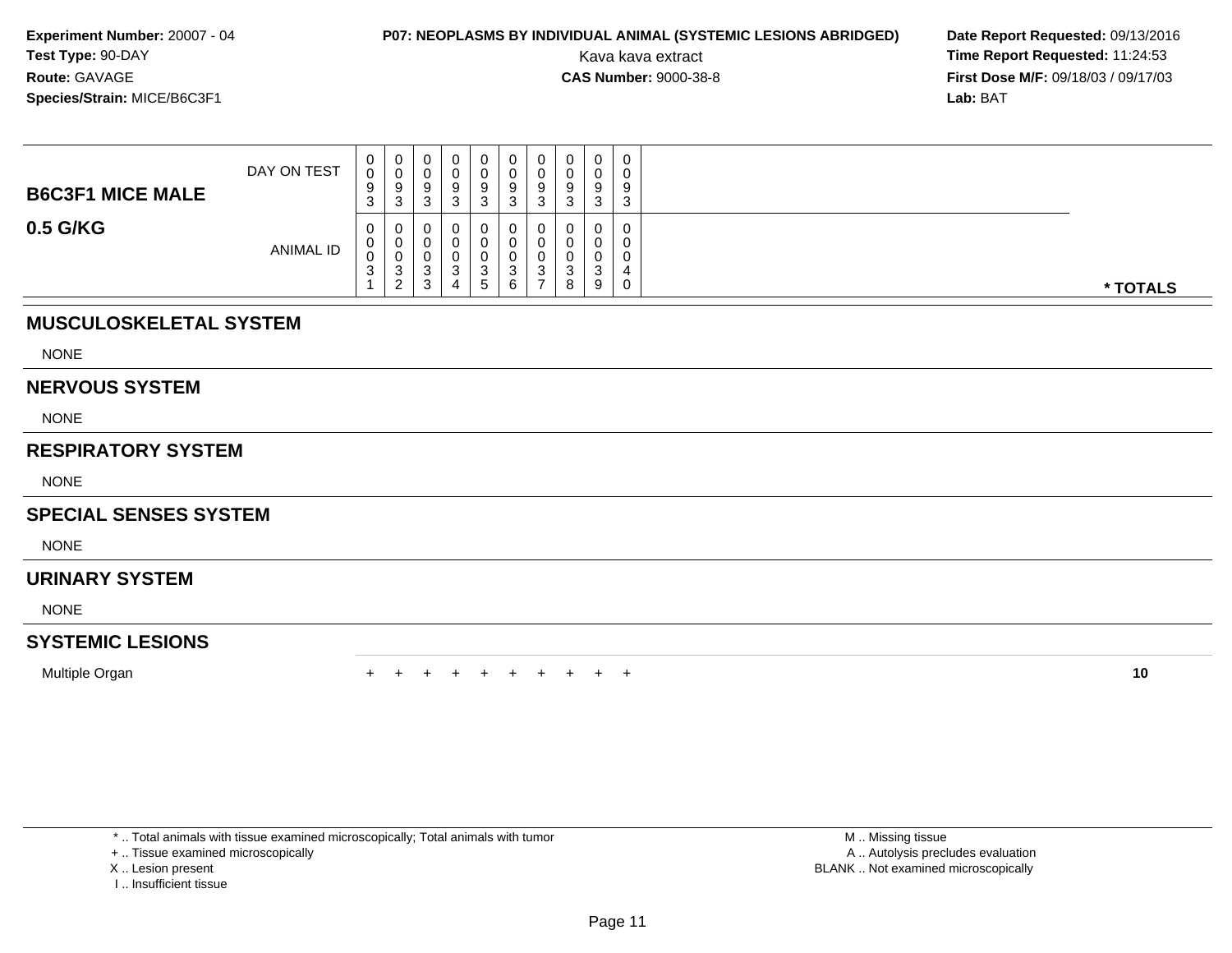# **P07: NEOPLASMS BY INDIVIDUAL ANIMAL (SYSTEMIC LESIONS ABRIDGED) Date Report Requested:** 09/13/2016

Kava kava extract **Time Report Requested:** 11:24:53<br>**CAS Number:** 9000-38-8 **Time Report Requested:** 11:24:53 **First Dose M/F:** 09/18/03 / 09/17/03<br>**Lab:** BAT **Lab:** BAT

| <b>B6C3F1 MICE MALE</b>      | DAY ON TEST      | 0<br>$\mathbf 0$<br>9<br>3               | $\mathbf 0$<br>0<br>9<br>$\mathbf{3}$            | $\pmb{0}$<br>$\pmb{0}$<br>$\frac{9}{3}$       | 0<br>0<br>9<br>3      | $\mathbf 0$<br>$\mathsf 0$<br>$\frac{9}{3}$ | 0<br>0<br>9<br>$\mathbf{3}$ | $\pmb{0}$<br>$\mathbf 0$<br>9<br>$\mathbf{3}$          | 0<br>0<br>9<br>3      | $\pmb{0}$<br>0<br>9<br>$\mathbf{3}$             | 0<br>0<br>9<br>3             |          |  |
|------------------------------|------------------|------------------------------------------|--------------------------------------------------|-----------------------------------------------|-----------------------|---------------------------------------------|-----------------------------|--------------------------------------------------------|-----------------------|-------------------------------------------------|------------------------------|----------|--|
| <b>1.0 G/KG</b>              | <b>ANIMAL ID</b> | 0<br>0<br>$\pmb{0}$<br>4<br>$\mathbf{1}$ | 0<br>0<br>$\mathsf{O}\xspace$<br>4<br>$\sqrt{2}$ | 0<br>0<br>$\boldsymbol{0}$<br>4<br>$\sqrt{3}$ | 0<br>0<br>0<br>4<br>4 | 0<br>0<br>$\pmb{0}$<br>4<br>$\sqrt{5}$      | 0<br>0<br>0<br>4<br>6       | $\mathbf 0$<br>$\mathbf 0$<br>0<br>4<br>$\overline{7}$ | 0<br>0<br>0<br>4<br>8 | $\mathbf{0}$<br>0<br>0<br>4<br>$\boldsymbol{9}$ | 0<br>$\Omega$<br>0<br>5<br>0 | * TOTALS |  |
| <b>ALIMENTARY SYSTEM</b>     |                  |                                          |                                                  |                                               |                       |                                             |                             |                                                        |                       |                                                 |                              |          |  |
| Liver                        |                  | $+$                                      | $+$                                              | $+$                                           | $+$                   | $+$ $+$                                     |                             | $+$                                                    | + + +                 |                                                 |                              | 10       |  |
| <b>CARDIOVASCULAR SYSTEM</b> |                  |                                          |                                                  |                                               |                       |                                             |                             |                                                        |                       |                                                 |                              |          |  |
| <b>NONE</b>                  |                  |                                          |                                                  |                                               |                       |                                             |                             |                                                        |                       |                                                 |                              |          |  |
| <b>ENDOCRINE SYSTEM</b>      |                  |                                          |                                                  |                                               |                       |                                             |                             |                                                        |                       |                                                 |                              |          |  |
| <b>NONE</b>                  |                  |                                          |                                                  |                                               |                       |                                             |                             |                                                        |                       |                                                 |                              |          |  |
| <b>GENERAL BODY SYSTEM</b>   |                  |                                          |                                                  |                                               |                       |                                             |                             |                                                        |                       |                                                 |                              |          |  |
| <b>NONE</b>                  |                  |                                          |                                                  |                                               |                       |                                             |                             |                                                        |                       |                                                 |                              |          |  |
| <b>GENITAL SYSTEM</b>        |                  |                                          |                                                  |                                               |                       |                                             |                             |                                                        |                       |                                                 |                              |          |  |
| <b>NONE</b>                  |                  |                                          |                                                  |                                               |                       |                                             |                             |                                                        |                       |                                                 |                              |          |  |
| <b>HEMATOPOIETIC SYSTEM</b>  |                  |                                          |                                                  |                                               |                       |                                             |                             |                                                        |                       |                                                 |                              |          |  |
| <b>Bone Marrow</b>           |                  | $+$                                      | $+$                                              | $\pm$                                         | $+$                   | $\pm$                                       | $+$                         | $\ddot{}$                                              | $\pm$                 | $+$                                             | $+$                          | 10       |  |
| Spleen                       |                  |                                          |                                                  | ÷                                             | ÷                     |                                             | $\pm$                       | $\pm$                                                  | $\pm$                 | $+$                                             | $+$                          | 10       |  |
| Thymus                       |                  | $\pm$                                    | $+$                                              | $+$                                           | $\pm$                 | $\pm$                                       | $+$                         | $+$                                                    | $\pm$                 |                                                 | $+$ $+$                      | 10       |  |
| <b>INTEGUMENTARY SYSTEM</b>  |                  |                                          |                                                  |                                               |                       |                                             |                             |                                                        |                       |                                                 |                              |          |  |

NONE

\* .. Total animals with tissue examined microscopically; Total animals with tumor

+ .. Tissue examined microscopically

X .. Lesion present

I .. Insufficient tissue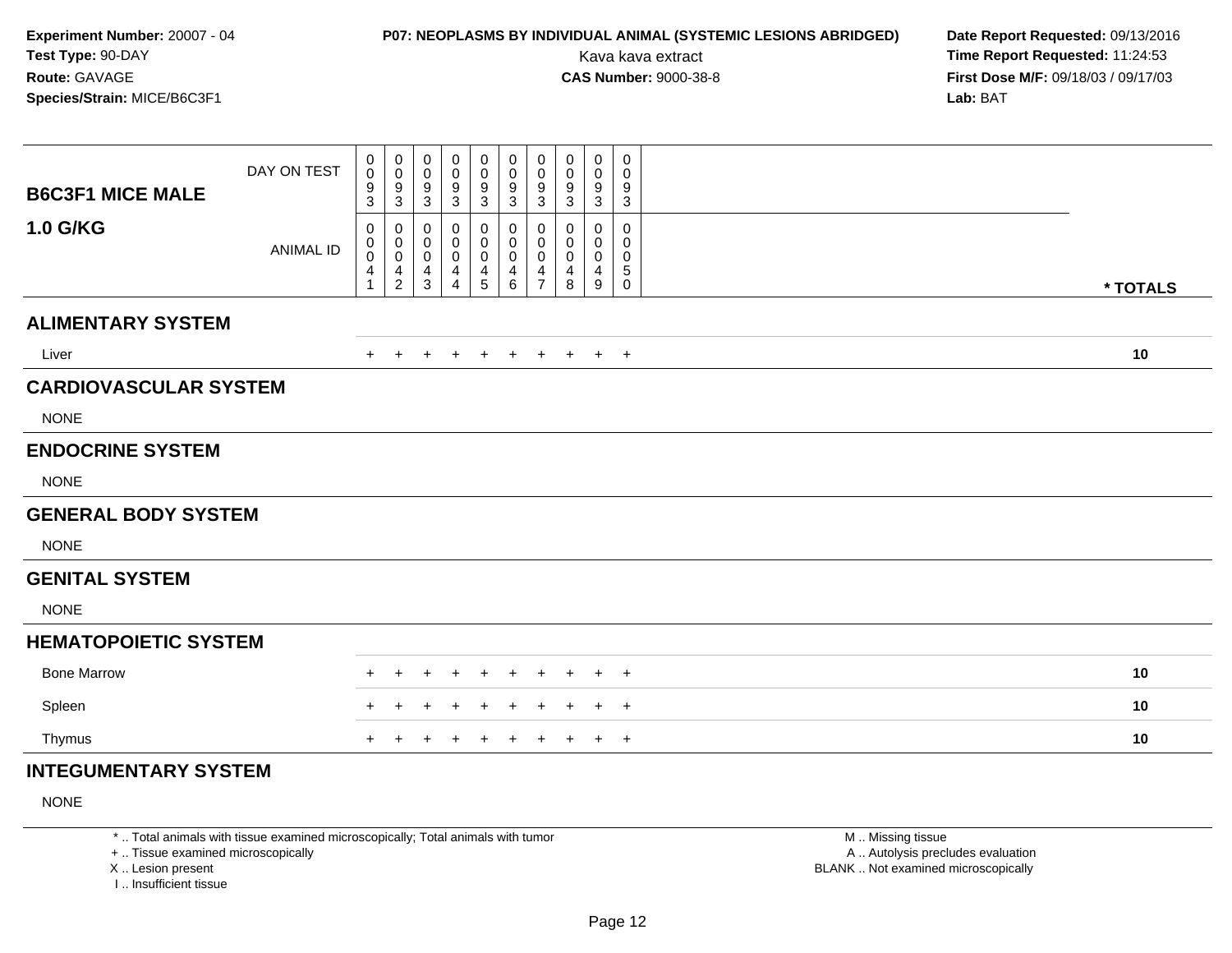# **P07: NEOPLASMS BY INDIVIDUAL ANIMAL (SYSTEMIC LESIONS ABRIDGED) Date Report Requested: 09/13/2016<br>Kava kava extract <b>Time Report Requested:** 11:24:53

Kava kava extract **Time Report Requested:** 11:24:53<br>**CAS Number:** 9000-38-8<br>**Tirst Dose M/F:** 09/18/03 / 09/17/03 **First Dose M/F:** 09/18/03 / 09/17/03<br>**Lab:** BAT **Lab:** BAT

| <b>B6C3F1 MICE MALE</b> | DAY ON TEST      | $\mathbf{0}$<br>0<br>9<br>ົ<br><b>ت</b> | $\mathbf 0$<br>◡<br>9<br>3        | 0<br>U<br>9<br>ົ<br>ັ      | 0<br>v<br>g<br>ು | $\mathbf{0}$<br>0<br>9<br>3 | 0<br>ν<br>9<br>ີ<br>J | 0<br>0<br>9<br>3 | 0<br>0<br>9<br>3 | $\Omega$<br>ີ<br>◡ | v<br>$\sim$<br>చ |          |
|-------------------------|------------------|-----------------------------------------|-----------------------------------|----------------------------|------------------|-----------------------------|-----------------------|------------------|------------------|--------------------|------------------|----------|
| <b>1.0 G/KG</b>         | <b>ANIMAL ID</b> | 0<br>0<br>0<br>4                        | U<br>U<br>U<br>4<br>2<br><u>_</u> | 0<br>0<br>υ<br>≖<br>ີ<br>ت | 4<br>4           | 0<br>0<br>0<br>5            | 0<br>4<br>6           | 0<br>0<br>0<br>4 | 0<br>0<br>0<br>8 | 9                  | 5<br>v           | * TOTALS |

### **MUSCULOSKELETAL SYSTEM**

NONE

#### **NERVOUS SYSTEM**

NONE

### **RESPIRATORY SYSTEM**

NONE

### **SPECIAL SENSES SYSTEM**

NONE

#### **URINARY SYSTEM**

NONE

### **SYSTEMIC LESIONS**

Multiple Organn  $+$ 

<sup>+</sup> <sup>+</sup> <sup>+</sup> <sup>+</sup> <sup>+</sup> <sup>+</sup> <sup>+</sup> <sup>+</sup> <sup>+</sup> **<sup>10</sup>**

\* .. Total animals with tissue examined microscopically; Total animals with tumor

+ .. Tissue examined microscopically

- X .. Lesion present
- I .. Insufficient tissue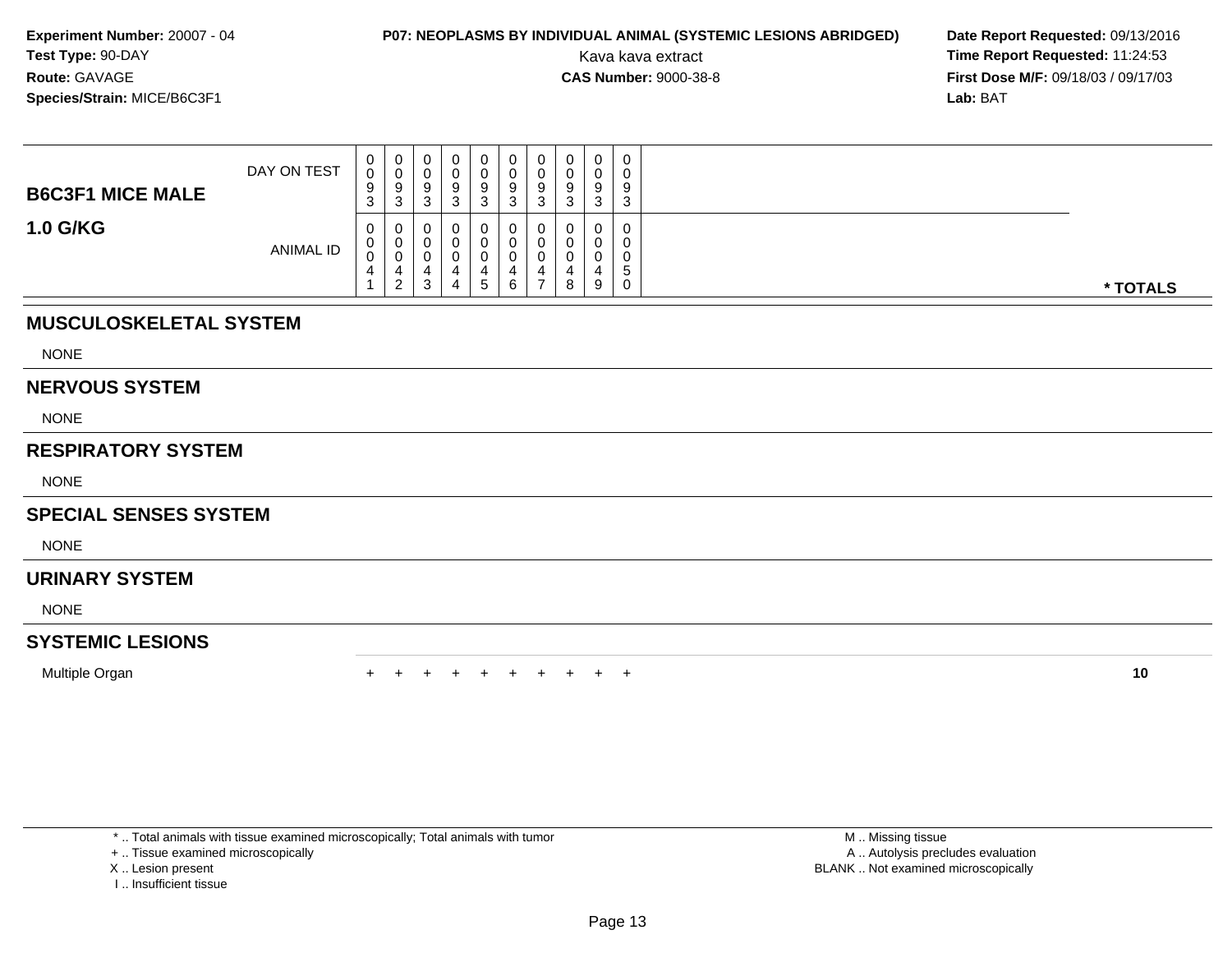# **P07: NEOPLASMS BY INDIVIDUAL ANIMAL (SYSTEMIC LESIONS ABRIDGED) Date Report Requested:** 09/13/2016

| <b>B6C3F1 MICE MALE</b>                                                                                                                                             | DAY ON TEST      | $\begin{smallmatrix}0\\0\end{smallmatrix}$<br>$\overline{9}$<br>$\overline{3}$ | $\begin{matrix} 0 \\ 0 \\ 9 \\ 3 \end{matrix}$         | $\pmb{0}$<br>$\mathsf{O}\xspace$<br>9<br>$\overline{3}$ | $\pmb{0}$<br>$\mathbf 0$<br>9<br>$\overline{3}$            | $\pmb{0}$<br>$\pmb{0}$<br>$\boldsymbol{9}$<br>$\overline{3}$ | $\pmb{0}$<br>$\mathsf{O}\xspace$<br>$\mathbf 0$<br>6               | $\mathbf 0$<br>$\mathsf{O}\xspace$<br>$\mathbf 0$<br>$\overline{2}$ | $\pmb{0}$<br>$\pmb{0}$<br>$\boldsymbol{9}$<br>$\overline{3}$   | $\pmb{0}$<br>$\pmb{0}$<br>$\mathbf 0$<br>$\overline{3}$          | 0<br>$\mathbf 0$<br>$\mathbf 0$<br>$\mathbf{3}$             |                                                                                               |
|---------------------------------------------------------------------------------------------------------------------------------------------------------------------|------------------|--------------------------------------------------------------------------------|--------------------------------------------------------|---------------------------------------------------------|------------------------------------------------------------|--------------------------------------------------------------|--------------------------------------------------------------------|---------------------------------------------------------------------|----------------------------------------------------------------|------------------------------------------------------------------|-------------------------------------------------------------|-----------------------------------------------------------------------------------------------|
| <b>2.0 G/KG</b>                                                                                                                                                     | <b>ANIMAL ID</b> | 0<br>$\mathbf 0$<br>$\mathbf 0$<br>$\frac{5}{1}$                               | $\pmb{0}$<br>$\pmb{0}$<br>$\mathsf 0$<br>$\frac{5}{2}$ | 0<br>0<br>$\mathbf 0$<br>$\frac{5}{3}$                  | $\mathbf 0$<br>$\mathbf 0$<br>$\mathbf 0$<br>$\frac{5}{4}$ | 0<br>$\pmb{0}$<br>$\mathbf 0$<br>$\overline{5}$              | $\mathbf 0$<br>$\mathsf{O}\xspace$<br>$\mathbf 0$<br>$\frac{5}{6}$ | $\mathbf 0$<br>$\mathbf 0$<br>$\Omega$<br>$\frac{5}{7}$             | $\mathbf 0$<br>0<br>0<br>$\begin{array}{c} 5 \\ 8 \end{array}$ | $\mathbf 0$<br>$\mathbf 0$<br>$\mathbf 0$<br>$\overline{5}$<br>9 | $\mathbf 0$<br>$\mathbf 0$<br>$\mathbf 0$<br>6<br>$\pmb{0}$ | * TOTALS                                                                                      |
| <b>ALIMENTARY SYSTEM</b>                                                                                                                                            |                  |                                                                                |                                                        |                                                         |                                                            |                                                              |                                                                    |                                                                     |                                                                |                                                                  |                                                             |                                                                                               |
| Esophagus                                                                                                                                                           |                  |                                                                                |                                                        |                                                         |                                                            |                                                              |                                                                    |                                                                     |                                                                |                                                                  | $\overline{ }$                                              | 10                                                                                            |
| Gallbladder                                                                                                                                                         |                  |                                                                                |                                                        |                                                         |                                                            |                                                              |                                                                    |                                                                     |                                                                |                                                                  | $\overline{ }$                                              | 10                                                                                            |
| Intestine Large, Cecum                                                                                                                                              |                  |                                                                                |                                                        |                                                         |                                                            |                                                              |                                                                    |                                                                     |                                                                |                                                                  | $+$                                                         | 10                                                                                            |
| Intestine Large, Colon                                                                                                                                              |                  |                                                                                |                                                        |                                                         |                                                            |                                                              |                                                                    |                                                                     |                                                                |                                                                  | $\ddot{}$                                                   | 10                                                                                            |
| Intestine Large, Rectum                                                                                                                                             |                  |                                                                                |                                                        |                                                         |                                                            |                                                              |                                                                    |                                                                     |                                                                |                                                                  | $\ddot{}$                                                   | 10                                                                                            |
| Intestine Small, Duodenum                                                                                                                                           |                  |                                                                                |                                                        |                                                         |                                                            |                                                              |                                                                    |                                                                     |                                                                |                                                                  | $\pm$                                                       | 10                                                                                            |
| Intestine Small, Ileum                                                                                                                                              |                  |                                                                                |                                                        |                                                         |                                                            |                                                              |                                                                    |                                                                     |                                                                |                                                                  | $+$                                                         | 10                                                                                            |
| Intestine Small, Jejunum                                                                                                                                            |                  |                                                                                |                                                        |                                                         |                                                            |                                                              |                                                                    |                                                                     |                                                                |                                                                  | $\overline{ }$                                              | 10                                                                                            |
| Liver                                                                                                                                                               |                  |                                                                                |                                                        |                                                         |                                                            |                                                              |                                                                    |                                                                     |                                                                |                                                                  | $\div$                                                      | 10                                                                                            |
| Pancreas                                                                                                                                                            |                  | $\pm$                                                                          |                                                        |                                                         |                                                            |                                                              |                                                                    |                                                                     |                                                                |                                                                  | $^{+}$                                                      | 10                                                                                            |
| Salivary Glands                                                                                                                                                     |                  |                                                                                |                                                        |                                                         |                                                            |                                                              |                                                                    |                                                                     |                                                                |                                                                  | $\ddot{}$                                                   | 10                                                                                            |
| Stomach, Forestomach                                                                                                                                                |                  |                                                                                |                                                        |                                                         |                                                            |                                                              |                                                                    |                                                                     |                                                                |                                                                  | $\ddot{}$                                                   | 10                                                                                            |
| Stomach, Glandular                                                                                                                                                  |                  |                                                                                |                                                        |                                                         |                                                            |                                                              |                                                                    |                                                                     |                                                                |                                                                  | $\div$                                                      | 10                                                                                            |
| <b>CARDIOVASCULAR SYSTEM</b>                                                                                                                                        |                  |                                                                                |                                                        |                                                         |                                                            |                                                              |                                                                    |                                                                     |                                                                |                                                                  |                                                             |                                                                                               |
| <b>Blood Vessel</b>                                                                                                                                                 |                  | $+$                                                                            |                                                        |                                                         |                                                            |                                                              |                                                                    |                                                                     |                                                                |                                                                  | $+$                                                         | 10                                                                                            |
| *  Total animals with tissue examined microscopically; Total animals with tumor<br>+  Tissue examined microscopically<br>X  Lesion present<br>I Insufficient tissue |                  |                                                                                |                                                        |                                                         |                                                            |                                                              |                                                                    |                                                                     |                                                                |                                                                  |                                                             | M  Missing tissue<br>A  Autolysis precludes evaluation<br>BLANK  Not examined microscopically |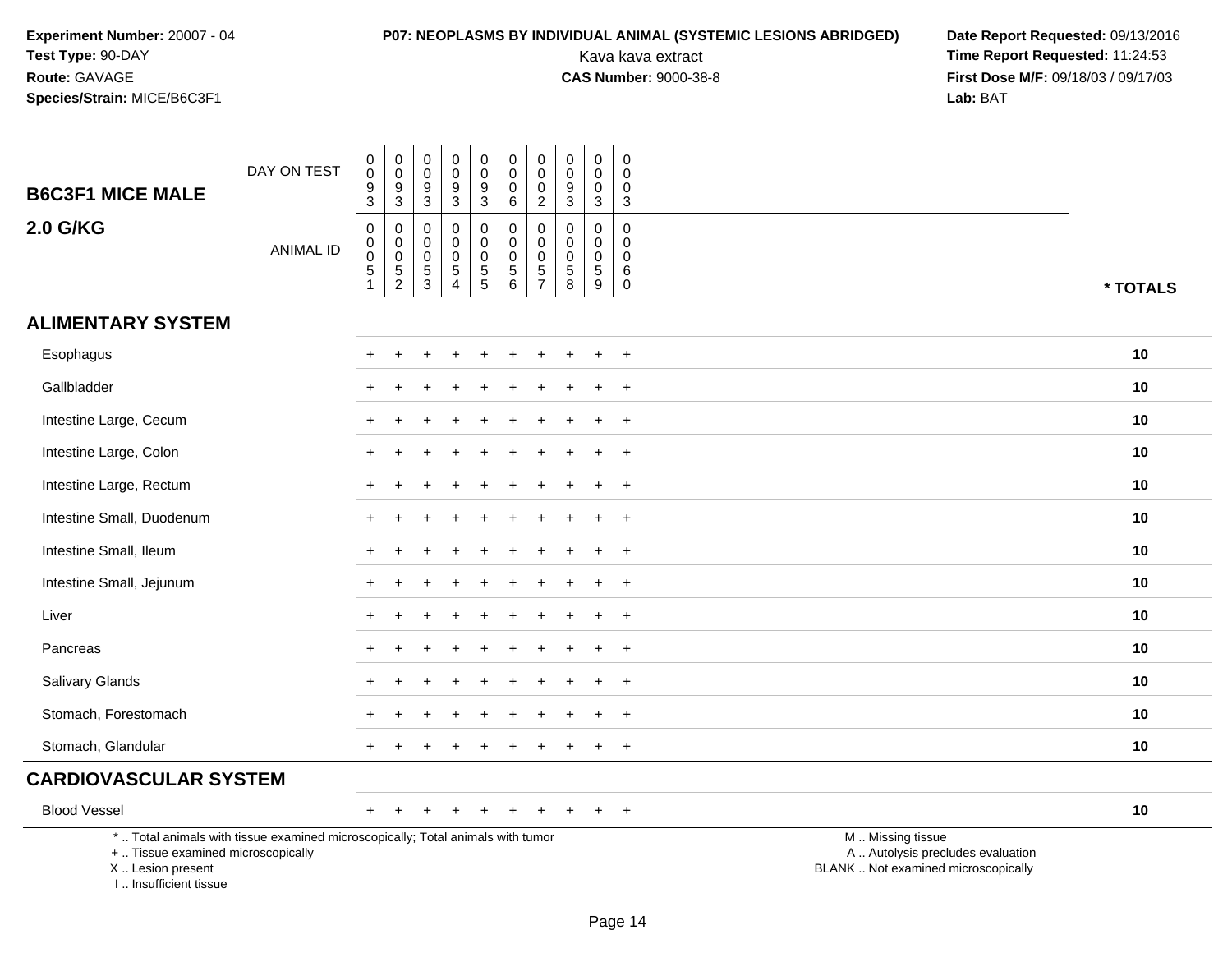# **P07: NEOPLASMS BY INDIVIDUAL ANIMAL (SYSTEMIC LESIONS ABRIDGED) Date Report Requested:** 09/13/2016

Kava kava extract **Time Report Requested:** 11:24:53<br>**CAS Number:** 9000-38-8 **Time Report Requested:** 11:24:53 **First Dose M/F:** 09/18/03 / 09/17/03<br>**Lab:** BAT **Lab:** BAT

| <b>B6C3F1 MICE MALE</b> | DAY ON TEST | $\mathbf 0$<br>$\pmb{0}$<br>9<br>3 | $\begin{smallmatrix}0\\0\end{smallmatrix}$<br>$\boldsymbol{9}$<br>$\mathsf 3$ | $\begin{smallmatrix}0\0\0\end{smallmatrix}$<br>$\boldsymbol{9}$<br>$\mathfrak{S}$ | $_{\rm 0}^{\rm 0}$<br>$\boldsymbol{9}$<br>3         | $\begin{smallmatrix}0\\0\\9\end{smallmatrix}$<br>$\mathbf{3}$ | $\begin{smallmatrix}0\\0\end{smallmatrix}$<br>$\pmb{0}$<br>6 | $\pmb{0}$<br>$\pmb{0}$<br>$\boldsymbol{0}$<br>$\overline{2}$ | $\begin{smallmatrix}0\0\0\end{smallmatrix}$<br>9<br>$\mathbf{3}$     | $\pmb{0}$<br>0<br>0<br>3            | 0<br>$\pmb{0}$<br>$\pmb{0}$<br>3                                            |                |
|-------------------------|-------------|------------------------------------|-------------------------------------------------------------------------------|-----------------------------------------------------------------------------------|-----------------------------------------------------|---------------------------------------------------------------|--------------------------------------------------------------|--------------------------------------------------------------|----------------------------------------------------------------------|-------------------------------------|-----------------------------------------------------------------------------|----------------|
| <b>2.0 G/KG</b>         | ANIMAL ID   | 0<br>$\pmb{0}$<br>$\pmb{0}$<br>5   | $\boldsymbol{0}$<br>0005                                                      | $\pmb{0}$<br>$_{\rm 0}^{\rm 0}$<br>$\frac{5}{3}$                                  | 0<br>$\begin{matrix} 0 \\ 0 \\ 5 \end{matrix}$<br>4 | $\pmb{0}$<br>$\begin{array}{c} 0 \\ 0 \\ 5 \\ 5 \end{array}$  | 0<br>$\pmb{0}$<br>$\pmb{0}$<br>$\,$ 5 $\,$<br>6              | $\pmb{0}$<br>$\boldsymbol{0}$<br>5<br>$\overline{7}$         | 0<br>$\begin{smallmatrix}0\0\0\end{smallmatrix}$<br>$\,$ 5 $\,$<br>8 | 0<br>0<br>0<br>$5\phantom{.0}$<br>9 | $\mathbf 0$<br>$\mathbf 0$<br>$\mathbf 0$<br>$6\phantom{1}6$<br>$\mathbf 0$ | * TOTALS       |
| Heart                   |             | $\ddot{}$                          |                                                                               | $\pm$                                                                             | $\pm$                                               |                                                               |                                                              |                                                              | $\overline{+}$                                                       | $+$                                 | $+$                                                                         | 10             |
| <b>ENDOCRINE SYSTEM</b> |             |                                    |                                                                               |                                                                                   |                                                     |                                                               |                                                              |                                                              |                                                                      |                                     |                                                                             |                |
| <b>Adrenal Cortex</b>   |             | $\ddot{}$                          |                                                                               | $\div$                                                                            | $\pm$                                               | $\div$                                                        | $\ddot{}$                                                    |                                                              | $\ddot{}$                                                            | $+$                                 | $+$                                                                         | 10             |
| Adrenal Medulla         |             | $\ddot{}$                          |                                                                               | $\pm$                                                                             | $\pm$                                               | $+$                                                           | $\pm$                                                        | $+$                                                          | $+$                                                                  | $+$                                 | $+$                                                                         | 10             |
| Islets, Pancreatic      |             | $\ddot{}$                          |                                                                               |                                                                                   | ÷                                                   |                                                               |                                                              |                                                              | $\overline{+}$                                                       | $+$                                 | $+$                                                                         | 10             |
| Parathyroid Gland       |             | $+$                                | $+$                                                                           | $+$                                                                               | M                                                   | M                                                             | $+$                                                          | M                                                            | $+$                                                                  | $+$                                 | $+$                                                                         | $\overline{7}$ |
| <b>Pituitary Gland</b>  |             | $\ddot{}$                          |                                                                               |                                                                                   | ÷                                                   |                                                               |                                                              |                                                              |                                                                      | $\pm$                               | $+$                                                                         | 10             |
| <b>Thyroid Gland</b>    |             | $\ddot{}$                          |                                                                               |                                                                                   |                                                     |                                                               |                                                              |                                                              |                                                                      | $\pm$                               | $+$                                                                         | 10             |

### **GENERAL BODY SYSTEM**

NONE

#### **GENITAL SYSTEM**

| Epididymis             |  | + + + + + + + + + + |  |  |  |                                                                                                                 | 10 |
|------------------------|--|---------------------|--|--|--|-----------------------------------------------------------------------------------------------------------------|----|
| <b>Preputial Gland</b> |  | + + + + + + + + + + |  |  |  |                                                                                                                 | 10 |
| Prostate               |  | + + + + + + + + + + |  |  |  |                                                                                                                 | 10 |
| <b>Seminal Vesicle</b> |  | + + + + + + + + + + |  |  |  |                                                                                                                 | 10 |
| <b>Testes</b>          |  | + + + + + + + + + + |  |  |  |                                                                                                                 | 10 |
|                        |  |                     |  |  |  | the contract of the contract of the contract of the contract of the contract of the contract of the contract of |    |

\* .. Total animals with tissue examined microscopically; Total animals with tumor

+ .. Tissue examined microscopically

X .. Lesion present

I .. Insufficient tissue

M .. Missing tissue

y the contract of the contract of the contract of the contract of the contract of the contract of the contract of  $A$ . Autolysis precludes evaluation

Lesion present BLANK .. Not examined microscopically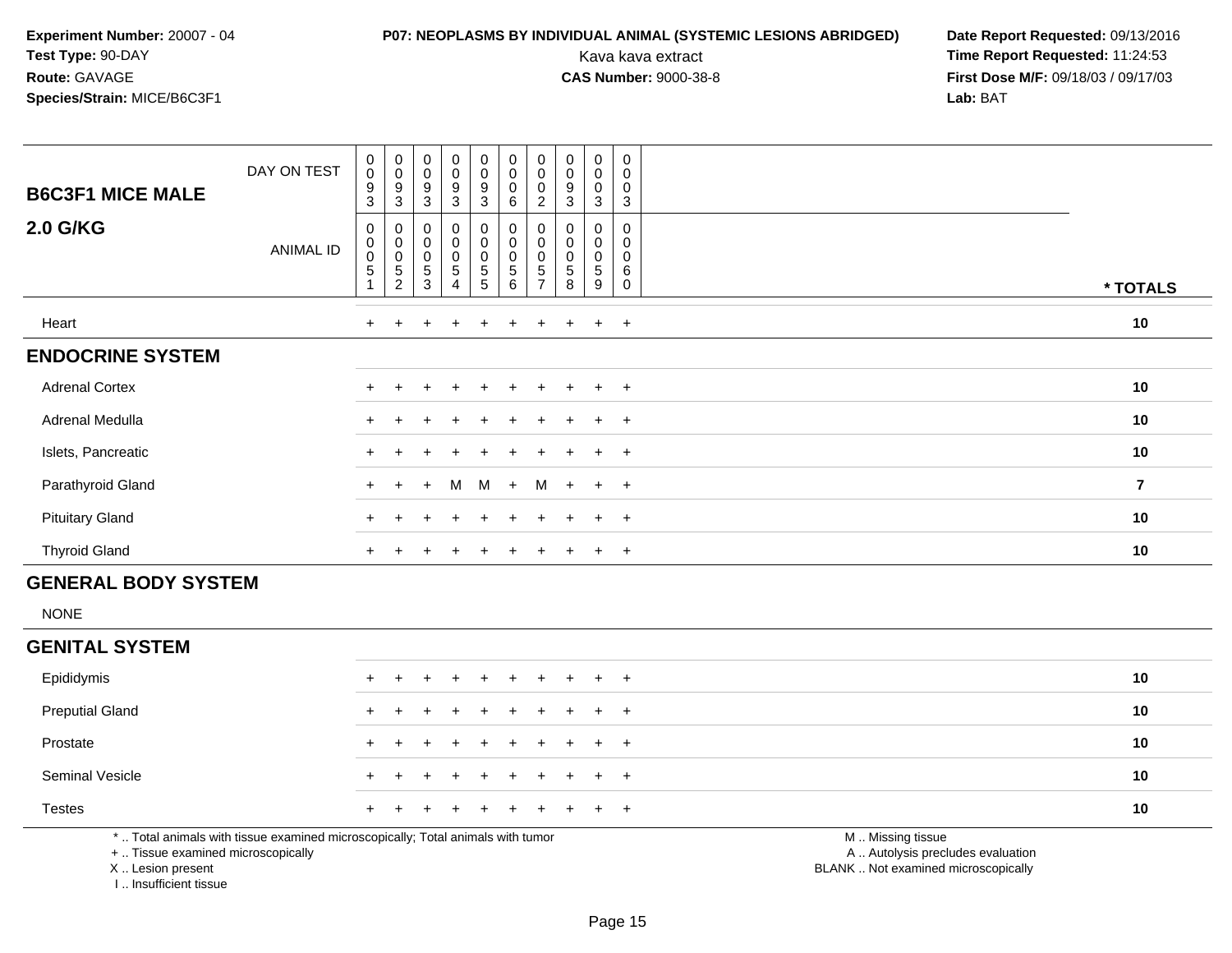# **P07: NEOPLASMS BY INDIVIDUAL ANIMAL (SYSTEMIC LESIONS ABRIDGED) Date Report Requested:** 09/13/2016

| <b>B6C3F1 MICE MALE</b>                                                          | DAY ON TEST                                                                     | 0<br>$\mathbf 0$<br>9<br>3                | $\pmb{0}$<br>$\pmb{0}$<br>$\frac{9}{3}$                | $\pmb{0}$<br>$\mathbf 0$<br>$\frac{9}{3}$                  | $\mathbf 0$<br>$\pmb{0}$<br>$\frac{9}{3}$                                                     | $\pmb{0}$<br>$\pmb{0}$<br>9<br>3                                     | $\pmb{0}$<br>$\mathbf 0$<br>$\mathbf 0$<br>6                     | $\pmb{0}$<br>$\pmb{0}$<br>0<br>$\overline{2}$                   | $\pmb{0}$<br>$\pmb{0}$<br>9<br>$\mathsf 3$                                      | $\pmb{0}$<br>$\pmb{0}$<br>0<br>$\mathfrak{Z}$                           | $\mathbf 0$<br>$\mathbf 0$<br>0<br>$\mathbf{3}$                     |                                                                                               |
|----------------------------------------------------------------------------------|---------------------------------------------------------------------------------|-------------------------------------------|--------------------------------------------------------|------------------------------------------------------------|-----------------------------------------------------------------------------------------------|----------------------------------------------------------------------|------------------------------------------------------------------|-----------------------------------------------------------------|---------------------------------------------------------------------------------|-------------------------------------------------------------------------|---------------------------------------------------------------------|-----------------------------------------------------------------------------------------------|
| <b>2.0 G/KG</b>                                                                  | <b>ANIMAL ID</b>                                                                | 0<br>$\mathbf 0$<br>$\mathbf 0$<br>5<br>1 | 0<br>$\pmb{0}$<br>$\ddot{\mathbf{0}}$<br>$\frac{5}{2}$ | $\mathbf 0$<br>$\mathbf 0$<br>$\mathbf 0$<br>$\frac{5}{3}$ | $\mathbf 0$<br>$\mathbf 0$<br>$\begin{array}{c} 0 \\ 5 \end{array}$<br>$\boldsymbol{\Lambda}$ | 0<br>$\pmb{0}$<br>$\pmb{0}$<br>$\begin{array}{c} 5 \\ 5 \end{array}$ | $\mathbf 0$<br>$\mathbf 0$<br>$\pmb{0}$<br>$\sqrt{5}$<br>$\,6\,$ | $\mathbf 0$<br>$\mathbf 0$<br>0<br>$\sqrt{5}$<br>$\overline{7}$ | $\mathbf 0$<br>$\Omega$<br>$\mathbf 0$<br>$\begin{array}{c} 5 \\ 8 \end{array}$ | $\mathbf 0$<br>$\mathbf 0$<br>$\pmb{0}$<br>$\sqrt{5}$<br>$\overline{9}$ | $\mathbf 0$<br>$\mathbf{0}$<br>$\mathbf 0$<br>6<br>$\boldsymbol{0}$ | * TOTALS                                                                                      |
| <b>HEMATOPOIETIC SYSTEM</b>                                                      |                                                                                 |                                           |                                                        |                                                            |                                                                                               |                                                                      |                                                                  |                                                                 |                                                                                 |                                                                         |                                                                     |                                                                                               |
| <b>Bone Marrow</b>                                                               |                                                                                 |                                           | $\div$                                                 |                                                            | $\div$                                                                                        | $\ddot{}$                                                            |                                                                  |                                                                 |                                                                                 | $\ddot{}$                                                               | $\overline{+}$                                                      | 10                                                                                            |
| Lymph Node, Mandibular                                                           |                                                                                 |                                           |                                                        |                                                            |                                                                                               |                                                                      |                                                                  |                                                                 |                                                                                 |                                                                         | $\overline{1}$                                                      | 10                                                                                            |
| Lymph Node, Mesenteric                                                           |                                                                                 |                                           |                                                        |                                                            |                                                                                               |                                                                      |                                                                  |                                                                 |                                                                                 |                                                                         | $\ddot{}$                                                           | 10                                                                                            |
| Spleen                                                                           |                                                                                 |                                           |                                                        |                                                            |                                                                                               |                                                                      |                                                                  |                                                                 |                                                                                 | $\pm$                                                                   | $+$                                                                 | 10                                                                                            |
| Thymus                                                                           |                                                                                 |                                           |                                                        |                                                            |                                                                                               |                                                                      |                                                                  |                                                                 |                                                                                 | $\pm$                                                                   | $+$                                                                 | 10                                                                                            |
| <b>INTEGUMENTARY SYSTEM</b>                                                      |                                                                                 |                                           |                                                        |                                                            |                                                                                               |                                                                      |                                                                  |                                                                 |                                                                                 |                                                                         |                                                                     |                                                                                               |
| Mammary Gland                                                                    |                                                                                 | M                                         | M                                                      |                                                            | M M                                                                                           | - M                                                                  | M                                                                | M                                                               |                                                                                 | M M M                                                                   |                                                                     | $\bf{0}$                                                                                      |
| Skin                                                                             |                                                                                 | $+$                                       |                                                        |                                                            |                                                                                               | $\div$                                                               |                                                                  | ÷                                                               | $\pm$                                                                           | $\ddot{}$                                                               | $+$                                                                 | 10                                                                                            |
| <b>MUSCULOSKELETAL SYSTEM</b>                                                    |                                                                                 |                                           |                                                        |                                                            |                                                                                               |                                                                      |                                                                  |                                                                 |                                                                                 |                                                                         |                                                                     |                                                                                               |
| Bone                                                                             |                                                                                 |                                           |                                                        |                                                            |                                                                                               |                                                                      |                                                                  |                                                                 |                                                                                 | $\pm$                                                                   | $+$                                                                 | 10                                                                                            |
| <b>NERVOUS SYSTEM</b>                                                            |                                                                                 |                                           |                                                        |                                                            |                                                                                               |                                                                      |                                                                  |                                                                 |                                                                                 |                                                                         |                                                                     |                                                                                               |
| <b>Brain</b>                                                                     |                                                                                 | $+$                                       | $+$                                                    | $+$                                                        | $+$                                                                                           | $+$                                                                  | $\pm$                                                            | $\pm$                                                           | $+$                                                                             | $+$                                                                     | $+$                                                                 | 10                                                                                            |
| <b>RESPIRATORY SYSTEM</b>                                                        |                                                                                 |                                           |                                                        |                                                            |                                                                                               |                                                                      |                                                                  |                                                                 |                                                                                 |                                                                         |                                                                     |                                                                                               |
| Lung                                                                             |                                                                                 |                                           |                                                        |                                                            |                                                                                               |                                                                      |                                                                  |                                                                 |                                                                                 | $\div$                                                                  | $\ddot{}$                                                           | 10                                                                                            |
| Nose                                                                             |                                                                                 |                                           |                                                        |                                                            |                                                                                               |                                                                      |                                                                  |                                                                 |                                                                                 |                                                                         | $\overline{+}$                                                      | 10                                                                                            |
| +  Tissue examined microscopically<br>X  Lesion present<br>I Insufficient tissue | *  Total animals with tissue examined microscopically; Total animals with tumor |                                           |                                                        |                                                            |                                                                                               |                                                                      |                                                                  |                                                                 |                                                                                 |                                                                         |                                                                     | M  Missing tissue<br>A  Autolysis precludes evaluation<br>BLANK  Not examined microscopically |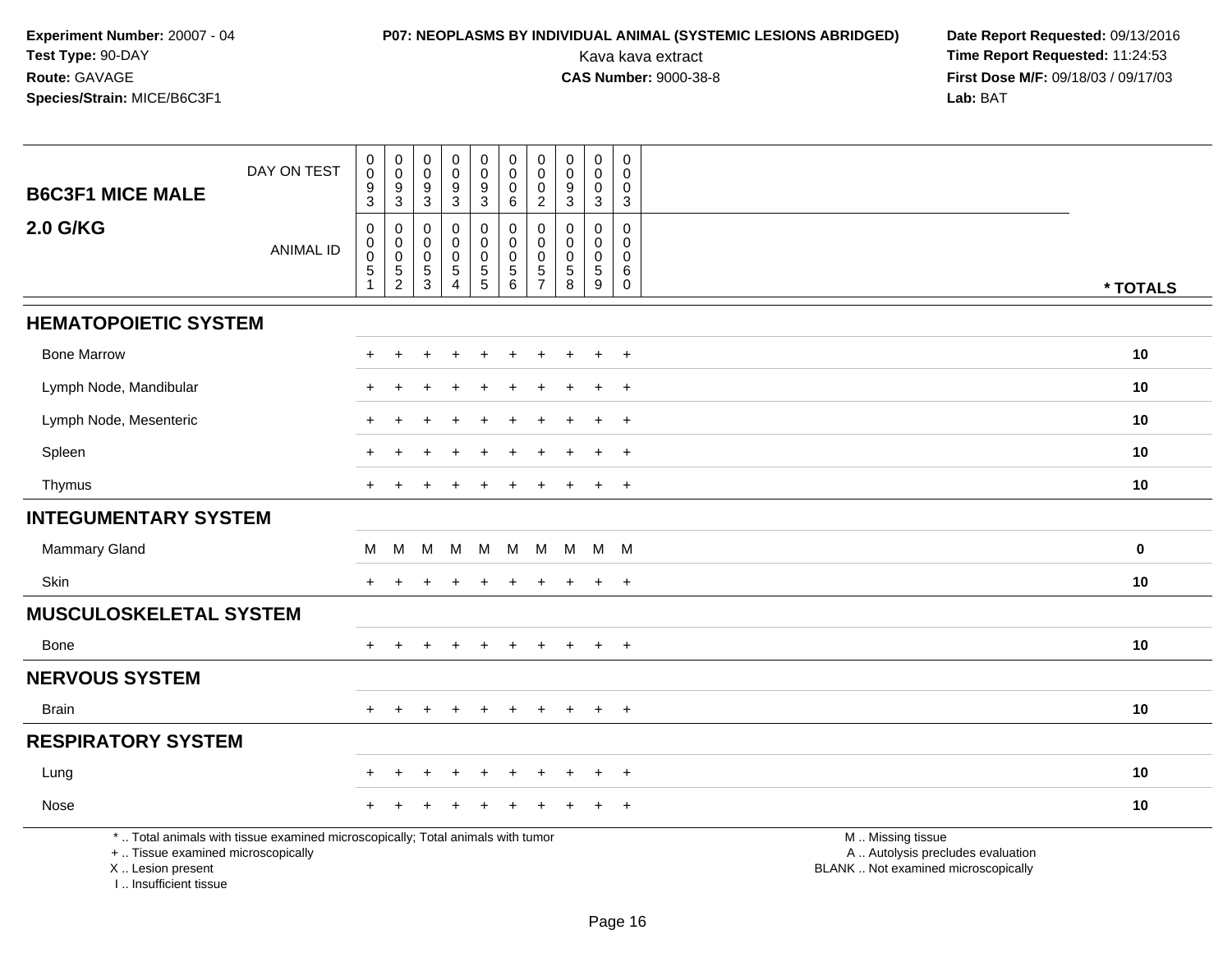# **P07: NEOPLASMS BY INDIVIDUAL ANIMAL (SYSTEMIC LESIONS ABRIDGED) Date Report Requested:** 09/13/2016

Kava kava extract **Time Report Requested:** 11:24:53<br>**CAS Number:** 9000-38-8 **Time Report Requested:** 11:24:53 **First Dose M/F:** 09/18/03 / 09/17/03<br>**Lab:** BAT **Lab:** BAT

| <b>B6C3F1 MICE MALE</b>      | DAY ON TEST      | $\begin{smallmatrix}0\\0\end{smallmatrix}$<br>$\boldsymbol{9}$<br>3   | $\begin{smallmatrix}0\0\0\9\end{smallmatrix}$<br>$\sqrt{3}$      | $\begin{smallmatrix}0\\0\\9\end{smallmatrix}$<br>3  | $\begin{smallmatrix}0\0\0\9\end{smallmatrix}$<br>3 | $\begin{matrix} 0 \\ 0 \\ 9 \\ 3 \end{matrix}$                      | $_{\rm 0}^{\rm 0}$<br>$\pmb{0}$<br>6                    | $\begin{smallmatrix}0\\0\end{smallmatrix}$<br>0<br>$\overline{c}$ | $\begin{smallmatrix}0\\0\\9\end{smallmatrix}$<br>3                  | $_{\rm 0}^{\rm 0}$<br>$\pmb{0}$<br>3 | $\mathbf 0$<br>$\pmb{0}$<br>$\mathbf 0$<br>$\mathbf{3}$ |          |  |
|------------------------------|------------------|-----------------------------------------------------------------------|------------------------------------------------------------------|-----------------------------------------------------|----------------------------------------------------|---------------------------------------------------------------------|---------------------------------------------------------|-------------------------------------------------------------------|---------------------------------------------------------------------|--------------------------------------|---------------------------------------------------------|----------|--|
| <b>2.0 G/KG</b>              | <b>ANIMAL ID</b> | $\boldsymbol{0}$<br>$\begin{smallmatrix} 0\\0 \end{smallmatrix}$<br>5 | $\begin{matrix} 0 \\ 0 \\ 0 \\ 5 \end{matrix}$<br>$\overline{2}$ | $\begin{matrix} 0 \\ 0 \\ 0 \end{matrix}$<br>5<br>3 | 0<br>$\overline{0}$<br>0<br>5<br>4                 | $\begin{matrix}0\\0\\0\end{matrix}$<br>$\sqrt{5}$<br>$\overline{5}$ | $\begin{smallmatrix}0\\0\\0\end{smallmatrix}$<br>5<br>6 | 0<br>$\pmb{0}$<br>$\mathbf 5$                                     | 0<br>$\begin{smallmatrix}0\\0\end{smallmatrix}$<br>$\mathbf 5$<br>8 | 0<br>$\pmb{0}$<br>0<br>5<br>9        | 0<br>0<br>$\pmb{0}$<br>6<br>0                           | * TOTALS |  |
| Trachea                      |                  | $+$                                                                   |                                                                  |                                                     | $\ddot{}$                                          | $+$                                                                 | $\ddot{}$                                               | $+$                                                               |                                                                     | $\pm$                                | $+$                                                     | 10       |  |
| <b>SPECIAL SENSES SYSTEM</b> |                  |                                                                       |                                                                  |                                                     |                                                    |                                                                     |                                                         |                                                                   |                                                                     |                                      |                                                         |          |  |
| Eye                          |                  | $\pm$                                                                 | +                                                                | ÷                                                   | $\ddot{}$                                          | $+$                                                                 | $+$                                                     | $+$                                                               | $+$                                                                 | $+$                                  | $+$                                                     | 10       |  |
| Harderian Gland              |                  | $+$                                                                   |                                                                  |                                                     |                                                    |                                                                     | ÷                                                       |                                                                   |                                                                     | $\pm$                                | $+$                                                     | 10       |  |
| <b>URINARY SYSTEM</b>        |                  |                                                                       |                                                                  |                                                     |                                                    |                                                                     |                                                         |                                                                   |                                                                     |                                      |                                                         |          |  |
| Kidney                       |                  | $+$                                                                   | $\pm$                                                            | $+$                                                 | $+$                                                | $+$                                                                 | $+$                                                     | $+$                                                               | $+$                                                                 | $+$                                  | $+$                                                     | 10       |  |
| <b>Urinary Bladder</b>       |                  | $+$                                                                   |                                                                  |                                                     | $\ddot{}$                                          |                                                                     | $+$                                                     | $+$                                                               |                                                                     | $\pm$                                | $+$                                                     | 10       |  |
| <b>SYSTEMIC LESIONS</b>      |                  |                                                                       |                                                                  |                                                     |                                                    |                                                                     |                                                         |                                                                   |                                                                     |                                      |                                                         |          |  |
| Multiple Organ               |                  |                                                                       |                                                                  |                                                     |                                                    |                                                                     |                                                         |                                                                   |                                                                     | $\pm$                                | $+$                                                     | 10       |  |

\*\*\* END OF MALE DATA \*\*\*

\* .. Total animals with tissue examined microscopically; Total animals with tumor

+ .. Tissue examined microscopically

X .. Lesion present

I .. Insufficient tissue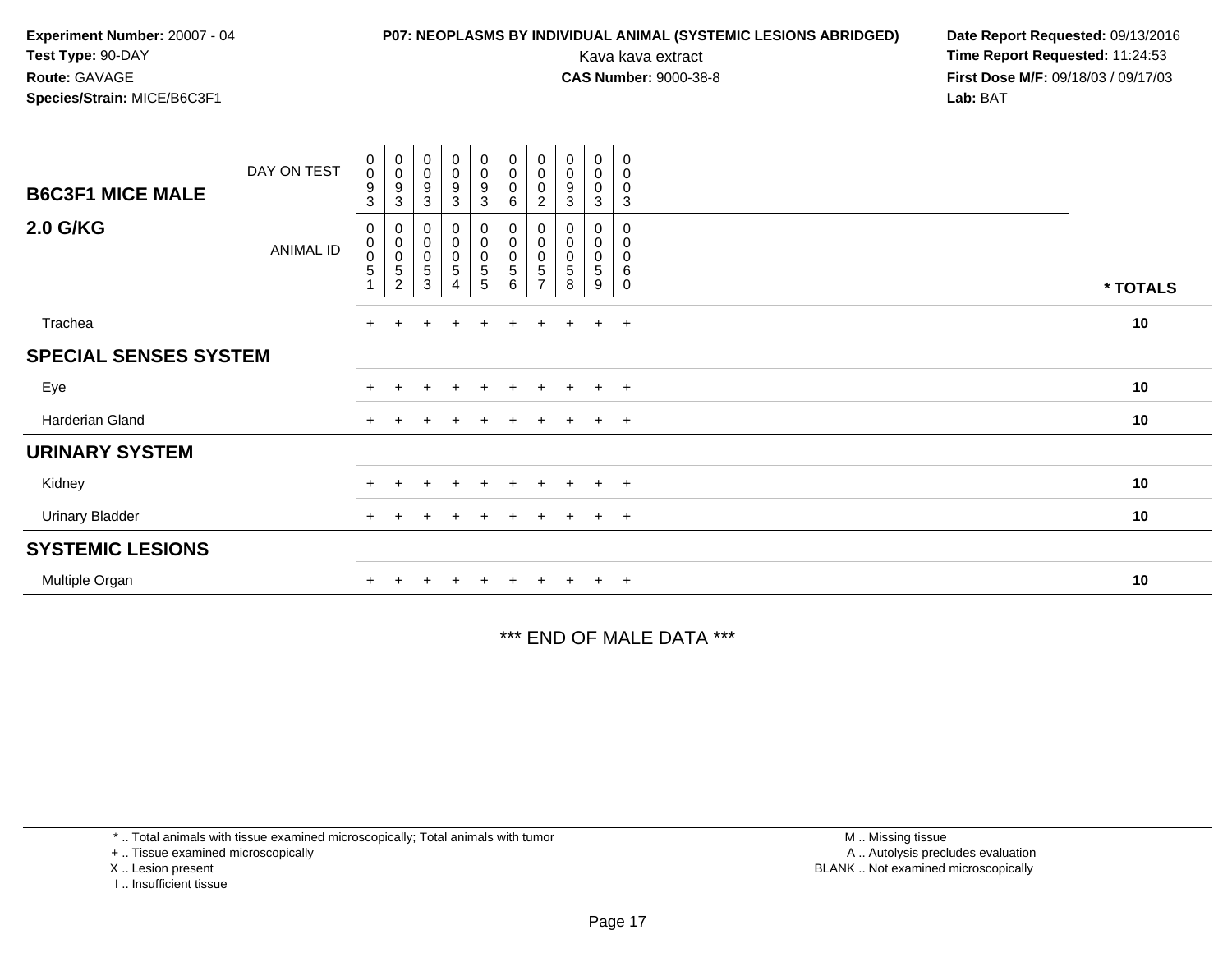# **P07: NEOPLASMS BY INDIVIDUAL ANIMAL (SYSTEMIC LESIONS ABRIDGED) Date Report Requested:** 09/13/2016

| <b>B6C3F1 MICE FEMALE</b>                                                                                                                                           | DAY ON TEST      | $\pmb{0}$<br>$\pmb{0}$<br>9<br>$\overline{3}$                | $\boldsymbol{0}$<br>$\pmb{0}$<br>$\frac{9}{3}$ | $\pmb{0}$<br>$\mathsf{O}\xspace$<br>9<br>$\overline{3}$ | $\begin{smallmatrix} 0\\0 \end{smallmatrix}$<br>$\boldsymbol{9}$<br>$\overline{3}$ | $\mathbf 0$<br>$\mathsf{O}\xspace$<br>$\boldsymbol{9}$<br>$\overline{3}$       | $\pmb{0}$<br>$\mathbf 0$<br>9<br>$\overline{3}$   | $\mathbf 0$<br>$\pmb{0}$<br>9<br>$\mathbf{3}$           | $\mathbf 0$<br>$\pmb{0}$<br>$\boldsymbol{9}$<br>$\overline{3}$ | $\pmb{0}$<br>$\pmb{0}$<br>$\boldsymbol{9}$<br>$\overline{3}$ | $\mathbf 0$<br>$\mathbf 0$<br>9<br>$\overline{3}$                                  |                                                                                               |
|---------------------------------------------------------------------------------------------------------------------------------------------------------------------|------------------|--------------------------------------------------------------|------------------------------------------------|---------------------------------------------------------|------------------------------------------------------------------------------------|--------------------------------------------------------------------------------|---------------------------------------------------|---------------------------------------------------------|----------------------------------------------------------------|--------------------------------------------------------------|------------------------------------------------------------------------------------|-----------------------------------------------------------------------------------------------|
| 0 G/KG                                                                                                                                                              | <b>ANIMAL ID</b> | $\mathbf 0$<br>$\pmb{0}$<br>$\mathbf 0$<br>6<br>$\mathbf{1}$ | 0<br>$\pmb{0}$<br>$\mathbf 0$<br>$^6_2$        | 0<br>0<br>$\mathbf 0$<br>$^6_3$                         | $\mathbf 0$<br>$\mathbf 0$<br>$\mathbf 0$<br>$\,6\,$<br>$\overline{4}$             | 0<br>$\mathsf{O}\xspace$<br>$\pmb{0}$<br>$\begin{array}{c} 6 \\ 5 \end{array}$ | $\mathbf 0$<br>$\pmb{0}$<br>$\mathbf 0$<br>6<br>6 | 0<br>$\mathbf 0$<br>$\mathbf{0}$<br>6<br>$\overline{7}$ | 0<br>$\mathbf 0$<br>$\mathbf 0$<br>6<br>8                      | 0<br>0<br>$\mathbf 0$<br>$\,6\,$<br>9                        | $\mathbf 0$<br>$\mathbf 0$<br>$\mathbf 0$<br>$\overline{7}$<br>$\mathsf{O}\xspace$ | * TOTALS                                                                                      |
| <b>ALIMENTARY SYSTEM</b>                                                                                                                                            |                  |                                                              |                                                |                                                         |                                                                                    |                                                                                |                                                   |                                                         |                                                                |                                                              |                                                                                    |                                                                                               |
| Esophagus                                                                                                                                                           |                  |                                                              |                                                |                                                         |                                                                                    |                                                                                |                                                   |                                                         |                                                                |                                                              | $\overline{ }$                                                                     | 10                                                                                            |
| Gallbladder                                                                                                                                                         |                  |                                                              |                                                |                                                         |                                                                                    |                                                                                |                                                   |                                                         |                                                                |                                                              | $\overline{+}$                                                                     | 10                                                                                            |
| Intestine Large, Cecum                                                                                                                                              |                  |                                                              |                                                |                                                         |                                                                                    |                                                                                |                                                   |                                                         |                                                                |                                                              | $\ddot{}$                                                                          | 10                                                                                            |
| Intestine Large, Colon                                                                                                                                              |                  |                                                              |                                                |                                                         |                                                                                    |                                                                                |                                                   |                                                         |                                                                |                                                              | $\ddot{}$                                                                          | 10                                                                                            |
| Intestine Large, Rectum                                                                                                                                             |                  |                                                              |                                                |                                                         |                                                                                    |                                                                                |                                                   |                                                         |                                                                |                                                              | $\overline{1}$                                                                     | 10                                                                                            |
| Intestine Small, Duodenum                                                                                                                                           |                  |                                                              |                                                |                                                         |                                                                                    |                                                                                |                                                   |                                                         |                                                                |                                                              | $\pm$                                                                              | 10                                                                                            |
| Intestine Small, Ileum                                                                                                                                              |                  |                                                              |                                                |                                                         |                                                                                    |                                                                                |                                                   |                                                         |                                                                | $\div$                                                       | $+$                                                                                | 10                                                                                            |
| Intestine Small, Jejunum                                                                                                                                            |                  |                                                              |                                                |                                                         |                                                                                    |                                                                                |                                                   |                                                         |                                                                |                                                              | $\overline{+}$                                                                     | 10                                                                                            |
| Liver                                                                                                                                                               |                  |                                                              |                                                |                                                         |                                                                                    |                                                                                |                                                   |                                                         |                                                                |                                                              | $\overline{+}$                                                                     | 10                                                                                            |
| Pancreas                                                                                                                                                            |                  |                                                              |                                                |                                                         |                                                                                    |                                                                                |                                                   |                                                         |                                                                | $\div$                                                       | $+$                                                                                | 10                                                                                            |
| Salivary Glands                                                                                                                                                     |                  |                                                              |                                                |                                                         |                                                                                    |                                                                                |                                                   |                                                         |                                                                | $\div$                                                       | $\ddot{}$                                                                          | 10                                                                                            |
| Stomach, Forestomach                                                                                                                                                |                  |                                                              |                                                |                                                         |                                                                                    |                                                                                |                                                   |                                                         |                                                                |                                                              | $\overline{+}$                                                                     | 10                                                                                            |
| Stomach, Glandular                                                                                                                                                  |                  |                                                              |                                                |                                                         |                                                                                    |                                                                                |                                                   |                                                         |                                                                |                                                              | $\ddot{}$                                                                          | 10                                                                                            |
| <b>CARDIOVASCULAR SYSTEM</b>                                                                                                                                        |                  |                                                              |                                                |                                                         |                                                                                    |                                                                                |                                                   |                                                         |                                                                |                                                              |                                                                                    |                                                                                               |
| <b>Blood Vessel</b>                                                                                                                                                 |                  |                                                              |                                                |                                                         |                                                                                    |                                                                                |                                                   |                                                         |                                                                | ÷                                                            | $+$                                                                                | 10                                                                                            |
| *  Total animals with tissue examined microscopically; Total animals with tumor<br>+  Tissue examined microscopically<br>X  Lesion present<br>I Insufficient tissue |                  |                                                              |                                                |                                                         |                                                                                    |                                                                                |                                                   |                                                         |                                                                |                                                              |                                                                                    | M  Missing tissue<br>A  Autolysis precludes evaluation<br>BLANK  Not examined microscopically |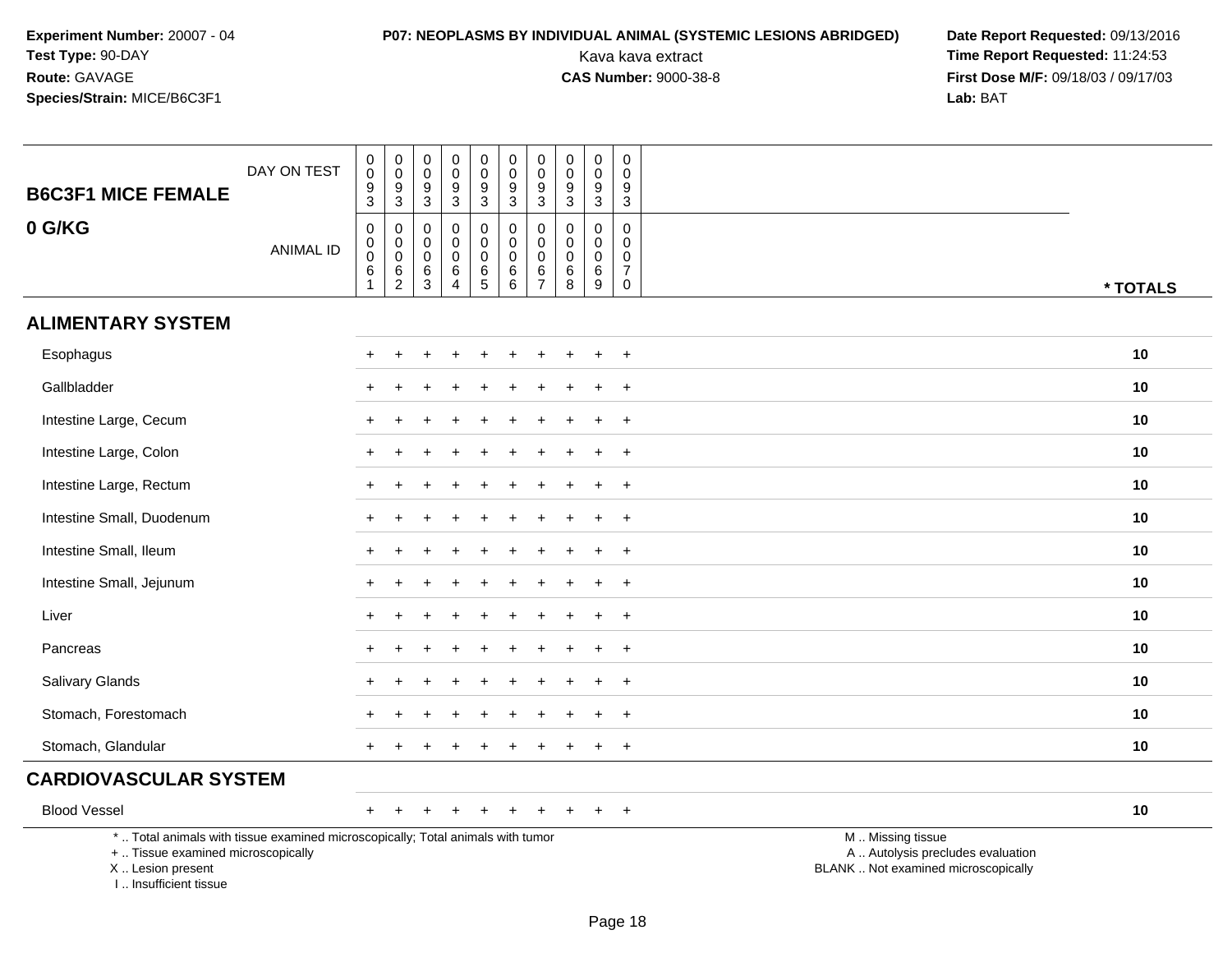# **P07: NEOPLASMS BY INDIVIDUAL ANIMAL (SYSTEMIC LESIONS ABRIDGED) Date Report Requested:** 09/13/2016

| <b>B6C3F1 MICE FEMALE</b>                                                                                                                                             | DAY ON TEST      | $\mathbf 0$<br>$\mathsf 0$<br>9<br>3 | $\mathsf{O}$<br>$\bar{0}$<br>$\frac{9}{3}$             | $\pmb{0}$<br>$\mathsf{O}\xspace$<br>$^9_3$                 | $\pmb{0}$<br>$\overline{0}$<br>9<br>$\overline{3}$       | $\pmb{0}$<br>$\mathbf 0$<br>$\boldsymbol{9}$<br>$\mathbf{3}$     | $\mathbf 0$<br>$\overline{0}$<br>$\boldsymbol{9}$<br>$\overline{3}$ | $\mathbf 0$<br>$\mathbf 0$<br>$\boldsymbol{9}$<br>3 | 0<br>$\mathbf 0$<br>$\boldsymbol{9}$<br>$\mathsf 3$ | $\pmb{0}$<br>$\ddot{\mathbf{0}}$<br>$\boldsymbol{9}$<br>$\overline{3}$ | $\mathbf 0$<br>$\mathbf 0$<br>$\boldsymbol{9}$<br>$\overline{3}$           |                                                                                               |                |
|-----------------------------------------------------------------------------------------------------------------------------------------------------------------------|------------------|--------------------------------------|--------------------------------------------------------|------------------------------------------------------------|----------------------------------------------------------|------------------------------------------------------------------|---------------------------------------------------------------------|-----------------------------------------------------|-----------------------------------------------------|------------------------------------------------------------------------|----------------------------------------------------------------------------|-----------------------------------------------------------------------------------------------|----------------|
| 0 G/KG                                                                                                                                                                | <b>ANIMAL ID</b> | 0<br>0<br>0<br>6<br>$\mathbf{1}$     | 0<br>$\pmb{0}$<br>$\pmb{0}$<br>$\,6$<br>$\overline{c}$ | $\mathbf 0$<br>0<br>$\mathbf 0$<br>$\,6\,$<br>$\mathbf{3}$ | 0<br>$\pmb{0}$<br>$\pmb{0}$<br>$\,6\,$<br>$\overline{4}$ | 0<br>$\mathsf{O}\xspace$<br>$\mathbf 0$<br>$\,6\,$<br>$\sqrt{5}$ | $\mathbf 0$<br>$\mathbf 0$<br>$\mathbf 0$<br>$\,6\,$<br>$\,6\,$     | 0<br>$\mathbf 0$<br>0<br>6<br>$\overline{7}$        | $\Omega$<br>$\Omega$<br>$\mathbf 0$<br>$\,6$<br>8   | $\mathbf 0$<br>$\mathbf 0$<br>0<br>$\,6\,$<br>9                        | $\mathbf 0$<br>$\mathbf 0$<br>$\mathbf 0$<br>$\overline{7}$<br>$\mathbf 0$ |                                                                                               | * TOTALS       |
| Heart                                                                                                                                                                 |                  | $\ddot{}$                            |                                                        |                                                            |                                                          | ÷                                                                |                                                                     | ÷                                                   | $\pm$                                               | $\ddot{}$                                                              | $+$                                                                        |                                                                                               | 10             |
| <b>ENDOCRINE SYSTEM</b>                                                                                                                                               |                  |                                      |                                                        |                                                            |                                                          |                                                                  |                                                                     |                                                     |                                                     |                                                                        |                                                                            |                                                                                               |                |
| <b>Adrenal Cortex</b>                                                                                                                                                 |                  |                                      |                                                        |                                                            |                                                          |                                                                  |                                                                     |                                                     |                                                     | ÷                                                                      | $\ddot{}$                                                                  |                                                                                               | 10             |
| Adrenal Medulla                                                                                                                                                       |                  |                                      |                                                        |                                                            |                                                          |                                                                  |                                                                     |                                                     |                                                     |                                                                        | $\ddot{}$                                                                  |                                                                                               | 10             |
| Islets, Pancreatic                                                                                                                                                    |                  |                                      |                                                        |                                                            |                                                          |                                                                  |                                                                     |                                                     |                                                     |                                                                        | $\ddot{}$                                                                  |                                                                                               | 10             |
| Parathyroid Gland                                                                                                                                                     |                  | $\div$                               | м                                                      | $\ddot{}$                                                  | м                                                        | $+$                                                              | M                                                                   |                                                     |                                                     |                                                                        | $+$                                                                        |                                                                                               | $\overline{7}$ |
| <b>Pituitary Gland</b>                                                                                                                                                |                  |                                      |                                                        |                                                            |                                                          |                                                                  |                                                                     |                                                     |                                                     | $\ddot{}$                                                              | $+$                                                                        |                                                                                               | 10             |
| <b>Thyroid Gland</b>                                                                                                                                                  |                  |                                      |                                                        |                                                            |                                                          |                                                                  |                                                                     |                                                     |                                                     | $\ddot{}$                                                              | $+$                                                                        |                                                                                               | 10             |
| <b>GENERAL BODY SYSTEM</b>                                                                                                                                            |                  |                                      |                                                        |                                                            |                                                          |                                                                  |                                                                     |                                                     |                                                     |                                                                        |                                                                            |                                                                                               |                |
| <b>NONE</b>                                                                                                                                                           |                  |                                      |                                                        |                                                            |                                                          |                                                                  |                                                                     |                                                     |                                                     |                                                                        |                                                                            |                                                                                               |                |
| <b>GENITAL SYSTEM</b>                                                                                                                                                 |                  |                                      |                                                        |                                                            |                                                          |                                                                  |                                                                     |                                                     |                                                     |                                                                        |                                                                            |                                                                                               |                |
| <b>Clitoral Gland</b>                                                                                                                                                 |                  |                                      |                                                        |                                                            |                                                          |                                                                  |                                                                     |                                                     |                                                     | $\ddot{}$                                                              | $^{+}$                                                                     |                                                                                               | 10             |
| Ovary                                                                                                                                                                 |                  |                                      |                                                        |                                                            |                                                          |                                                                  |                                                                     |                                                     |                                                     |                                                                        | $\overline{+}$                                                             |                                                                                               | 10             |
| <b>Uterus</b>                                                                                                                                                         |                  |                                      |                                                        |                                                            |                                                          |                                                                  |                                                                     |                                                     |                                                     | $\ddot{}$                                                              | $+$                                                                        |                                                                                               | 10             |
| <b>HEMATOPOIETIC SYSTEM</b>                                                                                                                                           |                  |                                      |                                                        |                                                            |                                                          |                                                                  |                                                                     |                                                     |                                                     |                                                                        |                                                                            |                                                                                               |                |
| <b>Bone Marrow</b>                                                                                                                                                    |                  |                                      |                                                        |                                                            |                                                          |                                                                  |                                                                     |                                                     |                                                     |                                                                        | $+$                                                                        |                                                                                               | 10             |
| *  Total animals with tissue examined microscopically; Total animals with tumor<br>+  Tissue examined microscopically<br>X  Lesion present<br>I., Insufficient tissue |                  |                                      |                                                        |                                                            |                                                          |                                                                  |                                                                     |                                                     |                                                     |                                                                        |                                                                            | M  Missing tissue<br>A  Autolysis precludes evaluation<br>BLANK  Not examined microscopically |                |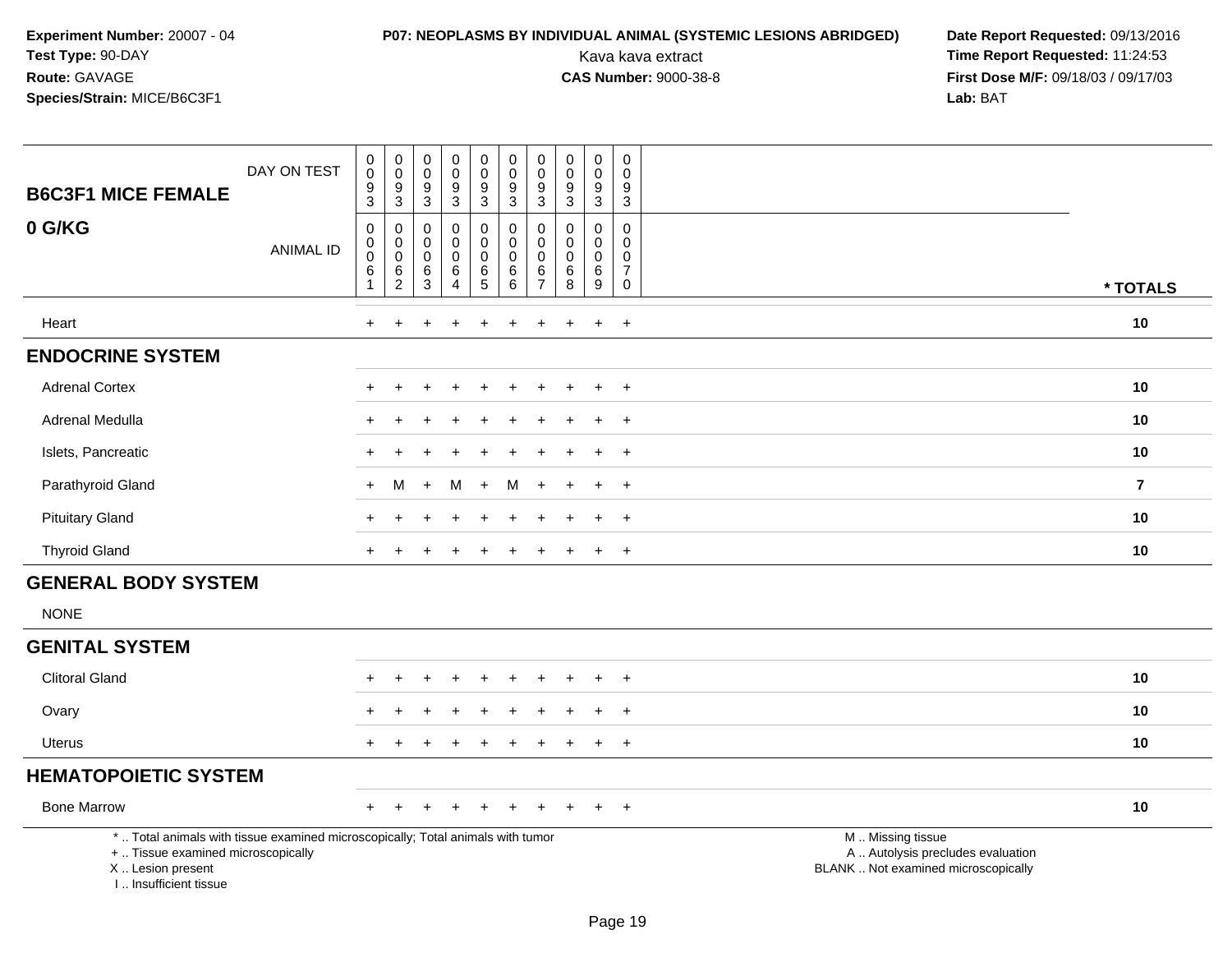# **P07: NEOPLASMS BY INDIVIDUAL ANIMAL (SYSTEMIC LESIONS ABRIDGED) Date Report Requested:** 09/13/2016

Kava kava extract **Time Report Requested:** 11:24:53<br>**CAS Number:** 9000-38-8 **Time Report Requested:** 11:24:53 **First Dose M/F:** 09/18/03 / 09/17/03<br>**Lab:** BAT **Lab:** BAT

| DAY ON TEST<br><b>B6C3F1 MICE FEMALE</b> | $_{\rm 0}^{\rm 0}$<br>$\frac{9}{3}$                                                       | $\pmb{0}$<br>$\mathbf 0$<br>$\boldsymbol{9}$<br>$\mathbf{3}$ | $_{\rm 0}^{\rm 0}$<br>$\boldsymbol{9}$<br>$\mathbf{3}$                  | $\pmb{0}$<br>$\mathsf 0$<br>$\frac{9}{3}$                       | $\pmb{0}$<br>$\mathbf 0$<br>$\boldsymbol{9}$<br>3                        | $\pmb{0}$<br>$\pmb{0}$<br>$\boldsymbol{9}$<br>3             | 0<br>$\pmb{0}$<br>9<br>3           | $\pmb{0}$<br>$\pmb{0}$<br>$\frac{9}{3}$                  | $\pmb{0}$<br>$\pmb{0}$<br>$\boldsymbol{9}$<br>$\mathbf{3}$   | $\pmb{0}$<br>0<br>9<br>$\mathbf{3}$ |          |
|------------------------------------------|-------------------------------------------------------------------------------------------|--------------------------------------------------------------|-------------------------------------------------------------------------|-----------------------------------------------------------------|--------------------------------------------------------------------------|-------------------------------------------------------------|------------------------------------|----------------------------------------------------------|--------------------------------------------------------------|-------------------------------------|----------|
| 0 G/KG<br><b>ANIMAL ID</b>               | $\mathsf{O}\xspace$<br>$\pmb{0}$<br>$\mathsf{O}\xspace$<br>$6\phantom{a}$<br>$\mathbf{1}$ | 0<br>0<br>$\mathsf{O}\xspace$<br>6<br>$\overline{2}$         | $\mathbf 0$<br>$\pmb{0}$<br>$\boldsymbol{0}$<br>$\,6\,$<br>$\mathbf{3}$ | $\pmb{0}$<br>$\mathsf 0$<br>$\mathsf{O}\xspace$<br>$\,6\,$<br>4 | $\pmb{0}$<br>$\pmb{0}$<br>$\mathsf{O}\xspace$<br>$\,6$<br>5 <sup>5</sup> | $\pmb{0}$<br>$\pmb{0}$<br>$\mathsf 0$<br>$\,6\,$<br>$\,6\,$ | 0<br>0<br>0<br>6<br>$\overline{7}$ | $\pmb{0}$<br>$\pmb{0}$<br>$\pmb{0}$<br>$\,6\,$<br>$\, 8$ | 0<br>$\mathbf 0$<br>$\pmb{0}$<br>$\,6\,$<br>$\boldsymbol{9}$ | 0<br>0<br>0<br>$\overline{7}$<br>0  | * TOTALS |
| Lymph Node, Mandibular                   | $\ddot{}$                                                                                 | $\ddot{}$                                                    | $\ddot{}$                                                               | $\ddot{}$                                                       | $\ddot{}$                                                                | $\ddot{}$                                                   | $+$                                | $\ddot{}$                                                | $\ddot{}$                                                    | $+$                                 | 10       |
| Lymph Node, Mesenteric                   | $\ddot{}$                                                                                 | ÷                                                            |                                                                         | ÷                                                               |                                                                          | $\ddot{}$                                                   | $\pm$                              | $\mathbf +$                                              | $+$                                                          | $+$                                 | 10       |
| Spleen                                   | $+$                                                                                       | $\div$                                                       |                                                                         | $\ddot{}$                                                       |                                                                          | $\ddot{}$                                                   | $\pm$                              | $\div$                                                   | $+$                                                          | $+$                                 | 10       |
| Thymus                                   | $+$                                                                                       |                                                              |                                                                         |                                                                 |                                                                          | ÷                                                           | +                                  |                                                          | $\ddot{}$                                                    | $^{+}$                              | 10       |
| <b>INTEGUMENTARY SYSTEM</b>              |                                                                                           |                                                              |                                                                         |                                                                 |                                                                          |                                                             |                                    |                                                          |                                                              |                                     |          |
| <b>Mammary Gland</b>                     | $\ddot{}$                                                                                 |                                                              |                                                                         |                                                                 |                                                                          |                                                             |                                    |                                                          | $\ddot{}$                                                    | $\overline{+}$                      | 10       |
| Skin                                     | $+$                                                                                       |                                                              |                                                                         |                                                                 |                                                                          |                                                             |                                    |                                                          | $\ddot{}$                                                    | $\ddot{}$                           | 10       |
| <b>MUSCULOSKELETAL SYSTEM</b>            |                                                                                           |                                                              |                                                                         |                                                                 |                                                                          |                                                             |                                    |                                                          |                                                              |                                     |          |
| Bone                                     | $+$                                                                                       | $\ddot{}$                                                    | $\pm$                                                                   | $+$                                                             | $\overline{+}$                                                           | $+$                                                         | $+$                                | $+$                                                      | $+$                                                          | $+$                                 | 10       |
| <b>NERVOUS SYSTEM</b>                    |                                                                                           |                                                              |                                                                         |                                                                 |                                                                          |                                                             |                                    |                                                          |                                                              |                                     |          |
| <b>Brain</b>                             | $+$                                                                                       | ÷                                                            |                                                                         | $\pm$                                                           | ÷                                                                        | $\pm$                                                       | $\pm$                              | $\div$                                                   | $\ddot{}$                                                    | $+$                                 | 10       |
| <b>RESPIRATORY SYSTEM</b>                |                                                                                           |                                                              |                                                                         |                                                                 |                                                                          |                                                             |                                    |                                                          |                                                              |                                     |          |
| Lung                                     | $+$                                                                                       | ÷                                                            |                                                                         |                                                                 |                                                                          |                                                             |                                    |                                                          | $\ddot{}$                                                    | $+$                                 | 10       |
| Nose                                     | $+$                                                                                       |                                                              |                                                                         |                                                                 |                                                                          |                                                             |                                    |                                                          | $\ddot{}$                                                    | $\overline{+}$                      | 10       |
| Trachea                                  | $\pm$                                                                                     |                                                              |                                                                         |                                                                 |                                                                          |                                                             |                                    |                                                          | $\pm$                                                        | $\overline{+}$                      | 10       |

### **SPECIAL SENSES SYSTEM**

\* .. Total animals with tissue examined microscopically; Total animals with tumor

+ .. Tissue examined microscopically

X .. Lesion present

I .. Insufficient tissue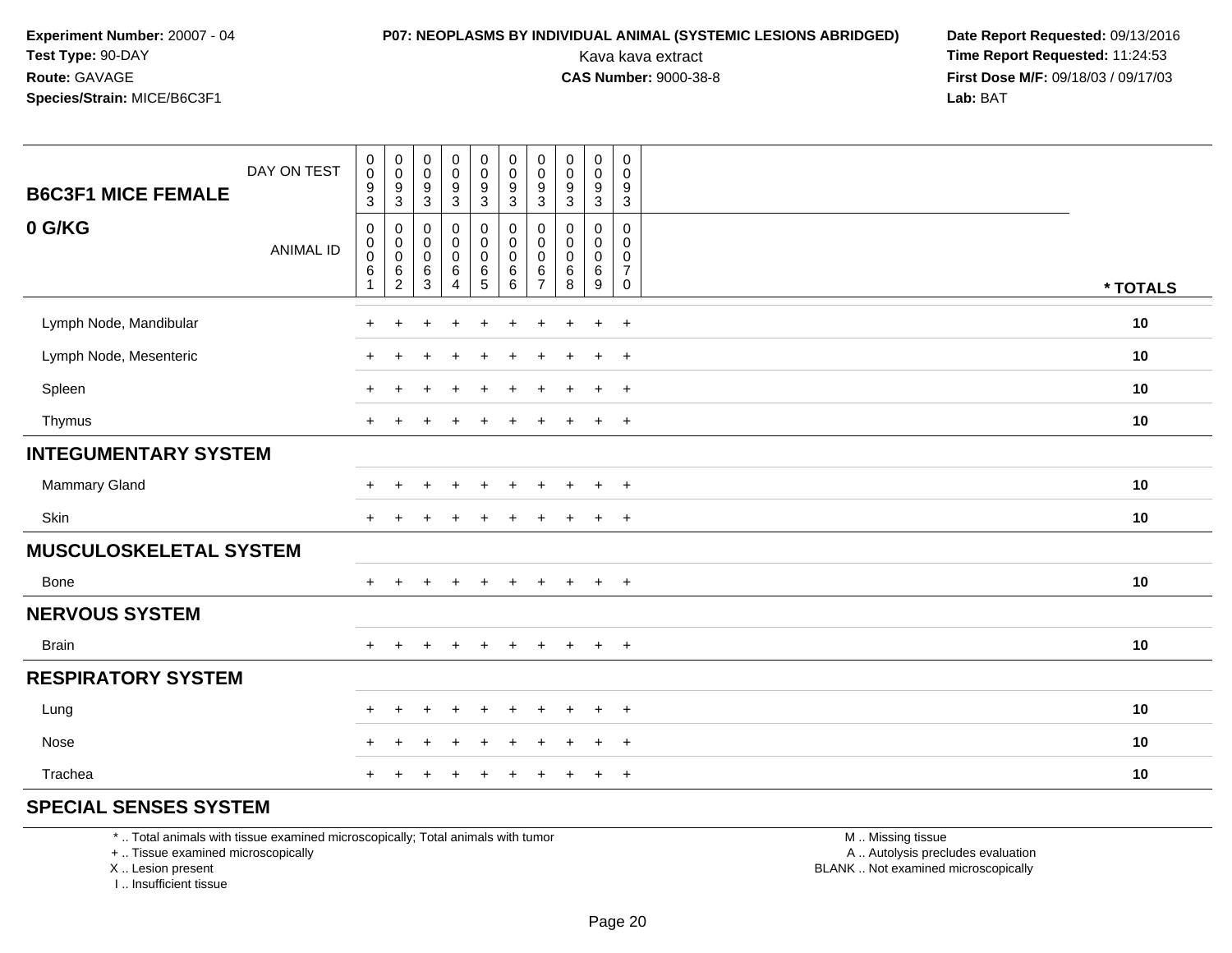# **P07: NEOPLASMS BY INDIVIDUAL ANIMAL (SYSTEMIC LESIONS ABRIDGED) Date Report Requested:** 09/13/2016

Kava kava extract **Time Report Requested:** 11:24:53<br>**CAS Number:** 9000-38-8 **Time Report Requested:** 11:24:53 **First Dose M/F:** 09/18/03 / 09/17/03<br>**Lab:** BAT **Lab:** BAT

| <b>B6C3F1 MICE FEMALE</b> | DAY ON TEST | $_{\rm 0}^{\rm 0}$<br>9<br>3     | $\begin{matrix} 0 \\ 0 \\ 9 \\ 3 \end{matrix}$                   | $\begin{smallmatrix}0\0\0\9\end{smallmatrix}$<br>3  | $\begin{smallmatrix} 0\\0 \end{smallmatrix}$<br>9<br>3 | $\begin{smallmatrix} 0\\0 \end{smallmatrix}$<br>9<br>$\mathbf{3}$ | $_{\rm 0}^{\rm 0}$<br>$\boldsymbol{9}$<br>3       | $\begin{smallmatrix} 0\\0 \end{smallmatrix}$<br>$\boldsymbol{9}$<br>3 | $\begin{smallmatrix} 0\\0 \end{smallmatrix}$<br>9<br>3    | $\begin{smallmatrix} 0\\0 \end{smallmatrix}$<br>9<br>3 | $\pmb{0}$<br>$\overline{0}$<br>$9\,$<br>3 |          |
|---------------------------|-------------|----------------------------------|------------------------------------------------------------------|-----------------------------------------------------|--------------------------------------------------------|-------------------------------------------------------------------|---------------------------------------------------|-----------------------------------------------------------------------|-----------------------------------------------------------|--------------------------------------------------------|-------------------------------------------|----------|
| 0 G/KG                    | ANIMAL ID   | 0<br>0<br>$\mathbf 0$<br>$\,6\,$ | $\begin{matrix} 0 \\ 0 \\ 0 \\ 6 \end{matrix}$<br>$\overline{2}$ | $\begin{matrix} 0 \\ 0 \\ 0 \\ 6 \end{matrix}$<br>3 | 0<br>$\begin{matrix} 0 \\ 0 \end{matrix}$<br>6<br>4    | 0<br>$\begin{smallmatrix}0\\0\end{smallmatrix}$<br>6<br>5         | $\begin{matrix}0\\0\\0\end{matrix}$<br>$\,6$<br>6 | 0<br>$_{\rm 0}^{\rm 0}$<br>$\,6\,$<br>$\overline{ }$                  | $\begin{smallmatrix}0\0\0\end{smallmatrix}$<br>$\,6$<br>8 | 0<br>0<br>$\pmb{0}$<br>6<br>9                          | 0<br>$\overline{7}$                       | * TOTALS |
| Eye                       |             | $\pm$                            |                                                                  | $\div$                                              | $\ddot{}$                                              | $+$                                                               | $+$                                               | $\pm$                                                                 | $\pm$                                                     | $\ddot{}$                                              | $+$                                       | 10       |
| Harderian Gland           |             | $\pm$                            |                                                                  |                                                     | $\ddot{}$                                              | $+$                                                               | $+$                                               | $+$                                                                   | $+$                                                       | $+$ $+$                                                |                                           | 10       |
| <b>URINARY SYSTEM</b>     |             |                                  |                                                                  |                                                     |                                                        |                                                                   |                                                   |                                                                       |                                                           |                                                        |                                           |          |
| Kidney                    |             | $\ddot{}$                        |                                                                  |                                                     |                                                        | $+$                                                               | $\pm$                                             | $+$                                                                   | $+$                                                       | $+$                                                    | $+$                                       | 10       |
| <b>Urinary Bladder</b>    |             | $+$                              |                                                                  | $\div$                                              | $\pm$                                                  | $+$                                                               | $+$                                               | $+$                                                                   | $+$                                                       | $+$                                                    | $+$                                       | 10       |
| <b>SYSTEMIC LESIONS</b>   |             |                                  |                                                                  |                                                     |                                                        |                                                                   |                                                   |                                                                       |                                                           |                                                        |                                           |          |
| Multiple Organ            |             |                                  |                                                                  |                                                     | $\div$                                                 | $\pm$                                                             | $\pm$                                             | $+$                                                                   | $+$                                                       | $\pm$                                                  | $+$                                       | 10       |

\* .. Total animals with tissue examined microscopically; Total animals with tumor

+ .. Tissue examined microscopically

- X .. Lesion present
- I .. Insufficient tissue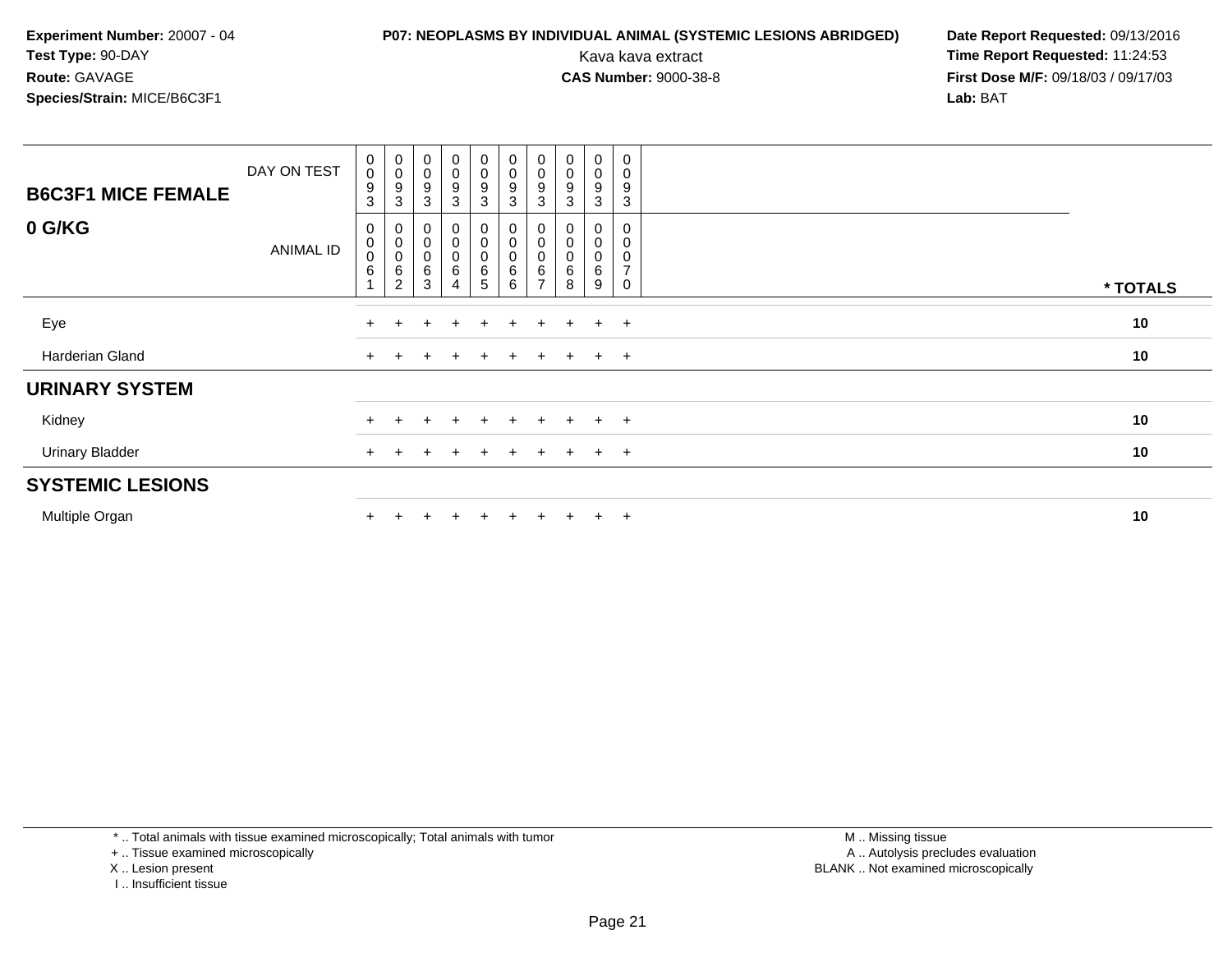# **P07: NEOPLASMS BY INDIVIDUAL ANIMAL (SYSTEMIC LESIONS ABRIDGED) Date Report Requested:** 09/13/2016

Kava kava extract **Time Report Requested:** 11:24:53<br>**CAS Number:** 9000-38-8 **Time Report Requested:** 11:24:53 **First Dose M/F:** 09/18/03 / 09/17/03<br>**Lab:** BAT **Lab:** BAT

| <b>B6C3F1 MICE FEMALE</b>    | DAY ON TEST      | 0<br>$\pmb{0}$<br>9<br>3                     | 0<br>$\boldsymbol{0}$<br>9<br>$\mathbf{3}$                        | 0<br>0<br>9<br>3                             | 0<br>0<br>9<br>$\ensuremath{\mathsf{3}}$                | 0<br>0<br>9<br>$\mathbf{3}$                                        | 0<br>$\mathbf 0$<br>$\frac{9}{3}$                            | 0<br>$\pmb{0}$<br>9<br>$\sqrt{3}$                                        | $\mathbf 0$<br>0<br>9<br>$\mathbf{3}$ | 0<br>0<br>9<br>$\sqrt{3}$                                           | 0<br>0<br>9<br>3              |          |
|------------------------------|------------------|----------------------------------------------|-------------------------------------------------------------------|----------------------------------------------|---------------------------------------------------------|--------------------------------------------------------------------|--------------------------------------------------------------|--------------------------------------------------------------------------|---------------------------------------|---------------------------------------------------------------------|-------------------------------|----------|
| 0.125 G/KG                   | <b>ANIMAL ID</b> | 0<br>0<br>$\pmb{0}$<br>$\boldsymbol{7}$<br>1 | 0<br>$\pmb{0}$<br>$\pmb{0}$<br>$\boldsymbol{7}$<br>$\overline{2}$ | 0<br>0<br>0<br>$\overline{\mathcal{I}}$<br>3 | 0<br>0<br>$\pmb{0}$<br>$\overline{7}$<br>$\overline{4}$ | 0<br>$\pmb{0}$<br>$\pmb{0}$<br>$\boldsymbol{7}$<br>$5\phantom{.0}$ | 0<br>$\pmb{0}$<br>$\mathbf 0$<br>$\boldsymbol{7}$<br>$\,6\,$ | 0<br>$\mathbf 0$<br>$\boldsymbol{0}$<br>$\overline{7}$<br>$\overline{7}$ | 0<br>0<br>0<br>$\overline{7}$<br>8    | 0<br>$\mathbf 0$<br>$\pmb{0}$<br>$\overline{7}$<br>$\boldsymbol{9}$ | 0<br>0<br>0<br>8<br>$\pmb{0}$ | * TOTALS |
| <b>ALIMENTARY SYSTEM</b>     |                  |                                              |                                                                   |                                              |                                                         |                                                                    |                                                              |                                                                          |                                       |                                                                     |                               |          |
| Liver                        |                  | $+$                                          | $+$                                                               | $\ddot{}$                                    | $+$                                                     | $+$                                                                | $+$                                                          | $+$                                                                      | $+$                                   |                                                                     | $+$ $+$                       | 10       |
| <b>CARDIOVASCULAR SYSTEM</b> |                  |                                              |                                                                   |                                              |                                                         |                                                                    |                                                              |                                                                          |                                       |                                                                     |                               |          |
| <b>NONE</b>                  |                  |                                              |                                                                   |                                              |                                                         |                                                                    |                                                              |                                                                          |                                       |                                                                     |                               |          |
| <b>ENDOCRINE SYSTEM</b>      |                  |                                              |                                                                   |                                              |                                                         |                                                                    |                                                              |                                                                          |                                       |                                                                     |                               |          |
| <b>NONE</b>                  |                  |                                              |                                                                   |                                              |                                                         |                                                                    |                                                              |                                                                          |                                       |                                                                     |                               |          |
| <b>GENERAL BODY SYSTEM</b>   |                  |                                              |                                                                   |                                              |                                                         |                                                                    |                                                              |                                                                          |                                       |                                                                     |                               |          |
| <b>NONE</b>                  |                  |                                              |                                                                   |                                              |                                                         |                                                                    |                                                              |                                                                          |                                       |                                                                     |                               |          |
| <b>GENITAL SYSTEM</b>        |                  |                                              |                                                                   |                                              |                                                         |                                                                    |                                                              |                                                                          |                                       |                                                                     |                               |          |
| <b>NONE</b>                  |                  |                                              |                                                                   |                                              |                                                         |                                                                    |                                                              |                                                                          |                                       |                                                                     |                               |          |
| <b>HEMATOPOIETIC SYSTEM</b>  |                  |                                              |                                                                   |                                              |                                                         |                                                                    |                                                              |                                                                          |                                       |                                                                     |                               |          |
| <b>Bone Marrow</b>           |                  |                                              |                                                                   |                                              |                                                         | $\pm$                                                              | $\pm$                                                        | $\div$                                                                   |                                       | $\pm$                                                               | $+$                           | 10       |
| Spleen                       |                  | $+$                                          |                                                                   | ÷                                            |                                                         | $\div$                                                             | $\ddot{}$                                                    | $\overline{ }$                                                           | $\pm$                                 | $\pm$                                                               | $+$                           | 10       |
| Thymus                       |                  | $+$                                          |                                                                   |                                              |                                                         | $\ddot{}$                                                          | $\ddot{}$                                                    | $\ddot{}$                                                                | $\ddot{}$                             | $+$                                                                 | $+$                           | 10       |
| <b>INTEGUMENTARY SYSTEM</b>  |                  |                                              |                                                                   |                                              |                                                         |                                                                    |                                                              |                                                                          |                                       |                                                                     |                               |          |

NONE

\* .. Total animals with tissue examined microscopically; Total animals with tumor

+ .. Tissue examined microscopically

X .. Lesion present

I .. Insufficient tissue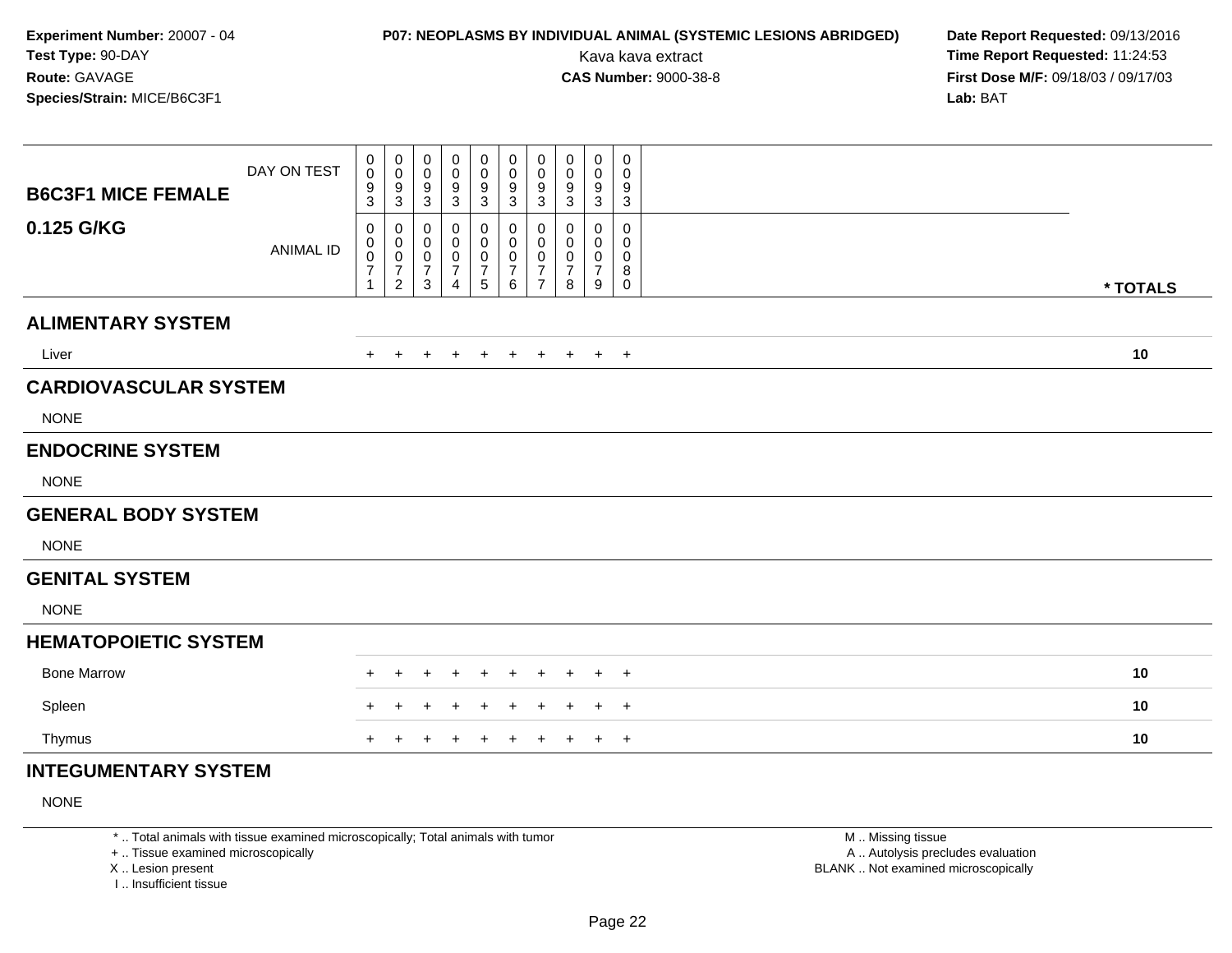# **P07: NEOPLASMS BY INDIVIDUAL ANIMAL (SYSTEMIC LESIONS ABRIDGED) Date Report Requested: 09/13/2016<br>Kava kava extract <b>Time Report Requested:** 11:24:53

Kava kava extract **Time Report Requested:** 11:24:53<br>**CAS Number:** 9000-38-8<br>**Tirst Dose M/F:** 09/18/03 / 09/17/03 **First Dose M/F:** 09/18/03 / 09/17/03<br>**Lab:** BAT **Lab:** BAT

| <b>B6C3F1 MICE FEMALE</b> | DAY ON TEST      | 0<br>$\Omega$<br>ັບ<br>ত | U<br>U<br>9<br>3        | 0<br>9<br>ົ<br>ು | 0<br>v<br>9<br>3 | a | 0<br>U<br>9<br>J | 0<br>0<br>9<br>3 | 0<br>0<br>9<br>3 | 0<br>9<br>ີ<br>ت |  |          |
|---------------------------|------------------|--------------------------|-------------------------|------------------|------------------|---|------------------|------------------|------------------|------------------|--|----------|
| 0.125 G/KG                | <b>ANIMAL ID</b> | $\mathbf{0}$<br>υ<br>U   | U<br>υ<br>U<br><u>_</u> | 3                | 0<br>υ<br>U<br>4 | G | υ<br>U<br>U      | 0<br>0<br>0<br>8 | 0<br>0<br>0<br>9 | <b>U</b><br>ິດ   |  | * TOTALS |

### **MUSCULOSKELETAL SYSTEM**

NONE

#### **NERVOUS SYSTEM**

NONE

### **RESPIRATORY SYSTEM**

NONE

### **SPECIAL SENSES SYSTEM**

NONE

#### **URINARY SYSTEM**

NONE

### **SYSTEMIC LESIONS**

Multiple Organn  $+$ 

<sup>+</sup> <sup>+</sup> <sup>+</sup> <sup>+</sup> <sup>+</sup> <sup>+</sup> <sup>+</sup> <sup>+</sup> <sup>+</sup> **<sup>10</sup>**

\* .. Total animals with tissue examined microscopically; Total animals with tumor

+ .. Tissue examined microscopically

- X .. Lesion present
- I .. Insufficient tissue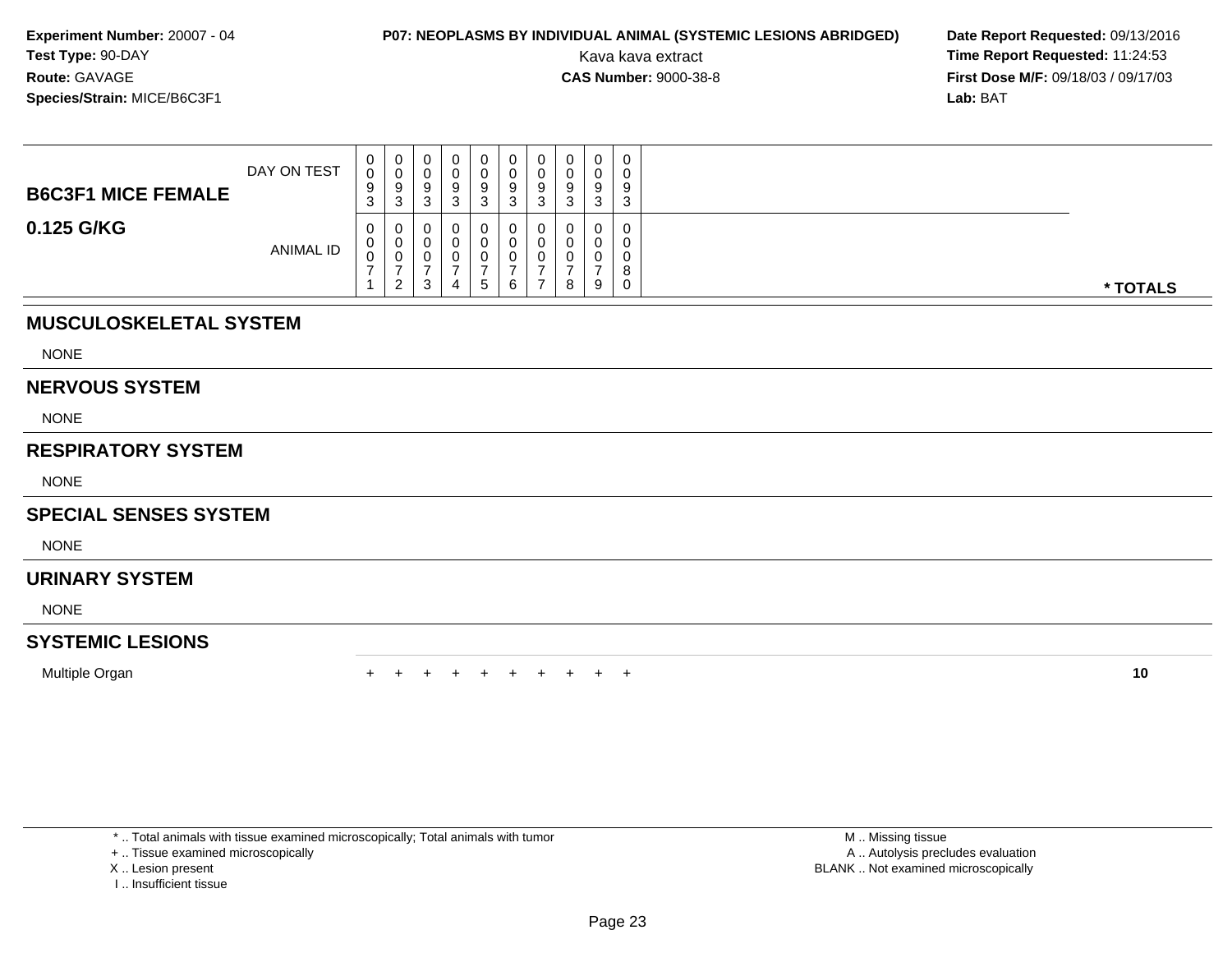# **P07: NEOPLASMS BY INDIVIDUAL ANIMAL (SYSTEMIC LESIONS ABRIDGED) Date Report Requested:** 09/13/2016

Kava kava extract **Time Report Requested:** 11:24:53<br>**CAS Number:** 9000-38-8 **Time Report Requested:** 11:24:53 **First Dose M/F:** 09/18/03 / 09/17/03<br>**Lab:** BAT **Lab:** BAT

| <b>B6C3F1 MICE FEMALE</b>    | DAY ON TEST      | 0<br>$\pmb{0}$<br>9                                   | 0<br>$\pmb{0}$<br>9                                          | 0<br>0<br>9                                   | 0<br>0<br>9                                                     | 0<br>0<br>9                | 0<br>0<br>$\frac{9}{3}$                            | 0<br>0<br>9                                                               | $\mathbf 0$<br>0<br>9                 | 0<br>0<br>9                                   | $\mathbf 0$<br>0<br>9                                                    |          |
|------------------------------|------------------|-------------------------------------------------------|--------------------------------------------------------------|-----------------------------------------------|-----------------------------------------------------------------|----------------------------|----------------------------------------------------|---------------------------------------------------------------------------|---------------------------------------|-----------------------------------------------|--------------------------------------------------------------------------|----------|
| 0.25 G/KG                    | <b>ANIMAL ID</b> | 3<br>0<br>0<br>$\pmb{0}$<br>$\bf 8$<br>$\overline{1}$ | $\mathbf{3}$<br>0<br>$\pmb{0}$<br>$\pmb{0}$<br>$\frac{8}{2}$ | $\sqrt{3}$<br>0<br>0<br>$\mathbf 0$<br>8<br>3 | $\ensuremath{\mathsf{3}}$<br>0<br>0<br>0<br>8<br>$\overline{4}$ | 3<br>0<br>0<br>0<br>$^8$ 5 | 0<br>$\boldsymbol{0}$<br>$\pmb{0}$<br>$\bf 8$<br>6 | $\sqrt{3}$<br>0<br>$\mathbf 0$<br>$\boldsymbol{0}$<br>8<br>$\overline{7}$ | $\mathbf{3}$<br>0<br>0<br>0<br>8<br>8 | $\sqrt{3}$<br>0<br>0<br>$\mathbf 0$<br>8<br>9 | $\ensuremath{\mathsf{3}}$<br>$\mathbf 0$<br>0<br>0<br>$9\,$<br>$\pmb{0}$ | * TOTALS |
| <b>ALIMENTARY SYSTEM</b>     |                  |                                                       |                                                              |                                               |                                                                 |                            |                                                    |                                                                           |                                       |                                               |                                                                          |          |
| Liver                        |                  | $+$                                                   | $+$                                                          | $+$                                           | $+$                                                             | $+$                        | $+$                                                | $+$                                                                       |                                       | $+$ $+$ $+$                                   |                                                                          | 10       |
| <b>CARDIOVASCULAR SYSTEM</b> |                  |                                                       |                                                              |                                               |                                                                 |                            |                                                    |                                                                           |                                       |                                               |                                                                          |          |
| <b>NONE</b>                  |                  |                                                       |                                                              |                                               |                                                                 |                            |                                                    |                                                                           |                                       |                                               |                                                                          |          |
| <b>ENDOCRINE SYSTEM</b>      |                  |                                                       |                                                              |                                               |                                                                 |                            |                                                    |                                                                           |                                       |                                               |                                                                          |          |
| <b>NONE</b>                  |                  |                                                       |                                                              |                                               |                                                                 |                            |                                                    |                                                                           |                                       |                                               |                                                                          |          |
| <b>GENERAL BODY SYSTEM</b>   |                  |                                                       |                                                              |                                               |                                                                 |                            |                                                    |                                                                           |                                       |                                               |                                                                          |          |
| <b>NONE</b>                  |                  |                                                       |                                                              |                                               |                                                                 |                            |                                                    |                                                                           |                                       |                                               |                                                                          |          |
| <b>GENITAL SYSTEM</b>        |                  |                                                       |                                                              |                                               |                                                                 |                            |                                                    |                                                                           |                                       |                                               |                                                                          |          |
| <b>NONE</b>                  |                  |                                                       |                                                              |                                               |                                                                 |                            |                                                    |                                                                           |                                       |                                               |                                                                          |          |
| <b>HEMATOPOIETIC SYSTEM</b>  |                  |                                                       |                                                              |                                               |                                                                 |                            |                                                    |                                                                           |                                       |                                               |                                                                          |          |
| <b>Bone Marrow</b>           |                  |                                                       |                                                              |                                               |                                                                 | $\div$                     | $\pm$                                              | $\div$                                                                    |                                       | $\pm$                                         | $+$                                                                      | 10       |
| Spleen                       |                  | $+$                                                   | $\div$                                                       | ÷                                             |                                                                 | $\div$                     | $\ddot{}$                                          | $\div$                                                                    | +                                     | $\pm$                                         | $+$                                                                      | 10       |
| Thymus                       |                  | $+$                                                   |                                                              |                                               |                                                                 | $\ddot{}$                  | $\ddot{}$                                          | $\ddot{}$                                                                 | $\pm$                                 | $+$                                           | $+$                                                                      | 10       |
| <b>INTEGUMENTARY SYSTEM</b>  |                  |                                                       |                                                              |                                               |                                                                 |                            |                                                    |                                                                           |                                       |                                               |                                                                          |          |

NONE

\* .. Total animals with tissue examined microscopically; Total animals with tumor

+ .. Tissue examined microscopically

X .. Lesion present

I .. Insufficient tissue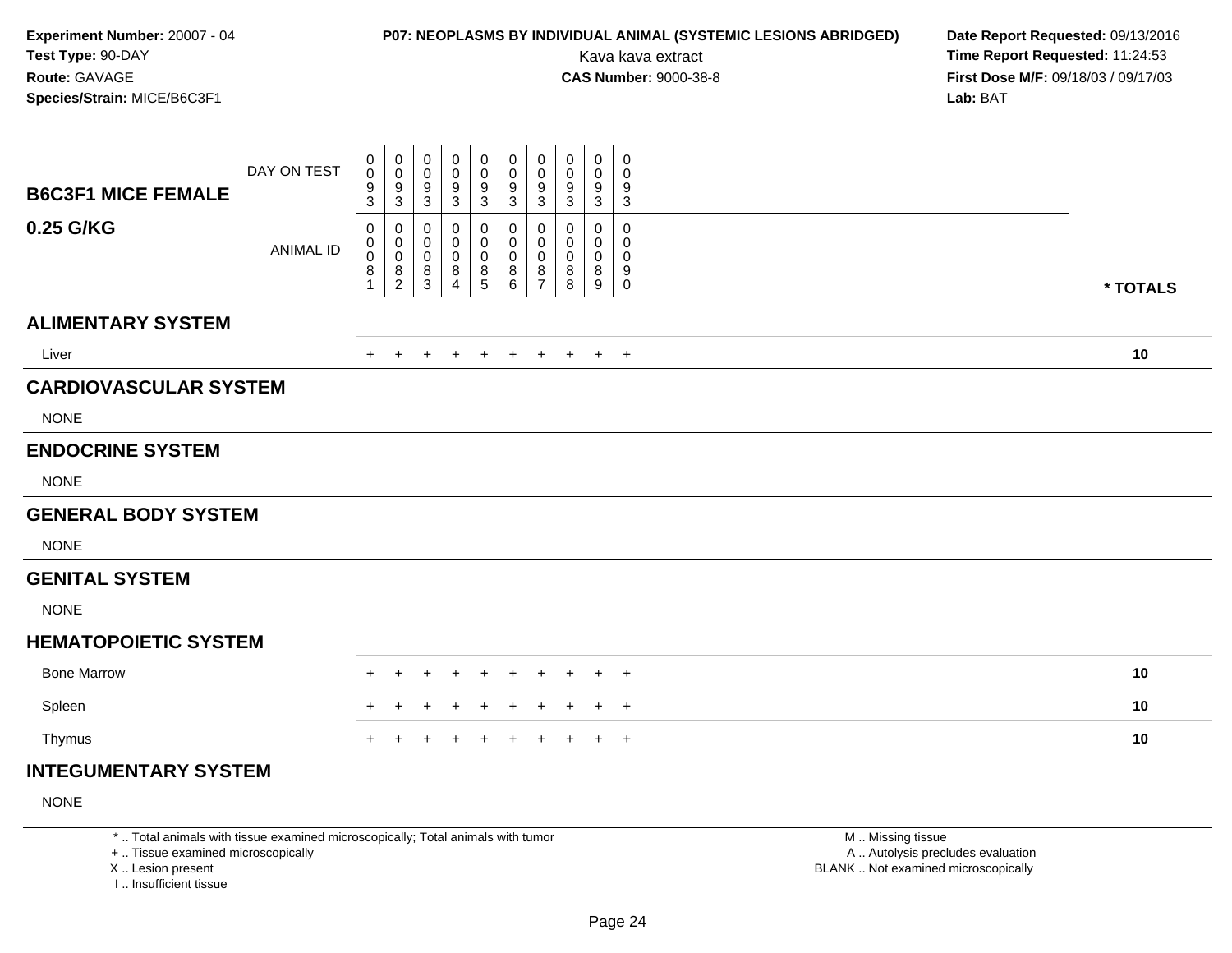# **P07: NEOPLASMS BY INDIVIDUAL ANIMAL (SYSTEMIC LESIONS ABRIDGED) Date Report Requested: 09/13/2016<br>Kava kava extract <b>Time Report Requested:** 11:24:53

Kava kava extract **Time Report Requested:** 11:24:53<br>**CAS Number:** 9000-38-8<br>**Tirst Dose M/F:** 09/18/03 / 09/17/03 **First Dose M/F:** 09/18/03 / 09/17/03<br>**Lab:** BAT **Lab:** BAT

| <b>B6C3F1 MICE FEMALE</b> | DAY ON TEST | 0<br>0<br>9<br>3 | 0<br>0<br>9<br>3                  | U<br>◡<br>У<br>ົ<br>د | 0<br>0<br>9<br>ີ<br>J |   | v<br>u<br><b>Q</b><br>ت | U<br>υ<br>9<br>3 | 0<br>0<br>9<br>3      | 0<br>0<br>9<br>3      | 0<br>9<br>$\sim$<br>J |          |
|---------------------------|-------------|------------------|-----------------------------------|-----------------------|-----------------------|---|-------------------------|------------------|-----------------------|-----------------------|-----------------------|----------|
| 0.25 G/KG                 | ANIMAL ID   | 0<br>U<br>v<br>8 | 0<br>0<br>0<br>8<br>ົ<br><u>_</u> | ◡<br>U<br>◡<br>8<br>3 | 0<br>0<br>0<br>8<br>4 | 8 | U<br>o<br>⌒<br>6        | υ<br>U<br>8      | 0<br>0<br>0<br>8<br>8 | 0<br>0<br>0<br>8<br>9 | 9<br>υ                | * TOTALS |

### **MUSCULOSKELETAL SYSTEM**

NONE

#### **NERVOUS SYSTEM**

NONE

### **RESPIRATORY SYSTEM**

NONE

### **SPECIAL SENSES SYSTEM**

**NONE** 

#### **URINARY SYSTEM**

NONE

### **SYSTEMIC LESIONS**

Multiple Organn  $+$ 

<sup>+</sup> <sup>+</sup> <sup>+</sup> <sup>+</sup> <sup>+</sup> <sup>+</sup> <sup>+</sup> <sup>+</sup> <sup>+</sup> **<sup>10</sup>**

\* .. Total animals with tissue examined microscopically; Total animals with tumor

+ .. Tissue examined microscopically

- X .. Lesion present
- I .. Insufficient tissue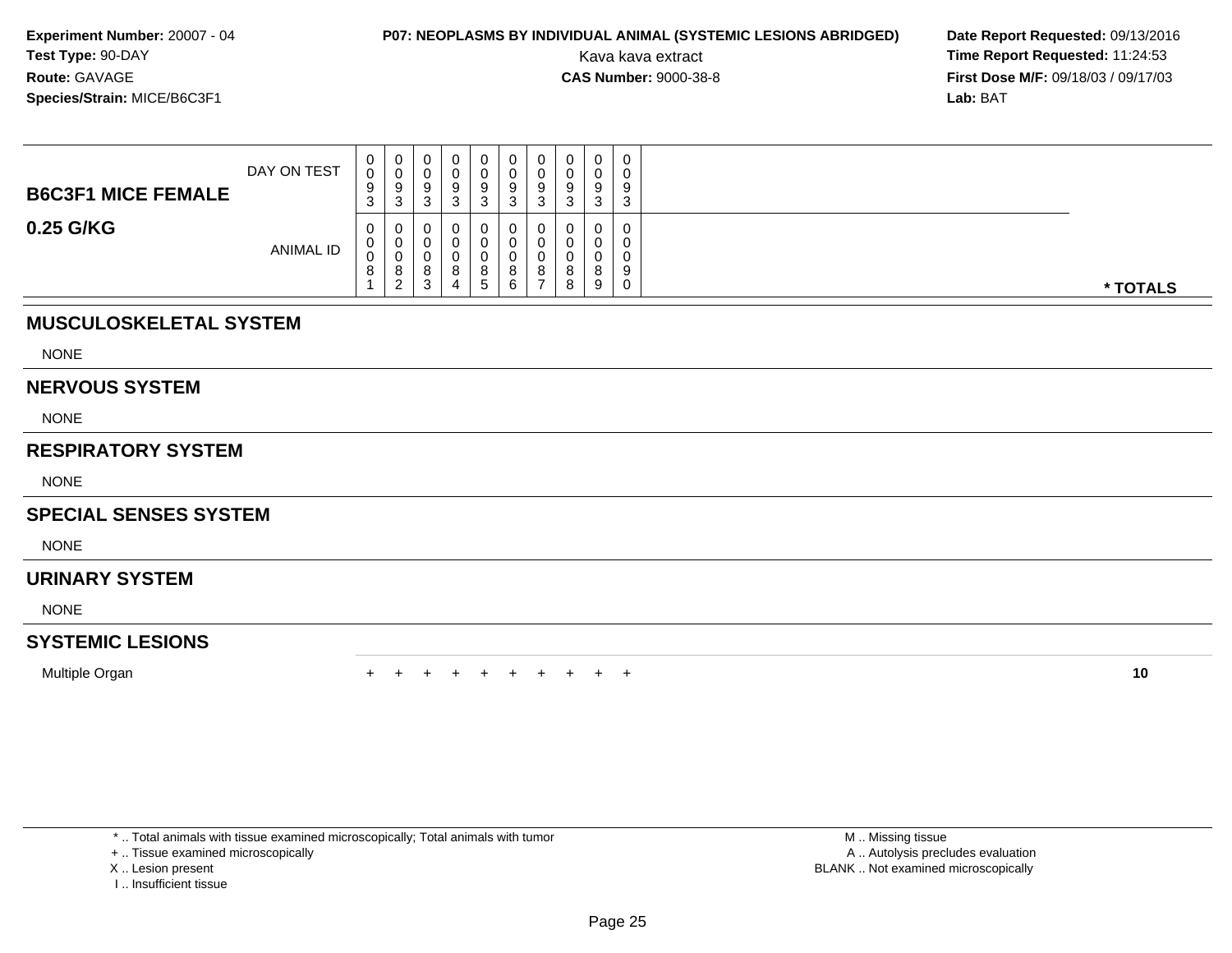# **P07: NEOPLASMS BY INDIVIDUAL ANIMAL (SYSTEMIC LESIONS ABRIDGED) Date Report Requested:** 09/13/2016

Kava kava extract **Time Report Requested:** 11:24:53<br>**CAS Number:** 9000-38-8 **Time Report Requested:** 11:24:53 **First Dose M/F:** 09/18/03 / 09/17/03<br>**Lab:** BAT **Lab:** BAT

| <b>B6C3F1 MICE FEMALE</b>    | DAY ON TEST      | 0<br>0<br>9                             | 0<br>$\mathbf 0$<br>9                                        | 0<br>0<br>9                          | 0<br>0<br>9                                        | 0<br>0<br>9                       | $\mathbf 0$<br>0<br>9                                | 0<br>$\mathbf 0$<br>9                        | $\mathbf 0$<br>0<br>9                           | 0<br>0<br>9                                  | $\mathbf 0$<br>0<br>9                                            |          |
|------------------------------|------------------|-----------------------------------------|--------------------------------------------------------------|--------------------------------------|----------------------------------------------------|-----------------------------------|------------------------------------------------------|----------------------------------------------|-------------------------------------------------|----------------------------------------------|------------------------------------------------------------------|----------|
| 0.5 G/KG                     | <b>ANIMAL ID</b> | 3<br>0<br>0<br>$\mathsf{O}\xspace$<br>9 | $\mathbf{3}$<br>0<br>$\pmb{0}$<br>$\pmb{0}$<br>$\frac{9}{2}$ | 3<br>0<br>0<br>$\mathbf 0$<br>9<br>3 | $\mathbf{3}$<br>0<br>0<br>0<br>9<br>$\overline{4}$ | 3<br>0<br>0<br>0<br>$\frac{9}{5}$ | $\mathbf{3}$<br>0<br>0<br>$\pmb{0}$<br>$\frac{9}{6}$ | $\mathbf{3}$<br>0<br>0<br>0<br>$\frac{9}{7}$ | $\mathbf{3}$<br>$\mathbf 0$<br>0<br>0<br>9<br>8 | $\mathbf{3}$<br>$\Omega$<br>0<br>0<br>9<br>9 | $\sqrt{3}$<br>$\mathbf 0$<br>0<br>$\mathbf{1}$<br>$\pmb{0}$<br>0 | * TOTALS |
| <b>ALIMENTARY SYSTEM</b>     |                  |                                         |                                                              |                                      |                                                    |                                   |                                                      |                                              |                                                 |                                              |                                                                  |          |
| Liver                        |                  | $\pm$                                   | $\pm$                                                        | $\pm$                                | $\pm$                                              | $+$                               | $+$                                                  | $+$                                          | $+$                                             | $+$ $+$                                      |                                                                  | 10       |
| <b>CARDIOVASCULAR SYSTEM</b> |                  |                                         |                                                              |                                      |                                                    |                                   |                                                      |                                              |                                                 |                                              |                                                                  |          |
| <b>NONE</b>                  |                  |                                         |                                                              |                                      |                                                    |                                   |                                                      |                                              |                                                 |                                              |                                                                  |          |
| <b>ENDOCRINE SYSTEM</b>      |                  |                                         |                                                              |                                      |                                                    |                                   |                                                      |                                              |                                                 |                                              |                                                                  |          |
| <b>NONE</b>                  |                  |                                         |                                                              |                                      |                                                    |                                   |                                                      |                                              |                                                 |                                              |                                                                  |          |
| <b>GENERAL BODY SYSTEM</b>   |                  |                                         |                                                              |                                      |                                                    |                                   |                                                      |                                              |                                                 |                                              |                                                                  |          |
| <b>NONE</b>                  |                  |                                         |                                                              |                                      |                                                    |                                   |                                                      |                                              |                                                 |                                              |                                                                  |          |
| <b>GENITAL SYSTEM</b>        |                  |                                         |                                                              |                                      |                                                    |                                   |                                                      |                                              |                                                 |                                              |                                                                  |          |
| <b>NONE</b>                  |                  |                                         |                                                              |                                      |                                                    |                                   |                                                      |                                              |                                                 |                                              |                                                                  |          |
| <b>HEMATOPOIETIC SYSTEM</b>  |                  |                                         |                                                              |                                      |                                                    |                                   |                                                      |                                              |                                                 |                                              |                                                                  |          |
| <b>Bone Marrow</b>           |                  |                                         |                                                              |                                      |                                                    | +                                 | $\pm$                                                | $\div$                                       |                                                 | $\pm$                                        | $^{+}$                                                           | 10       |
| Spleen                       |                  | $\pm$                                   | $\pm$                                                        | $\pm$                                |                                                    | $\pm$                             | $\pm$                                                | $\pm$                                        | +                                               | $\pm$                                        | $+$                                                              | 10       |
| Thymus                       |                  | $+$                                     |                                                              |                                      |                                                    | $\ddot{}$                         | $\ddot{}$                                            | $\ddot{}$                                    | $\pm$                                           | $+$                                          | $+$                                                              | 10       |
| <b>INTEGUMENTARY SYSTEM</b>  |                  |                                         |                                                              |                                      |                                                    |                                   |                                                      |                                              |                                                 |                                              |                                                                  |          |

NONE

\* .. Total animals with tissue examined microscopically; Total animals with tumor

+ .. Tissue examined microscopically

X .. Lesion present

I .. Insufficient tissue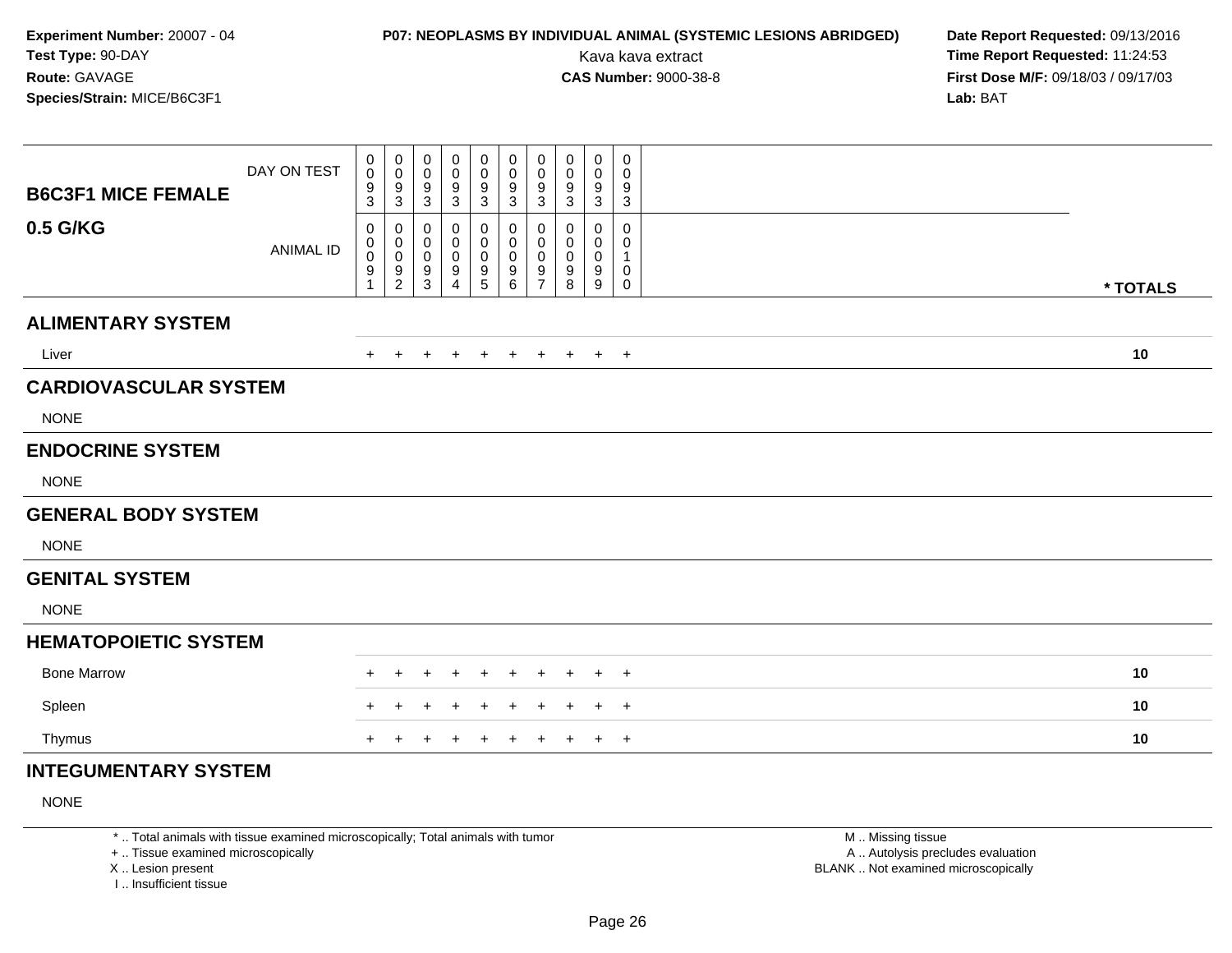# **P07: NEOPLASMS BY INDIVIDUAL ANIMAL (SYSTEMIC LESIONS ABRIDGED) Date Report Requested: 09/13/2016<br>Kava kava extract <b>Time Report Requested:** 11:24:53

Kava kava extract **Time Report Requested:** 11:24:53<br>**CAS Number:** 9000-38-8 **Time Report Requested:** 11:24:53 **First Dose M/F:** 09/18/03 / 09/17/03<br>**Lab:** BAT **Lab:** BAT

| <b>B6C3F1 MICE FEMALE</b> | DAY ON TEST      | 0<br>0<br>9<br>ົ<br>ູບ | U<br>v<br>y<br>3                  | 0<br>υ<br>9<br>◠<br>ບ                 | J | 0<br>0<br>9<br>ົ<br>د  | 9<br>J      | 0<br>-9<br>-3 | 0<br>0<br>9<br>◠<br>ັ | 0<br>g<br>◡ | 0<br>0<br>9<br>ົ<br>C. |          |
|---------------------------|------------------|------------------------|-----------------------------------|---------------------------------------|---|------------------------|-------------|---------------|-----------------------|-------------|------------------------|----------|
| 0.5 G/KG                  | <b>ANIMAL ID</b> | 0<br>0<br>0<br>9       | 0<br>U<br>◡<br>9<br>ົ<br><u>_</u> | 0<br>U<br>υ<br>9<br><sup>o</sup><br>ບ |   | 0<br>0<br>0<br>-9<br>5 | O<br>9<br>6 | 0<br>9<br>-   | 0<br>0<br>0<br>9<br>8 | 0<br>9      | 0<br>0<br>0            | * TOTALS |

### **MUSCULOSKELETAL SYSTEM**

NONE

#### **NERVOUS SYSTEM**

NONE

### **RESPIRATORY SYSTEM**

NONE

### **SPECIAL SENSES SYSTEM**

**NONE** 

#### **URINARY SYSTEM**

NONE

### **SYSTEMIC LESIONS**

Multiple Organn  $+$ 

<sup>+</sup> <sup>+</sup> <sup>+</sup> <sup>+</sup> <sup>+</sup> <sup>+</sup> <sup>+</sup> <sup>+</sup> <sup>+</sup> **<sup>10</sup>**

\* .. Total animals with tissue examined microscopically; Total animals with tumor

+ .. Tissue examined microscopically

- X .. Lesion present
- I .. Insufficient tissue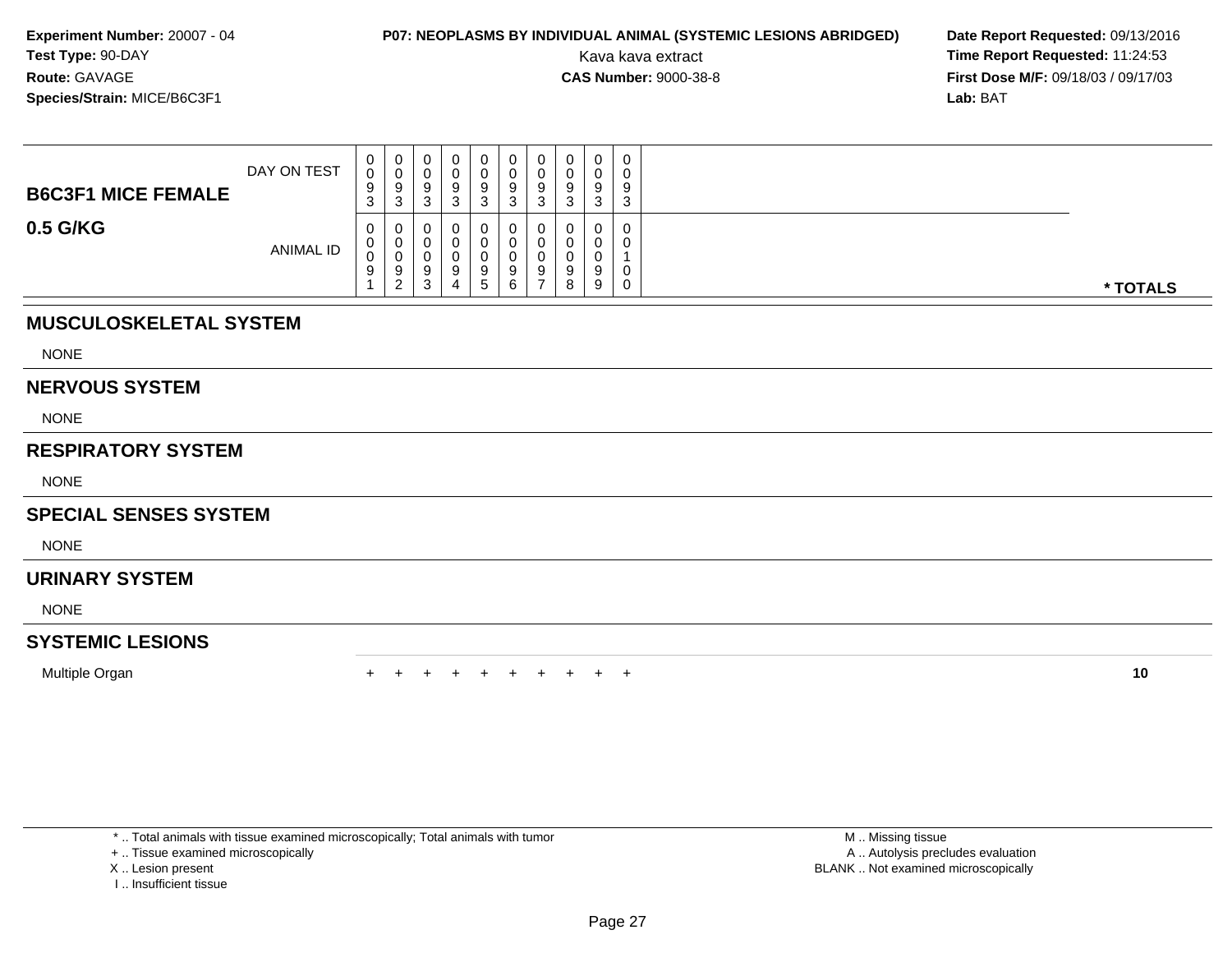# **P07: NEOPLASMS BY INDIVIDUAL ANIMAL (SYSTEMIC LESIONS ABRIDGED) Date Report Requested:** 09/13/2016

Kava kava extract **Time Report Requested:** 11:24:53<br>**CAS Number:** 9000-38-8 **Time Report Requested:** 11:24:53 **First Dose M/F:** 09/18/03 / 09/17/03<br>**Lab:** BAT **Lab:** BAT

| <b>B6C3F1 MICE FEMALE</b>    | DAY ON TEST      | 0<br>0<br>9                          | $\pmb{0}$<br>$\pmb{0}$<br>$\boldsymbol{9}$                                                                     | $\mathbf 0$<br>0<br>9                 | 0<br>0<br>9                          | $\pmb{0}$<br>$\mathbf 0$<br>$\boldsymbol{9}$                                 | $\pmb{0}$<br>$\mathbf 0$<br>$\boldsymbol{9}$                                                        | $\mathbf 0$<br>$\mathbf 0$<br>9                                     | $\pmb{0}$<br>0<br>9        | $\pmb{0}$<br>0<br>9                          | 0<br>0<br>9                                     |          |
|------------------------------|------------------|--------------------------------------|----------------------------------------------------------------------------------------------------------------|---------------------------------------|--------------------------------------|------------------------------------------------------------------------------|-----------------------------------------------------------------------------------------------------|---------------------------------------------------------------------|----------------------------|----------------------------------------------|-------------------------------------------------|----------|
| 1.0 G/KG                     | <b>ANIMAL ID</b> | 3<br>0<br>0<br>1<br>0<br>$\mathbf 1$ | $\mathbf{3}$<br>0<br>$\begin{smallmatrix}0\1\end{smallmatrix}$<br>$\begin{smallmatrix} 0\\2 \end{smallmatrix}$ | 3<br>0<br>0<br>$\mathbf{1}$<br>0<br>3 | 3<br>0<br>0<br>$\mathbf 1$<br>0<br>4 | 3<br>0<br>$\pmb{0}$<br>$\mathbf{1}$<br>$\begin{array}{c} 0 \\ 5 \end{array}$ | $\mathbf{3}$<br>$\mathbf 0$<br>$\pmb{0}$<br>$\overline{1}$<br>$\begin{array}{c} 0 \\ 6 \end{array}$ | 3<br>0<br>0<br>$\overline{1}$<br>$\boldsymbol{0}$<br>$\overline{7}$ | 3<br>0<br>0<br>1<br>0<br>8 | 3<br>0<br>0<br>$\mathbf 1$<br>$\pmb{0}$<br>9 | $\mathbf{3}$<br>$\mathbf 0$<br>0<br>1<br>1<br>0 | * TOTALS |
| <b>ALIMENTARY SYSTEM</b>     |                  |                                      |                                                                                                                |                                       |                                      |                                                                              |                                                                                                     |                                                                     |                            |                                              |                                                 |          |
| Liver                        |                  | $+$                                  | $+$                                                                                                            | $+$                                   | $+$                                  | $+$                                                                          | $+$                                                                                                 | $+$                                                                 | $+$                        |                                              | $+$ $+$                                         | 10       |
| <b>CARDIOVASCULAR SYSTEM</b> |                  |                                      |                                                                                                                |                                       |                                      |                                                                              |                                                                                                     |                                                                     |                            |                                              |                                                 |          |
| <b>NONE</b>                  |                  |                                      |                                                                                                                |                                       |                                      |                                                                              |                                                                                                     |                                                                     |                            |                                              |                                                 |          |
| <b>ENDOCRINE SYSTEM</b>      |                  |                                      |                                                                                                                |                                       |                                      |                                                                              |                                                                                                     |                                                                     |                            |                                              |                                                 |          |
| <b>NONE</b>                  |                  |                                      |                                                                                                                |                                       |                                      |                                                                              |                                                                                                     |                                                                     |                            |                                              |                                                 |          |
| <b>GENERAL BODY SYSTEM</b>   |                  |                                      |                                                                                                                |                                       |                                      |                                                                              |                                                                                                     |                                                                     |                            |                                              |                                                 |          |
| <b>NONE</b>                  |                  |                                      |                                                                                                                |                                       |                                      |                                                                              |                                                                                                     |                                                                     |                            |                                              |                                                 |          |
| <b>GENITAL SYSTEM</b>        |                  |                                      |                                                                                                                |                                       |                                      |                                                                              |                                                                                                     |                                                                     |                            |                                              |                                                 |          |
| <b>NONE</b>                  |                  |                                      |                                                                                                                |                                       |                                      |                                                                              |                                                                                                     |                                                                     |                            |                                              |                                                 |          |
| <b>HEMATOPOIETIC SYSTEM</b>  |                  |                                      |                                                                                                                |                                       |                                      |                                                                              |                                                                                                     |                                                                     |                            |                                              |                                                 |          |
| <b>Bone Marrow</b>           |                  | $\div$                               | $\ddot{}$                                                                                                      | $\ddot{}$                             | $\pm$                                | $\ddot{}$                                                                    | $\overline{+}$                                                                                      | $\overline{+}$                                                      | $\pm$                      | $+$                                          | $+$                                             | 10       |
| Spleen                       |                  |                                      |                                                                                                                | ÷                                     | ٠                                    | $\div$                                                                       | $\ddot{}$                                                                                           | $\pm$                                                               | ÷                          | $+$                                          | $+$                                             | 10       |
| Thymus                       |                  | $\ddot{}$                            | $\pm$                                                                                                          | $\pm$                                 | $+$                                  | $+$                                                                          | $+$                                                                                                 | $+$                                                                 | $\pm$                      |                                              | $+$ $+$                                         | 10       |
| <b>INTEGUMENTARY SYSTEM</b>  |                  |                                      |                                                                                                                |                                       |                                      |                                                                              |                                                                                                     |                                                                     |                            |                                              |                                                 |          |

NONE

\* .. Total animals with tissue examined microscopically; Total animals with tumor

+ .. Tissue examined microscopically

X .. Lesion present

I .. Insufficient tissue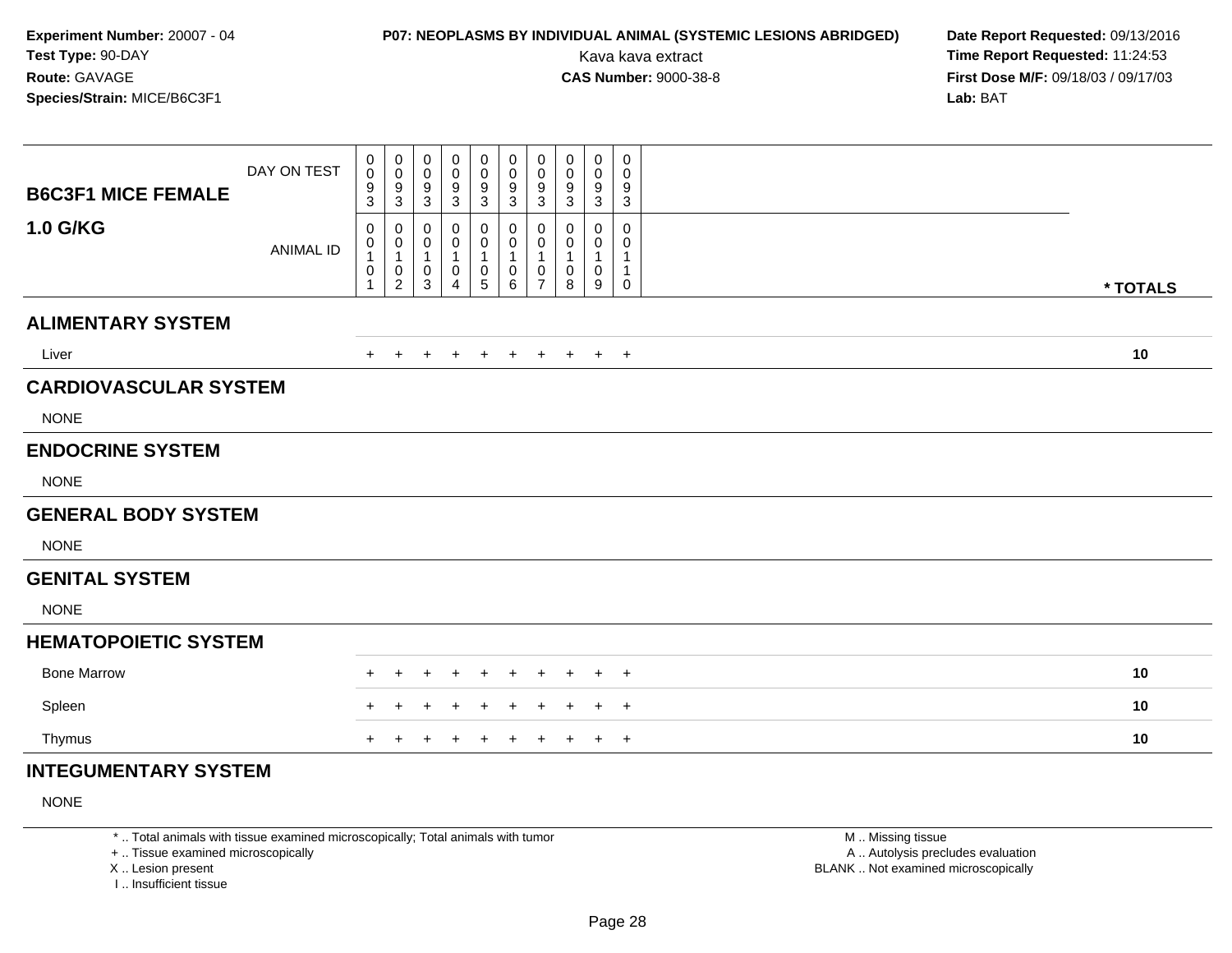# **P07: NEOPLASMS BY INDIVIDUAL ANIMAL (SYSTEMIC LESIONS ABRIDGED) Date Report Requested: 09/13/2016<br>Kava kava extract <b>Time Report Requested:** 11:24:53

Kava kava extract **Time Report Requested:** 11:24:53<br>**CAS Number:** 9000-38-8 **Time Report Requested:** 11:24:53 **First Dose M/F:** 09/18/03 / 09/17/03<br>**Lab:** BAT **Lab:** BAT

| <b>B6C3F1 MICE FEMALE</b> | DAY ON TEST | $\mathbf{0}$<br>0<br>9<br>$\sim$<br>ు        | 0<br>◡<br>9<br>3             |   | 0<br>U<br>9<br>3 | $\mathbf{0}$<br>0<br>9<br>ົ<br>د. | 0<br>v<br>9<br>3 | 9<br>ັ | 0<br>۰J | 0<br>0<br>9<br>3 |          |
|---------------------------|-------------|----------------------------------------------|------------------------------|---|------------------|-----------------------------------|------------------|--------|---------|------------------|----------|
| <b>1.0 G/KG</b>           | ANIMAL ID   | $\mathbf{0}$<br>$\mathbf{0}$<br>$\mathbf{0}$ | 0<br>0<br>0<br>$\mathcal{D}$ | ◠ | U<br>Ü<br>O<br>5 | 0<br>0<br>0<br>6                  | U<br>U<br>U<br>- | 8      | 9       | 0<br>0<br>0      | * TOTALS |

### **MUSCULOSKELETAL SYSTEM**

NONE

#### **NERVOUS SYSTEM**

NONE

### **RESPIRATORY SYSTEM**

NONE

### **SPECIAL SENSES SYSTEM**

**NONE** 

#### **URINARY SYSTEM**

NONE

### **SYSTEMIC LESIONS**

Multiple Organn  $+$ 

<sup>+</sup> <sup>+</sup> <sup>+</sup> <sup>+</sup> <sup>+</sup> <sup>+</sup> <sup>+</sup> <sup>+</sup> <sup>+</sup> **<sup>10</sup>**

\* .. Total animals with tissue examined microscopically; Total animals with tumor

+ .. Tissue examined microscopically

- X .. Lesion present
- I .. Insufficient tissue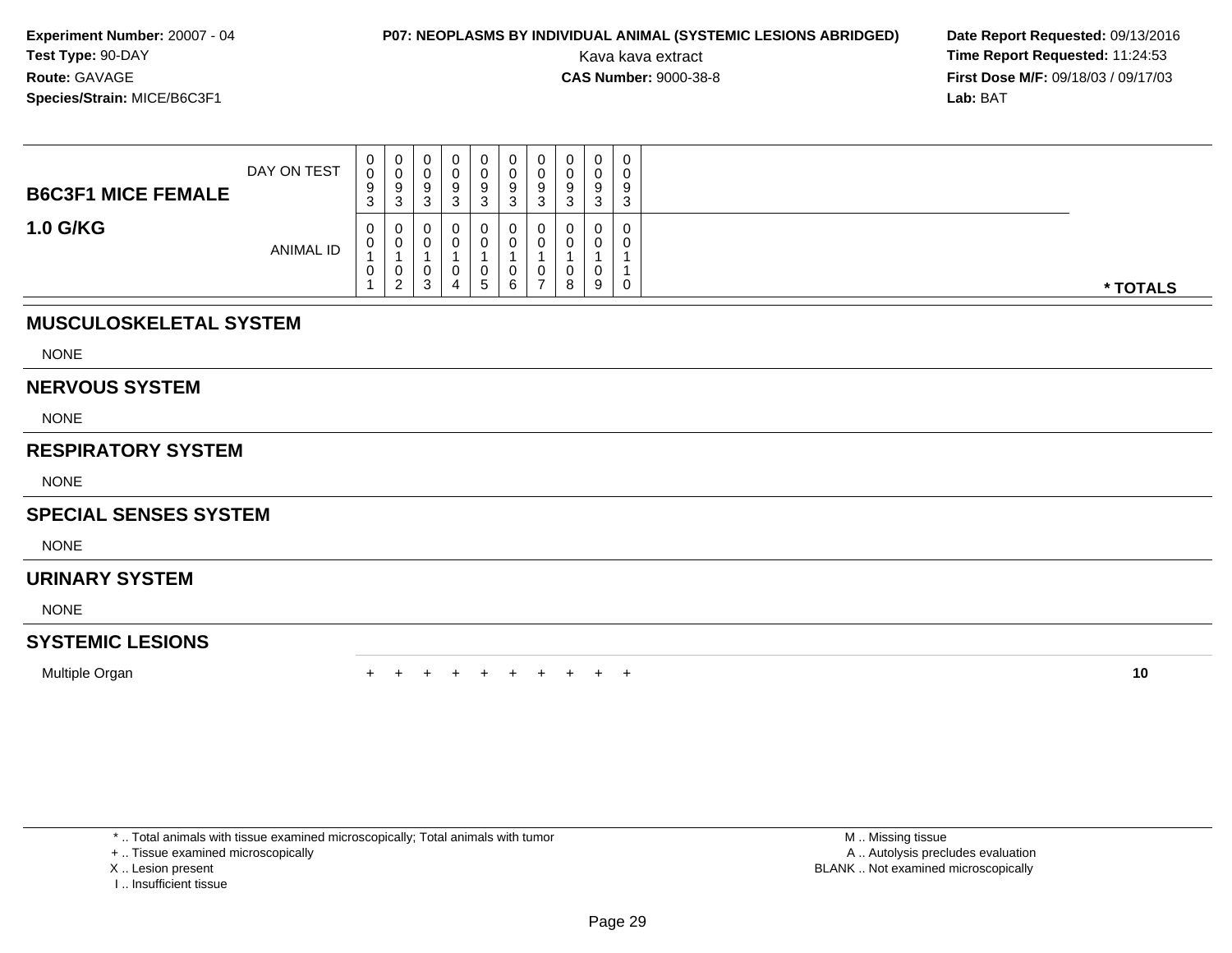# **P07: NEOPLASMS BY INDIVIDUAL ANIMAL (SYSTEMIC LESIONS ABRIDGED) Date Report Requested:** 09/13/2016

| <b>B6C3F1 MICE FEMALE</b>                                                                                                                                          | DAY ON TEST      | 0<br>$\pmb{0}$<br>$\boldsymbol{9}$<br>$\mathbf{3}$                     | $\boldsymbol{0}$<br>$\mathsf 0$<br>$\mathbf 0$<br>$\overline{2}$             | 0<br>0<br>9<br>$\mathbf{3}$                              | $\mathbf 0$<br>$\mathbf 0$<br>$\boldsymbol{9}$<br>$\mathsf 3$                | 0<br>$\mathbf 0$<br>9<br>$\mathsf 3$                           | 0<br>$\mathbf 0$<br>$\mathbf 0$<br>$\overline{a}$                 | 0<br>0<br>0<br>$\overline{2}$                                                | 0<br>$\mathbf 0$<br>$\boldsymbol{9}$<br>$\mathbf{3}$ | $\bf{0}$<br>$\mathbf 0$<br>$\boldsymbol{9}$<br>$\sqrt{3}$       | 0<br>$\mathbf 0$<br>$\mathsf 3$<br>$\overline{7}$       |                                                                                               |          |
|--------------------------------------------------------------------------------------------------------------------------------------------------------------------|------------------|------------------------------------------------------------------------|------------------------------------------------------------------------------|----------------------------------------------------------|------------------------------------------------------------------------------|----------------------------------------------------------------|-------------------------------------------------------------------|------------------------------------------------------------------------------|------------------------------------------------------|-----------------------------------------------------------------|---------------------------------------------------------|-----------------------------------------------------------------------------------------------|----------|
| 2.0 G/KG                                                                                                                                                           | <b>ANIMAL ID</b> | $\pmb{0}$<br>$\pmb{0}$<br>$\mathbf{1}$<br>$\mathbf{1}$<br>$\mathbf{1}$ | $\mathbf 0$<br>$\mathbf 0$<br>$\mathbf{1}$<br>$\mathbf{1}$<br>$\overline{c}$ | $\mathbf 0$<br>$\mathbf{0}$<br>-1<br>$\overline{1}$<br>3 | $\mathbf 0$<br>$\mathbf 0$<br>$\mathbf{1}$<br>$\mathbf{1}$<br>$\overline{4}$ | 0<br>$\mathbf 0$<br>$\mathbf{1}$<br>$\mathbf{1}$<br>$\sqrt{5}$ | $\mathbf 0$<br>$\mathbf 0$<br>1<br>$\mathbf{1}$<br>$6\phantom{1}$ | $\mathbf 0$<br>$\mathbf 0$<br>$\mathbf{1}$<br>$\mathbf{1}$<br>$\overline{7}$ | $\Omega$<br>0<br>$\mathbf{1}$<br>$\mathbf{1}$<br>8   | $\mathbf 0$<br>$\mathbf 0$<br>$\mathbf{1}$<br>$\mathbf{1}$<br>9 | $\mathbf 0$<br>$\Omega$<br>$\mathbf{1}$<br>$^2_{\rm 0}$ |                                                                                               | * TOTALS |
| <b>ALIMENTARY SYSTEM</b>                                                                                                                                           |                  |                                                                        |                                                                              |                                                          |                                                                              |                                                                |                                                                   |                                                                              |                                                      |                                                                 |                                                         |                                                                                               |          |
| Esophagus                                                                                                                                                          |                  |                                                                        |                                                                              |                                                          |                                                                              |                                                                |                                                                   |                                                                              |                                                      |                                                                 | $\ddot{}$                                               |                                                                                               | 10       |
| Gallbladder                                                                                                                                                        |                  |                                                                        |                                                                              |                                                          |                                                                              |                                                                |                                                                   |                                                                              |                                                      |                                                                 | $\ddot{}$                                               |                                                                                               | 10       |
| Intestine Large, Cecum                                                                                                                                             |                  |                                                                        |                                                                              |                                                          |                                                                              |                                                                |                                                                   |                                                                              |                                                      |                                                                 | $+$                                                     |                                                                                               | 10       |
| Intestine Large, Colon                                                                                                                                             |                  |                                                                        |                                                                              |                                                          |                                                                              |                                                                |                                                                   |                                                                              |                                                      |                                                                 | $\div$                                                  |                                                                                               | 10       |
| Intestine Large, Rectum                                                                                                                                            |                  |                                                                        | $\ddot{}$                                                                    |                                                          |                                                                              |                                                                |                                                                   |                                                                              |                                                      |                                                                 | $\overline{+}$                                          |                                                                                               | 10       |
| Intestine Small, Duodenum                                                                                                                                          |                  |                                                                        | $\div$                                                                       |                                                          |                                                                              |                                                                |                                                                   |                                                                              |                                                      | $\overline{1}$                                                  | $+$                                                     |                                                                                               | 10       |
| Intestine Small, Ileum                                                                                                                                             |                  |                                                                        |                                                                              |                                                          |                                                                              |                                                                |                                                                   |                                                                              |                                                      |                                                                 | $\ddot{}$                                               |                                                                                               | 10       |
| Intestine Small, Jejunum                                                                                                                                           |                  |                                                                        |                                                                              |                                                          |                                                                              |                                                                |                                                                   |                                                                              |                                                      |                                                                 | $\ddot{}$                                               |                                                                                               | 10       |
| Liver                                                                                                                                                              |                  |                                                                        |                                                                              |                                                          |                                                                              |                                                                |                                                                   |                                                                              |                                                      |                                                                 | $+$                                                     |                                                                                               | 10       |
| Pancreas                                                                                                                                                           |                  |                                                                        |                                                                              |                                                          |                                                                              |                                                                |                                                                   |                                                                              |                                                      |                                                                 | $\ddot{}$                                               |                                                                                               | 10       |
| Salivary Glands                                                                                                                                                    |                  |                                                                        |                                                                              |                                                          |                                                                              |                                                                |                                                                   |                                                                              |                                                      |                                                                 | $\ddot{}$                                               |                                                                                               | 10       |
| Stomach, Forestomach                                                                                                                                               |                  |                                                                        |                                                                              |                                                          |                                                                              |                                                                |                                                                   |                                                                              |                                                      |                                                                 | $+$                                                     |                                                                                               | 10       |
| Stomach, Glandular                                                                                                                                                 |                  |                                                                        |                                                                              |                                                          |                                                                              |                                                                |                                                                   |                                                                              |                                                      |                                                                 | $\overline{+}$                                          |                                                                                               | 10       |
| <b>CARDIOVASCULAR SYSTEM</b>                                                                                                                                       |                  |                                                                        |                                                                              |                                                          |                                                                              |                                                                |                                                                   |                                                                              |                                                      |                                                                 |                                                         |                                                                                               |          |
| <b>Blood Vessel</b>                                                                                                                                                |                  | $+$                                                                    |                                                                              |                                                          |                                                                              |                                                                |                                                                   |                                                                              |                                                      |                                                                 | $+$                                                     |                                                                                               | 10       |
| *  Total animals with tissue examined microscopically; Total animals with tumor<br>+  Tissue examined microscopically<br>X Lesion present<br>I Insufficient tissue |                  |                                                                        |                                                                              |                                                          |                                                                              |                                                                |                                                                   |                                                                              |                                                      |                                                                 |                                                         | M  Missing tissue<br>A  Autolysis precludes evaluation<br>BLANK  Not examined microscopically |          |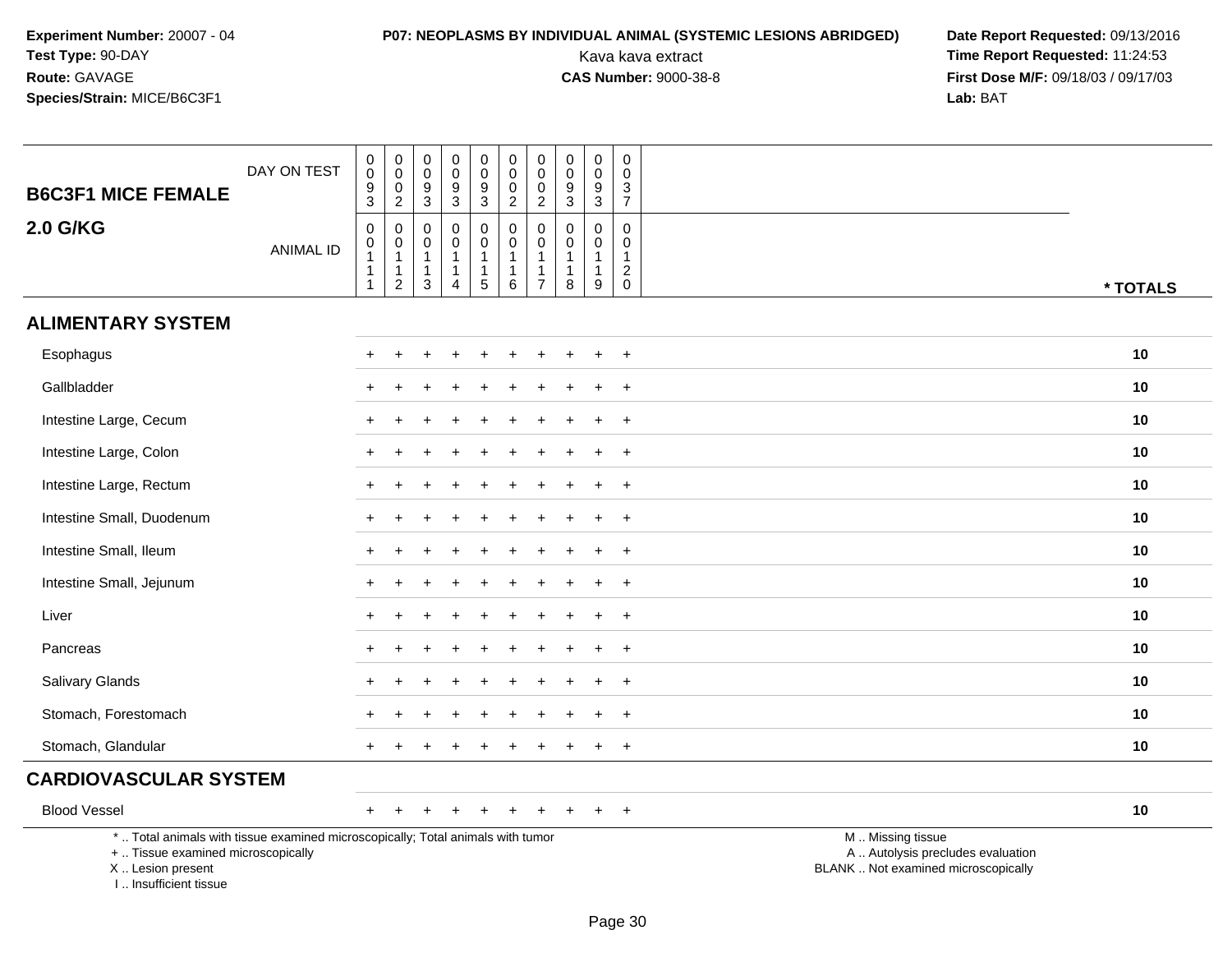# **P07: NEOPLASMS BY INDIVIDUAL ANIMAL (SYSTEMIC LESIONS ABRIDGED) Date Report Requested:** 09/13/2016

| <b>B6C3F1 MICE FEMALE</b>                                                                                                                                           | DAY ON TEST      | $\pmb{0}$<br>$\pmb{0}$<br>9<br>$\overline{3}$                                           | $\pmb{0}$<br>$\pmb{0}$<br>$\mathbf 0$<br>$\overline{a}$  | $\mathbf 0$<br>$\mathbf 0$<br>9<br>$\overline{3}$                          | $\begin{smallmatrix}0\\0\end{smallmatrix}$<br>$\boldsymbol{9}$<br>$\overline{3}$ | $\mathbf 0$<br>$\mathsf{O}\xspace$<br>9<br>$\overline{3}$                  | $\mathbf 0$<br>$\mathbf 0$<br>0<br>$\overline{2}$                   | 0<br>$\mathbf 0$<br>$\mathbf 0$<br>$\overline{2}$                 | $\pmb{0}$<br>$\pmb{0}$<br>$9\,$<br>$\overline{3}$             | $\mathbf 0$<br>$\mathbf 0$<br>9<br>$\overline{3}$                | 0<br>$\mathbf 0$<br>$\frac{3}{7}$                          |                                                                                               |          |
|---------------------------------------------------------------------------------------------------------------------------------------------------------------------|------------------|-----------------------------------------------------------------------------------------|----------------------------------------------------------|----------------------------------------------------------------------------|----------------------------------------------------------------------------------|----------------------------------------------------------------------------|---------------------------------------------------------------------|-------------------------------------------------------------------|---------------------------------------------------------------|------------------------------------------------------------------|------------------------------------------------------------|-----------------------------------------------------------------------------------------------|----------|
| <b>2.0 G/KG</b>                                                                                                                                                     | <b>ANIMAL ID</b> | $\pmb{0}$<br>$\begin{smallmatrix}0\\1\end{smallmatrix}$<br>$\mathbf{1}$<br>$\mathbf{1}$ | 0<br>0<br>$\mathbf{1}$<br>$\mathbf{1}$<br>$\overline{c}$ | $\mathbf 0$<br>$\mathbf 0$<br>$\mathbf{1}$<br>$\mathbf{1}$<br>$\mathbf{3}$ | $\pmb{0}$<br>$\pmb{0}$<br>$\mathbf{1}$<br>$\mathbf{1}$<br>$\overline{4}$         | $\mathbf 0$<br>$\mathbf 0$<br>$\overline{1}$<br>$\mathbf{1}$<br>$\sqrt{5}$ | $\pmb{0}$<br>$\mathbf 0$<br>$\mathbf{1}$<br>$\mathbf{1}$<br>$\,6\,$ | $\mathbf 0$<br>$\mathbf 0$<br>1<br>$\mathbf{1}$<br>$\overline{7}$ | $\mathbf 0$<br>$\pmb{0}$<br>$\mathbf{1}$<br>$\mathbf{1}$<br>8 | $\mathbf 0$<br>$\mathsf{O}$<br>$\mathbf{1}$<br>$\mathbf{1}$<br>9 | $\mathbf 0$<br>$\mathbf 0$<br>$\mathbf{1}$<br>$^2_{\rm 0}$ |                                                                                               | * TOTALS |
| Heart                                                                                                                                                               |                  | $+$                                                                                     | ÷.                                                       |                                                                            |                                                                                  |                                                                            | ÷.                                                                  | $\ddot{}$                                                         |                                                               | $\ddot{}$                                                        | $+$                                                        |                                                                                               | 10       |
| <b>ENDOCRINE SYSTEM</b>                                                                                                                                             |                  |                                                                                         |                                                          |                                                                            |                                                                                  |                                                                            |                                                                     |                                                                   |                                                               |                                                                  |                                                            |                                                                                               |          |
| <b>Adrenal Cortex</b>                                                                                                                                               |                  |                                                                                         |                                                          |                                                                            |                                                                                  |                                                                            |                                                                     |                                                                   |                                                               | $\ddot{}$                                                        | $+$                                                        |                                                                                               | 10       |
| Adrenal Medulla                                                                                                                                                     |                  |                                                                                         |                                                          |                                                                            |                                                                                  |                                                                            |                                                                     |                                                                   |                                                               |                                                                  | $\ddot{}$                                                  |                                                                                               | 10       |
| Islets, Pancreatic                                                                                                                                                  |                  |                                                                                         |                                                          |                                                                            |                                                                                  |                                                                            |                                                                     |                                                                   |                                                               | ÷                                                                | $\ddot{}$                                                  |                                                                                               | 10       |
| Parathyroid Gland                                                                                                                                                   |                  |                                                                                         |                                                          |                                                                            |                                                                                  |                                                                            |                                                                     |                                                                   |                                                               | $\div$                                                           | $\overline{+}$                                             |                                                                                               | 10       |
| <b>Pituitary Gland</b>                                                                                                                                              |                  |                                                                                         |                                                          |                                                                            |                                                                                  |                                                                            |                                                                     |                                                                   |                                                               | $\ddot{}$                                                        | $\ddot{}$                                                  |                                                                                               | 10       |
| <b>Thyroid Gland</b>                                                                                                                                                |                  |                                                                                         |                                                          |                                                                            |                                                                                  |                                                                            |                                                                     |                                                                   |                                                               | $\ddot{}$                                                        | $+$                                                        |                                                                                               | 10       |
| <b>GENERAL BODY SYSTEM</b>                                                                                                                                          |                  |                                                                                         |                                                          |                                                                            |                                                                                  |                                                                            |                                                                     |                                                                   |                                                               |                                                                  |                                                            |                                                                                               |          |
| <b>NONE</b>                                                                                                                                                         |                  |                                                                                         |                                                          |                                                                            |                                                                                  |                                                                            |                                                                     |                                                                   |                                                               |                                                                  |                                                            |                                                                                               |          |
| <b>GENITAL SYSTEM</b>                                                                                                                                               |                  |                                                                                         |                                                          |                                                                            |                                                                                  |                                                                            |                                                                     |                                                                   |                                                               |                                                                  |                                                            |                                                                                               |          |
| <b>Clitoral Gland</b>                                                                                                                                               |                  |                                                                                         |                                                          |                                                                            |                                                                                  |                                                                            |                                                                     |                                                                   |                                                               | $\div$                                                           | $\overline{+}$                                             |                                                                                               | 10       |
| Ovary                                                                                                                                                               |                  |                                                                                         |                                                          |                                                                            |                                                                                  |                                                                            |                                                                     |                                                                   |                                                               |                                                                  | $\ddot{}$                                                  |                                                                                               | 10       |
| <b>Uterus</b>                                                                                                                                                       |                  |                                                                                         |                                                          |                                                                            |                                                                                  |                                                                            |                                                                     |                                                                   |                                                               | $\div$                                                           | $+$                                                        |                                                                                               | 10       |
| <b>HEMATOPOIETIC SYSTEM</b>                                                                                                                                         |                  |                                                                                         |                                                          |                                                                            |                                                                                  |                                                                            |                                                                     |                                                                   |                                                               |                                                                  |                                                            |                                                                                               |          |
| <b>Bone Marrow</b>                                                                                                                                                  |                  |                                                                                         |                                                          |                                                                            |                                                                                  |                                                                            |                                                                     |                                                                   |                                                               |                                                                  | $\overline{+}$                                             |                                                                                               | 10       |
| *  Total animals with tissue examined microscopically; Total animals with tumor<br>+  Tissue examined microscopically<br>X  Lesion present<br>I Insufficient tissue |                  |                                                                                         |                                                          |                                                                            |                                                                                  |                                                                            |                                                                     |                                                                   |                                                               |                                                                  |                                                            | M  Missing tissue<br>A  Autolysis precludes evaluation<br>BLANK  Not examined microscopically |          |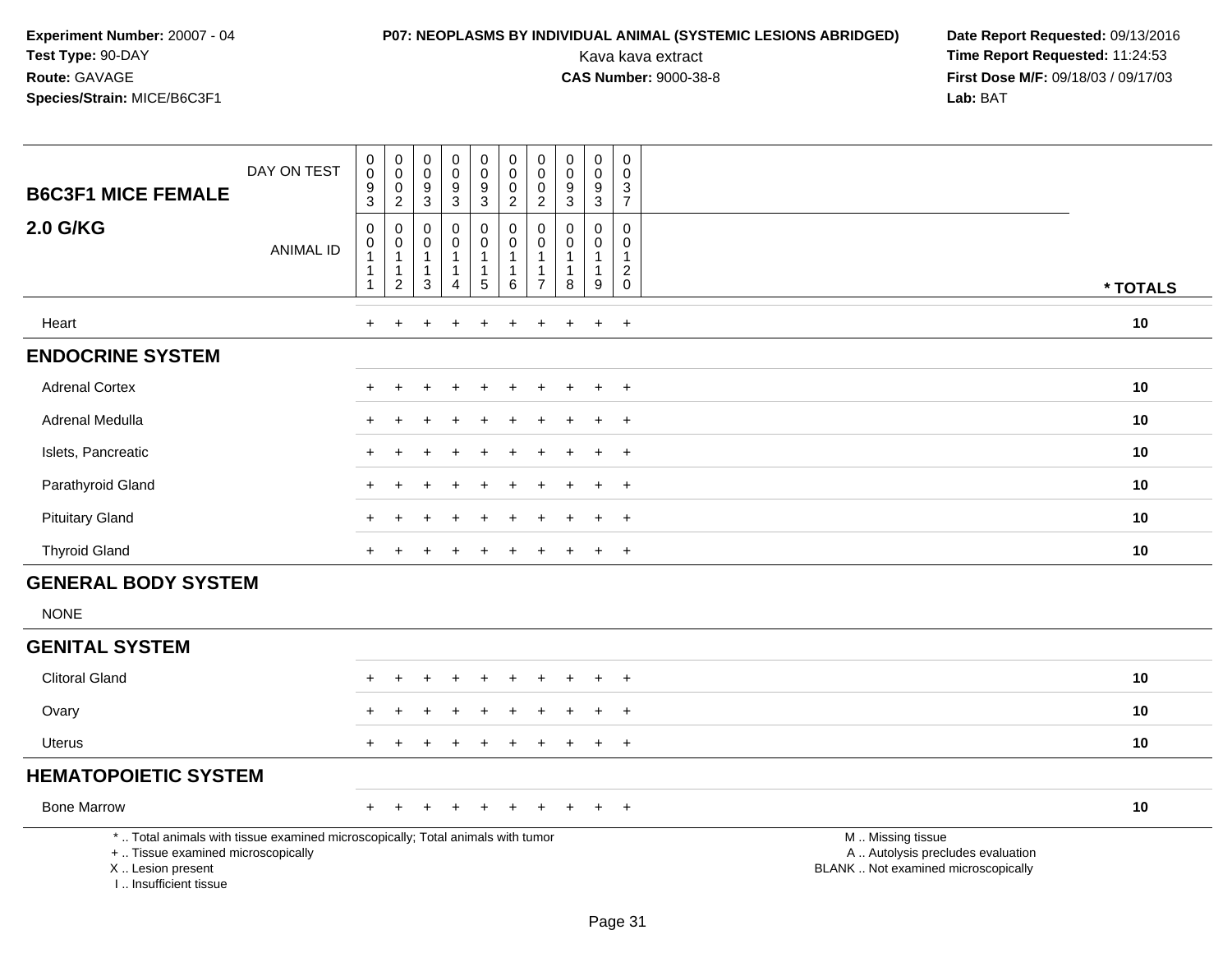# **P07: NEOPLASMS BY INDIVIDUAL ANIMAL (SYSTEMIC LESIONS ABRIDGED) Date Report Requested:** 09/13/2016

Kava kava extract **Time Report Requested:** 11:24:53<br>**CAS Number:** 9000-38-8 **Time Report Requested:** 11:24:53 **First Dose M/F:** 09/18/03 / 09/17/03<br>**Lab:** BAT **Lab:** BAT

| DAY ON TEST<br><b>B6C3F1 MICE FEMALE</b> | $_{\rm 0}^{\rm 0}$<br>$^9_3$                       | $_{\rm 0}^{\rm 0}$<br>$\begin{smallmatrix} 0\\2 \end{smallmatrix}$           | $\pmb{0}$<br>$\mathbf 0$<br>$\boldsymbol{9}$<br>$\mathbf{3}$ | $\pmb{0}$<br>$\mathsf{O}\xspace$<br>9<br>$\mathbf{3}$         | $\pmb{0}$<br>$\pmb{0}$<br>$\boldsymbol{9}$<br>$\mathfrak{Z}$       | $\pmb{0}$<br>$\pmb{0}$<br>$\pmb{0}$<br>$\overline{c}$ | $\begin{smallmatrix} 0\\0 \end{smallmatrix}$<br>$\pmb{0}$<br>$\overline{2}$    | $\pmb{0}$<br>$\mathbf 0$<br>$\boldsymbol{9}$<br>$\mathbf{3}$ | $\pmb{0}$<br>$\pmb{0}$<br>9<br>$\sqrt{3}$     | $\boldsymbol{0}$<br>$\pmb{0}$<br>$\ensuremath{\mathsf{3}}$<br>$\overline{7}$ |          |
|------------------------------------------|----------------------------------------------------|------------------------------------------------------------------------------|--------------------------------------------------------------|---------------------------------------------------------------|--------------------------------------------------------------------|-------------------------------------------------------|--------------------------------------------------------------------------------|--------------------------------------------------------------|-----------------------------------------------|------------------------------------------------------------------------------|----------|
| <b>2.0 G/KG</b><br><b>ANIMAL ID</b>      | $\mathbf 0$<br>$\pmb{0}$<br>1<br>1<br>$\mathbf{1}$ | $\mathbf 0$<br>$\pmb{0}$<br>$\mathbf{1}$<br>$\overline{1}$<br>$\overline{2}$ | $\pmb{0}$<br>$\pmb{0}$<br>$\mathbf{1}$<br>$\mathbf{1}$<br>3  | $\pmb{0}$<br>$\pmb{0}$<br>$\mathbf{1}$<br>1<br>$\overline{4}$ | 0<br>$\mathsf 0$<br>$\mathbf{1}$<br>$\mathbf{1}$<br>$\overline{5}$ | $\pmb{0}$<br>$\pmb{0}$<br>$\mathbf{1}$<br>6           | $\mathbf 0$<br>$\mathbf 0$<br>$\overline{1}$<br>$\mathbf{1}$<br>$\overline{7}$ | 0<br>$\mathbf 0$<br>$\mathbf{1}$<br>$\mathbf{1}$<br>$\bf8$   | $\pmb{0}$<br>$\mathbf 0$<br>$\mathbf{1}$<br>9 | 0<br>$\mathbf 0$<br>$\mathbf{1}$<br>$^2_{\rm 0}$                             | * TOTALS |
| Lymph Node, Mandibular                   | $+$                                                | $\ddot{}$                                                                    | $\ddot{}$                                                    | $\ddot{}$                                                     | $+$                                                                | $+$                                                   | $+$                                                                            | $+$                                                          | $\ddot{}$                                     | $+$                                                                          | 10       |
| Lymph Node, Mesenteric                   | $\pm$                                              |                                                                              |                                                              | $\div$                                                        | $\div$                                                             | $\ddot{}$                                             | +                                                                              | ٠                                                            | $\ddot{}$                                     | $+$                                                                          | 10       |
| Spleen                                   | $\ddot{}$                                          | $\ddot{}$                                                                    |                                                              | $\ddot{}$                                                     | $\ddot{}$                                                          | $\ddot{}$                                             | $\pm$                                                                          | $\ddot{}$                                                    | $\ddot{}$                                     | $+$                                                                          | 10       |
| Thymus                                   | $\ddot{}$                                          |                                                                              |                                                              |                                                               |                                                                    | $\div$                                                |                                                                                |                                                              | $\ddot{}$                                     | $+$                                                                          | 10       |
| <b>INTEGUMENTARY SYSTEM</b>              |                                                    |                                                                              |                                                              |                                                               |                                                                    |                                                       |                                                                                |                                                              |                                               |                                                                              |          |
| Mammary Gland                            | $\pm$                                              |                                                                              |                                                              |                                                               | $\pm$                                                              | $\ddot{}$                                             | М                                                                              | $\div$                                                       | $\ddot{}$                                     | $+$                                                                          | 9        |
| Skin                                     |                                                    |                                                                              |                                                              |                                                               |                                                                    |                                                       |                                                                                |                                                              | $\ddot{}$                                     | $\overline{+}$                                                               | 10       |
| <b>MUSCULOSKELETAL SYSTEM</b>            |                                                    |                                                                              |                                                              |                                                               |                                                                    |                                                       |                                                                                |                                                              |                                               |                                                                              |          |
| Bone                                     | $+$                                                | $\ddot{}$                                                                    | $\pm$                                                        | $+$                                                           | $+$                                                                | $+$                                                   | $+$                                                                            | $+$                                                          | $+$                                           | $+$                                                                          | 10       |
| <b>NERVOUS SYSTEM</b>                    |                                                    |                                                                              |                                                              |                                                               |                                                                    |                                                       |                                                                                |                                                              |                                               |                                                                              |          |
| Brain                                    | $+$                                                |                                                                              |                                                              | $\div$                                                        | $\pm$                                                              | $\ddot{}$                                             |                                                                                | $\ddot{}$                                                    | $\ddot{}$                                     | $^{+}$                                                                       | 10       |
| <b>RESPIRATORY SYSTEM</b>                |                                                    |                                                                              |                                                              |                                                               |                                                                    |                                                       |                                                                                |                                                              |                                               |                                                                              |          |
| Lung                                     | $\pm$                                              | ÷                                                                            |                                                              |                                                               |                                                                    |                                                       |                                                                                |                                                              | $\ddot{}$                                     | $^{+}$                                                                       | 10       |
| Nose                                     |                                                    |                                                                              |                                                              |                                                               |                                                                    |                                                       |                                                                                |                                                              | $\ddot{}$                                     | $\ddot{}$                                                                    | 10       |
| Trachea                                  |                                                    |                                                                              |                                                              |                                                               |                                                                    |                                                       |                                                                                |                                                              | $\div$                                        | $\overline{+}$                                                               | 10       |

### **SPECIAL SENSES SYSTEM**

\* .. Total animals with tissue examined microscopically; Total animals with tumor

+ .. Tissue examined microscopically

X .. Lesion present

I .. Insufficient tissue